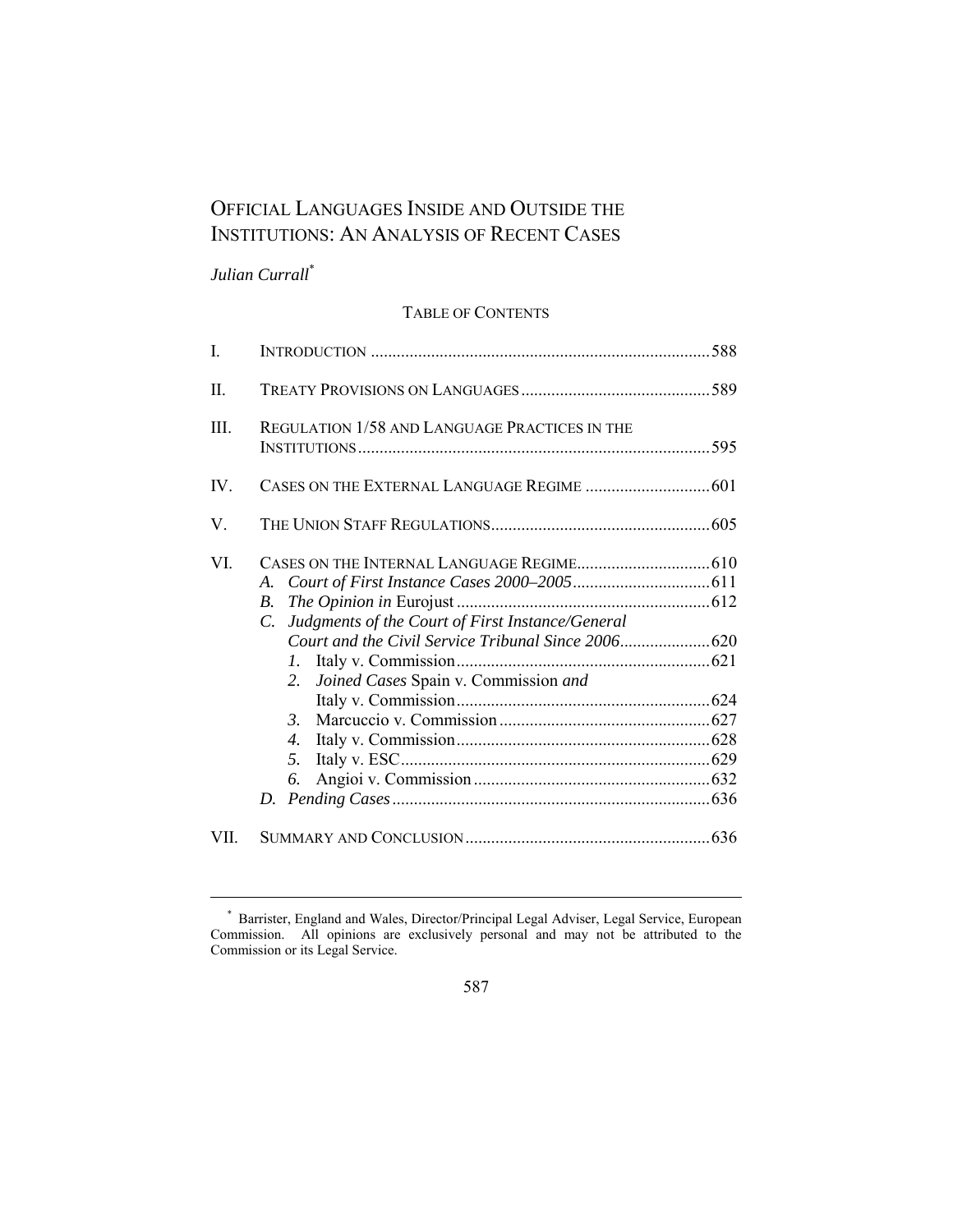#### I. INTRODUCTION

Gabriel Wilner, in whose honored memory this article is written, asked me many years ago to contribute to the Brussels Seminar. The subject was Community Social Law, including free movement of workers. Gabriel would occasionally sit in on my lectures. Sometimes he would comment, sometimes he was content to listen, with that familiar look of intent benevolence which others will also remember with affection, and is captured in certain photographs which happily bring him back, for a moment.

One of the cases I referred to in my lectures was *Public Prosecutor v. Mutsch*  $(Mutsch)$ , which illustrates how far the principle of nondiscrimination can—or can't—take you. *Mutsch* was about a Belgian procedural rule whose origins go back to the 1930s, a time when Belgium was trying to consolidate its links with its then newly-acquired Germanspeaking region, which was transferred from Germany following a plebiscite after the First World War.<sup>2</sup> Stated briefly, the rule was that Germanspeaking inhabitants of this area could use German in certain local criminal courts, even if that court's usual language was French.<sup>3</sup> The rule could only be invoked by Belgians; at that time, the Belgians understandably had no intention of allowing it to be used by anyone else. Many years later, with the European Community in place, including its rules about migrant workers, a Luxembourg resident in this Belgian region was charged with a minor offense in one of these courts.<sup>4</sup> He invoked the rule, but its application was stayed by the *Cour d'Appel, Liège* (Court of Appeals, Liège), since, even though he met the residence condition, he was not Belgian.<sup>5</sup> A preliminary question was referred to the European Court of Justice (ECJ or the Court), which ruled that this restriction on migrant workers was not permissible under Article 7(2) of Regulation 1612/68, which provides that all Community workers are to enjoy the same "social advantages" in the host

 $\frac{1}{1}$ Case 137/84, Ministère Pub. v. Mutsch, 1985 E.C.R. 2681.

<sup>2</sup> *See* Visuvanathan Rudrakumaran, *The "Requirement" of Plebiscite in Territorial Rapprochement*, 12 HOUS. J. INT'L L. 23, 28–29 (1989) ("[N]eutral and Prussian Moresnet, which had a predominantly German population, was ceded to Belgium . . . .").<br><sup>3</sup> *Mutsch*, 1985 E.C.R. 2681, para. 3. For the modern application of the Law of 15 June

<sup>1935</sup> on the use of languages in the courts, see Jean Laenens & George Van Mellaert, *The Judicial System and Procedure* 93–94, *in* INTRODUCTION TO BELGIAN LAW (Hubert Bocken & Walter de Bondt eds., 2001). 4 *Mutsch*, 1985 E.C.R. 2681, para. 2. 5 *Id.* paras. 4–5.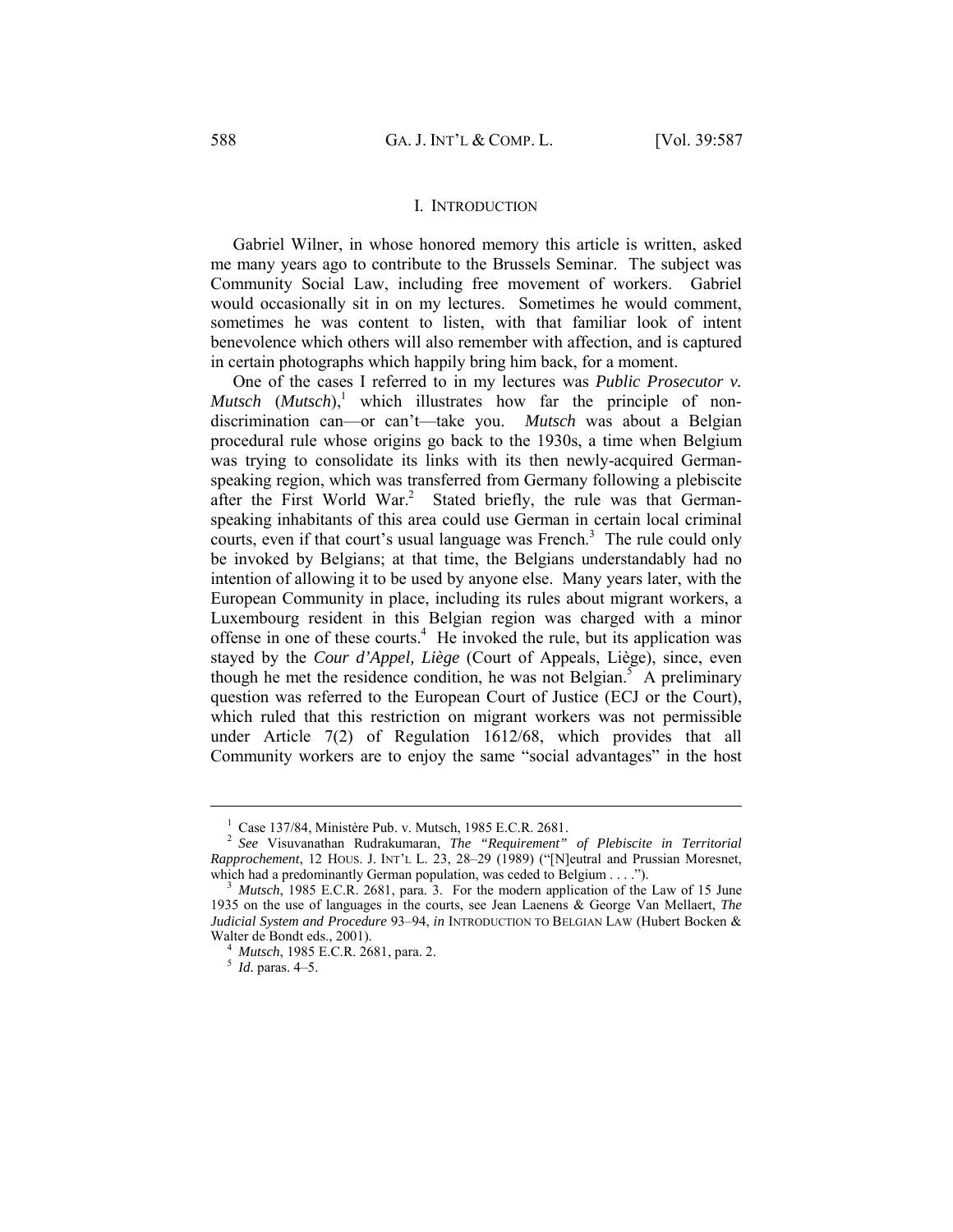state as national workers.<sup>6</sup> While the expression "social advantages" was clearly intended to refer primarily to social security benefits, the Court interpreted it broadly, as referring to measures which could facilitate the exercise of the right of free movement, thus including procedural rules in criminal courts which were available to national workers.<sup>7</sup> Therefore, even though there was no Community "competence" (i.e., no power to regulate) in respect of national criminal procedure, the Community rule forbidding discrimination against migrant workers applied.

On the other hand, *Mutsch* does not mean that any migrant worker can use his own language in the host state's courts, whatever that language may be. An Italian migrant worker in Belgium cannot use Italian in a Belgian court, since a Belgian cannot use Italian in that court either. The *Mutsch* judgment only means that if a national worker living in a state (or jurisdiction) can use a particular language in its courts (or some of them), the migrant worker living in that state (or jurisdiction) can also use that particular language in its courts (or those particular courts).

This case intrigued Gabriel—an excellent linguist himself—and it is in memory of the interest he showed in it, and of the kindness he did me in asking me to contribute to his Brussels project, that I have chosen the subject of official languages for this Article. It is a matter of some contemporary interest: on the one hand, the number of official languages has more than doubled (from 11 to 23) since 2004, with the recent enlargements of the Community. On the other hand, the issue of official languages, and when the institutions can or must use particular languages, has been the subject of a large and increasing number of judgments in the last few years.

#### II. TREATY PROVISIONS ON LANGUAGES

Languages are an inescapable part of European Union affairs. While the European Coal & Steel Community Treaty of 1951 was only authentic in French,<sup>8</sup> the *Official Journal of the European Coal and Steel Community* was

<sup>6</sup> *Id.* paras. 15–18. 7 *Id.*; *see also* Annette Schrauwen, Essay, *Sink or Swim Together? Developments in European Citizenship*, 23 FORDHAM INT'L L.J. 778, 791 (2000) ("An argument against free movement without financial guarantees was the lack of harmonization of social security systems and the wish to avoid 'benefits tourism.' ").

<sup>&</sup>lt;sup>3</sup> Compare Treaty Establishing the European Coal and Steel Community art. 100, Apr. 18, 1951, 261 U.N.T.S. 140 (stating that it was "drawn up in a single original," and make no reference to which language was authentic), *with* Consolidated Version of the Treaty on European Union art. 53, Mar. 3, 2010, 2010 O.J. (C 83) 13 [hereinafter TEU]; TEU art. 55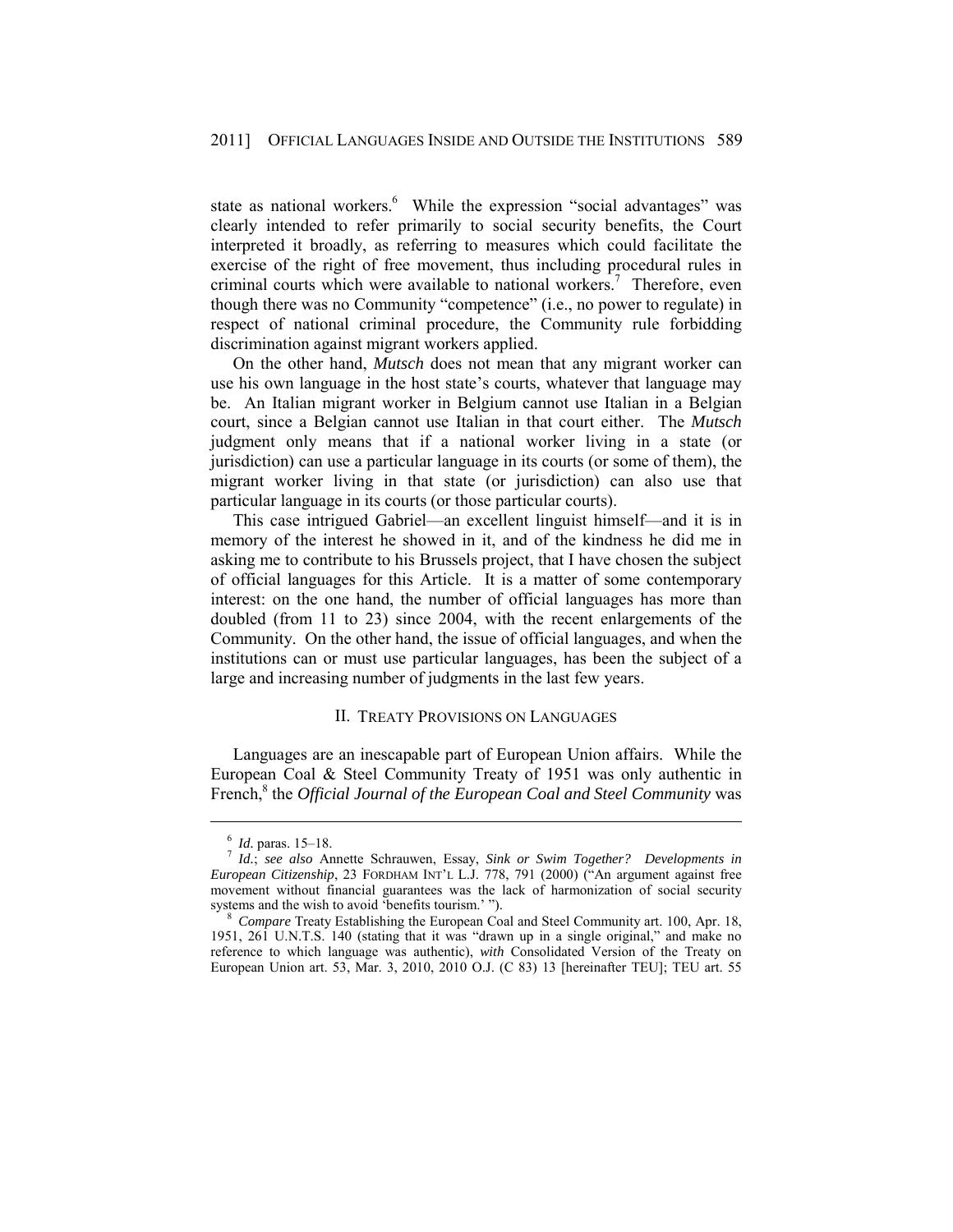also published in German, Italian, and Dutch. ECJ cases could be heard in any of the four languages, but of course these cases only concerned a few large coal and steel producers.<sup>9</sup> However, things changed by 1957, when the European Economic Community and Euratom Treaties were signed—the former of which potentially applied to all economic operators, workers as much as employers.<sup>10</sup> These 1957 Treaties and their successors are all authentic in all the official Union languages declared as such by the Member States. The matter is still governed by Regulation 1 of 1958 (Regulation  $1/58$ ), as amended.<sup>11</sup> It is important to emphasize the word *official*, which is used in Regulation 1/58. It is for each Member State to determine what language or languages are *official* in its territory or part of its territory.<sup>12</sup> Likewise, it is for each Member State to declare to the Union which language or languages are to be regarded as official for Union purposes, in dealings with that State and its residents. A language may be official throughout the territory of a Member State but not be an official *Union* language, because that Member State has not declared it official for this purpose.<sup>13</sup> The same goes for regional languages in a Member State: even if they enjoy official recognition in a given region, these regional languages are not Union languages, even for the areas which the language in question is internally

<sup>9</sup> D.G. VALENTINE, THE COURT OF JUSTICE OF THE EUROPEAN COAL AND STEEL COMMUNITY 147, 181–92 (1955).

<sup>10</sup> EUROPEAN UNION LAW: TEXT AND MATERIALS 509 (Damien Chalmers et al. eds., 2008).<br><sup>11</sup> Council Regulation 1/58, Languages to be Used by the European Economic Community,

Oct. 6, 1958, 1958 O.J. (17) 385 [hereinafter Regulation 1/58].<br><sup>12</sup> *See id.* art. 8 ("If a Member State has more than one official language, the language to be used shall, at the request of such State, be governed by the

<sup>13</sup> For example, Turkish is not presently a Union language (see Official EU Languages, EUROPA, http://ec.europa.eu/education/languages/languages-of-europe/doc135en.htm (last updated Aug. 8, 2011)), even though it is an official language in Cyprus (*see Languages Across Europe: Cyprus*, BBC, http://www.bbc.co.uk/languages/European\_languages/country es/Cyprus.shtml (last visited Aug. 20, 2011)). Cyprus did not, however, declare Turkish an official Union language in respect of Cyprus when it acceded in 2004. This conflict is the background to Case T-455/04, Beyatli v. Comm'n, 2007 E.C.R. I-0000, *aff'd*, Case C-238/07 P, Beyatli v. Comm'n 2007 E.C.R. I-140, which concerned Turkish Cypriots who challenged the fact that they could not choose Turkish as their primary language in a recruitment competition. However, the substantive issue was not decided, as the case was held inadmissible.

<sup>(&</sup>quot;This Treaty, drawn up in a single original in the Bulgarian, Czech, Danish, Dutch, English, Estonian, Finnish, French, German, Greek, Hungarian, Irish, Italian, Latvian, Lithuanian, Maltese, Polish, Portuguese, Romanian, Slovak, Slovenian, Spanish and Swedish languages, the texts in each of these languages being equally authentic."), *and* Consolidated Version of the Treaty on the Functioning of the European Union art. 358, Mar. 30, 2010, 2010 O.J. (C 83) 47 [hereinafter TFEU] (applying art. 55 of the TEU).<br>9 D.G. VALENTEUR COURT OF LIGENCE OF THE TEU.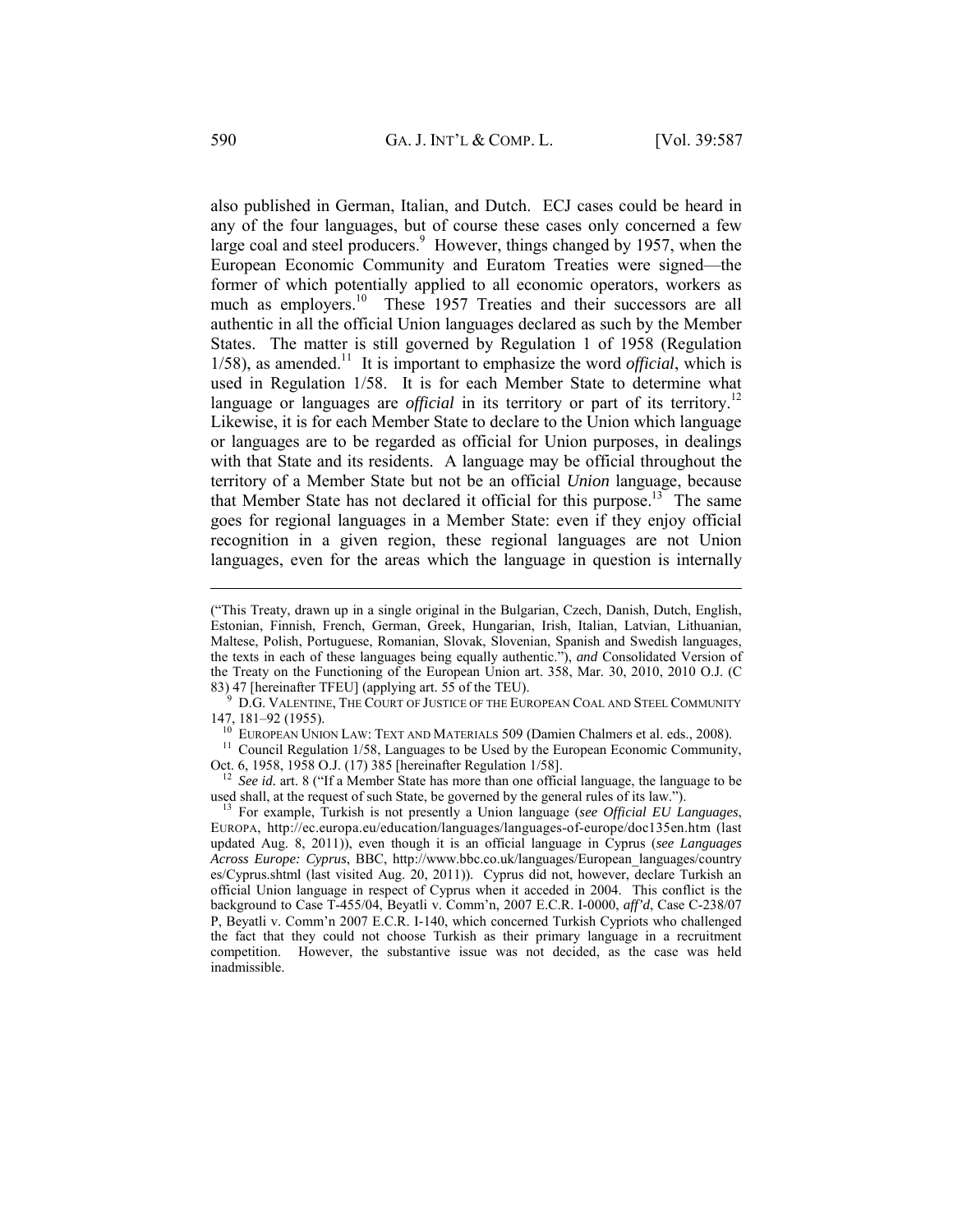official, if they have not been so declared to the Union by that Member State.<sup>14</sup> This rule is true even if the language concerned is an official Union language in another Member State.<sup>15</sup>

Paragraph (1) of Article 55 of the Treaty on European Union (TEU), as amended, lists the languages in which the TEU is authentic:

This Treaty, drawn up in a single original in the Bulgarian, Czech, Danish, Dutch, English, Estonian, Finnish, French, German, Greek, Hungarian, Irish, Italian, Latvian, Lithuanian, Maltese, Polish, Portuguese, Romanian, Slovak, Slovenian, Spanish and Swedish languages, the texts in each of these languages being equally authentic, shall be deposited in the archives of the Government of the Italian Republic, which will transmit a certified copy to each of the governments of the other signatory States.<sup>16</sup>

Paragraph (2) of Article 55 concerns what are sometimes called the "additional" languages which, as we shall see, are not declared official Union languages under Regulation  $1/58$ <sup>17</sup>

This Treaty may also be translated into any other languages as determined by Member States among those which, in accordance with their constitutional order, enjoy official status in all or part of their territory. A certified copy of such

<sup>&</sup>lt;sup>14</sup> NIAMH NIC SHUIBHNE, EC LAW AND MINORITY LANGUAGE POLICY 6 (2007). Article 2 of Regulation 1/58, refers only to the right of a correspondent to address the institutions in any of the *official* languages, which are those listed in Article 1 of Regulation 1/58, not to "working" or "additional" languages. Regulation 1/58, *supra* note 11, arts. 1–2.<br><sup>15</sup> Regulation 1/58, *supra* note 11, art. 3. Thus, Member State *A* may internally recognize

not only its national language *X*, but also language *Y*, in respect of region *Z* which forms part of *A*'s territory. However, if state *A* has only declared language *X* to be an official Union language in respect of itself, the consequence is that an institution may not address an official act to state *A* in any language other than *X*. Nor may the institution use language *Y* even to address such an act to a citizen of *A*, who lives in region *Z* and uses language *Y*. That is so even if language *Y* happens to be an official Union language (for example, because it has been so declared by Member State *B*). The contrary would apply only if state *A* has declared language *Y* to be an official Union language in respect of itself, or the relevant part of its territory.

<sup>&</sup>lt;sup>16</sup> TEU art. 55. 17 *See* Council Conclusion, Official Use of Additional Languages, 2005 O.J. (C 148) 1 (referring to the languages not mentioned as "official languages" in Regulation 1/58 as "additional languages").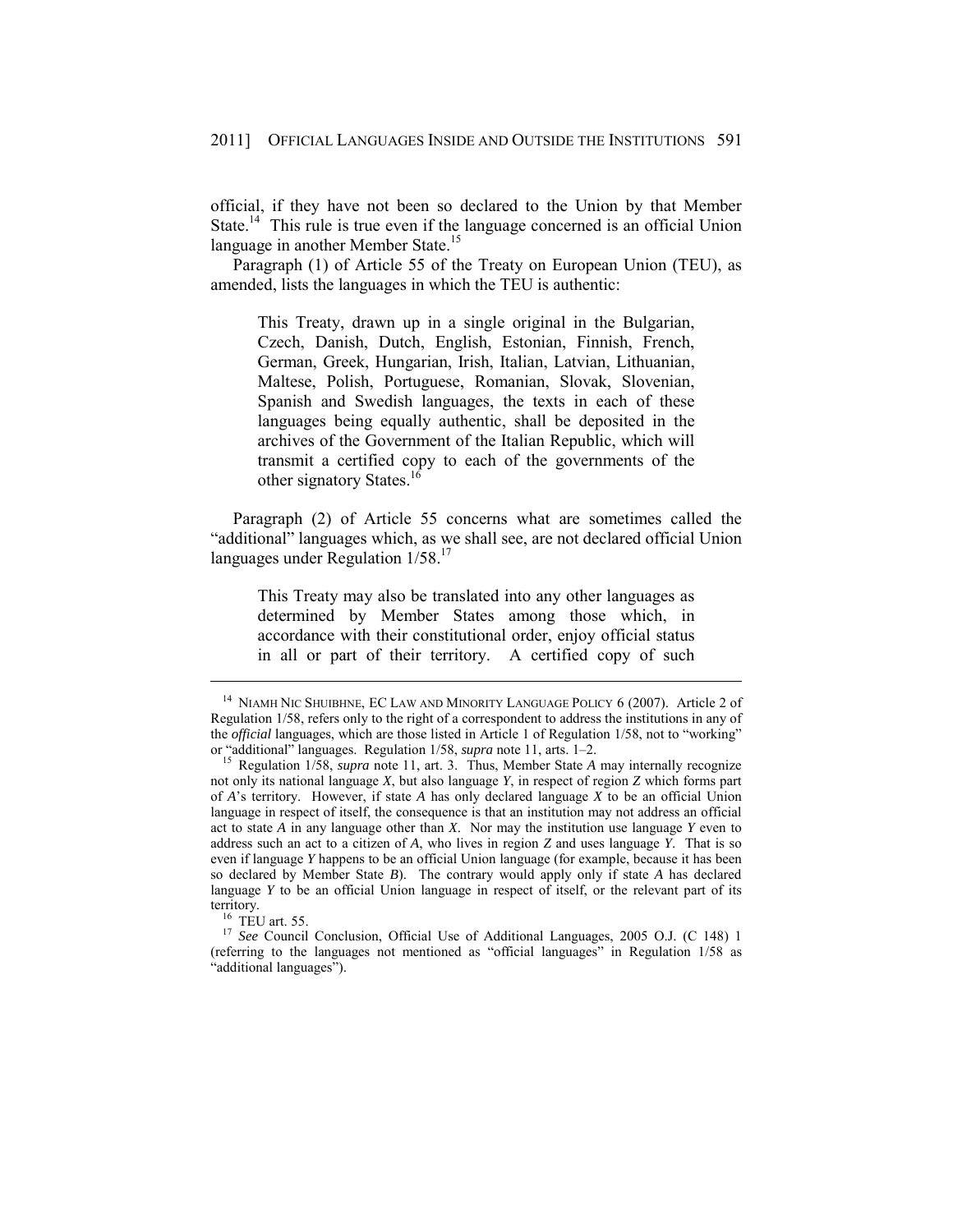translations shall be provided by the Member States concerned to be deposited in the archives of the Council.<sup>18</sup>

Article 20 paragraph (2) of the Treaty on the Functioning of the European Union (TFEU) provides:

Citizens of the Union shall enjoy the rights and be subject to the duties provided for in [the TEU and the TFEU]. They shall have, inter alia:  $\dots$  (d) the right to petition the European Parliament, to apply to the European Ombudsman, and to address the institutions and advisory bodies of the Union in any *of the Treaty languages* and to obtain a reply in the same  $lanquaze.<sup>19</sup>$ 

Further, per Article 24 of the TFEU, "[e]very citizen of the Union may write to any of the institutions or bodies referred to in this Article or in Article 13 of the [TEU] in one of the languages mentioned in Article 55(1) of the [TEU] and have an answer in the same language. $120$ 

Article 21 of the Charter of Fundamental Rights of the European Union (CFR) provides: "[a]ny discrimination based on any ground such as sex, race, colour, ethnic or social origin, genetic features, *language*, religion or belief, political or any other opinion, membership of a national minority, property, birth, disability, age or sexual orientation shall be prohibited."<sup>21</sup>

Article 41(4) of the CFR, on a citizen's right to good administration, is similar to the TFEU's Article 24: "Every person may write to the institutions of the Union in one of the languages of the [TEU and the TFEU] and must have an answer in the same language."<sup>22</sup>

The European Union recently adopted a general principle of protecting linguistic diversity in Article 22 of the CFR which states that "[t]he Union shall respect cultural, religious and *linguistic* diversity."23 The last paragraph of Article 3(3) of the TEU provides the same effect: "[The European Union] shall respect its rich cultural and linguistic diversity, and shall ensure that

<sup>&</sup>lt;sup>18</sup> TEU art. 55.<br><sup>19</sup> TFEU art. 20.<br><sup>20</sup> *Id.* art. 24 (emphasis added).<br><sup>21</sup> Charter of Fundamental Rights of the European Union art. 21, Mar. 30, 2010, 2010 O.J. (C 83) 389 [hereinafter CFR] (emphasis added). 22 *Id.* art. 41(4) (emphasis added). 23 *Id.* art. 22 (emphasis added).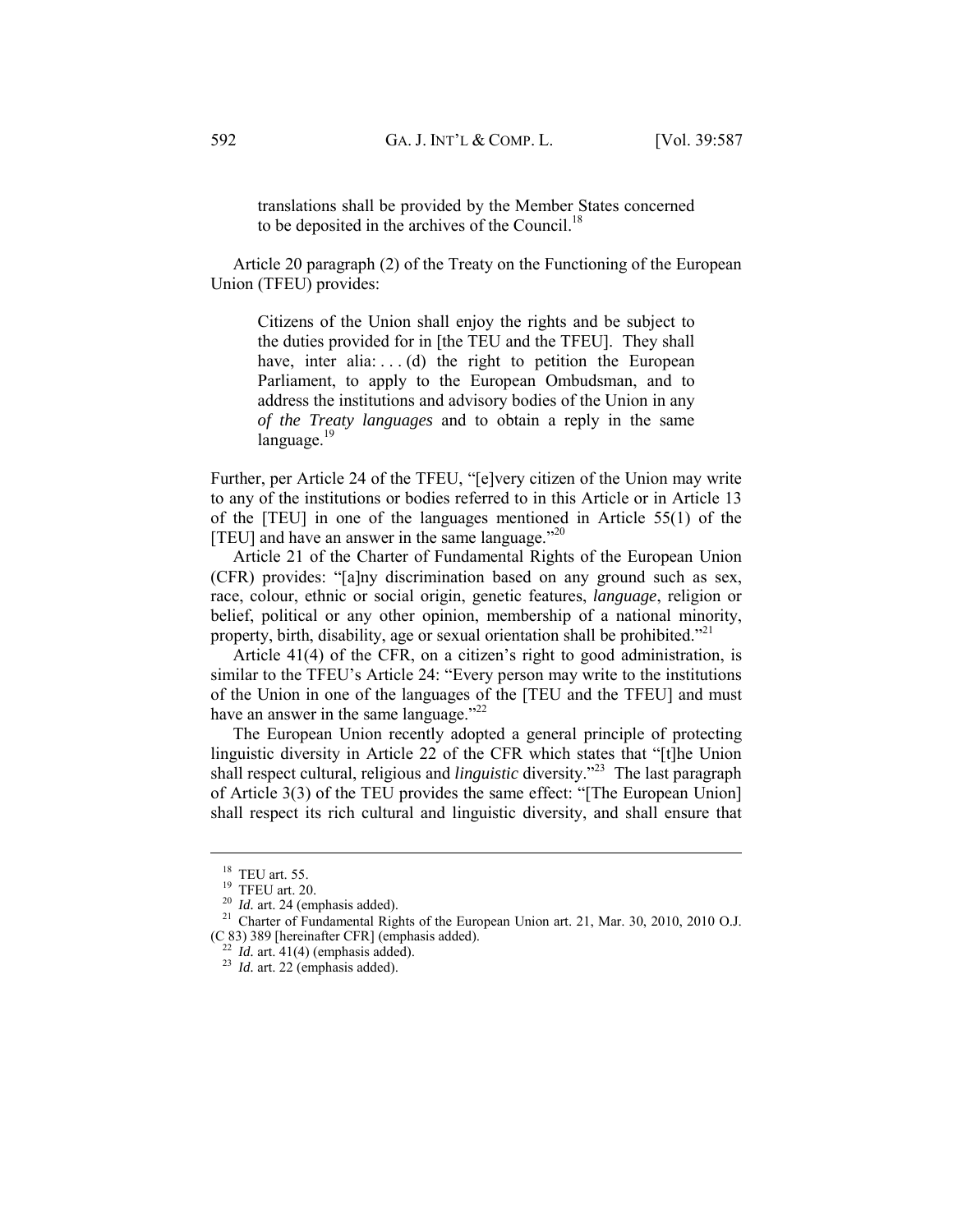Europe's cultural heritage is safeguarded and enhanced. $2^{24}$  Linguistic diversity is also referred to in Articles 165 and 207 of the TFEU, concerning the European Union's contribution to education policy and international agreements on trade in cultural goods, respectively.<sup>25</sup> Article 4(2) of the TEU, which could be taken as a reference to linguistic equality, provides that "[t]he [European] Union shall respect the equality of Member States before the [TEU and the TFEU] as well as their national identities."<sup>26</sup>

However, neither Article 3(3) nor Article 4(2) of the TEU is relevant to the question of what languages are official. Indeed, nothing in the TEU and the TFEU themselves determines that matter. While they contain provisions stating in which languages they are authentic, that is not the same thing as stating what languages are official for purposes of secondary legislation.<sup>27</sup> In fact, these two treaties leave it to the Council to decide, without imposing any limitations on its choices.28

The role of the Council in relation to official languages reveals how the sensitivity of the official language issue can affect many matters, even an essential economic issue such as the creation of Union intellectual property rights:

In the context of the establishment and functioning of the internal market, the European Parliament and the Council, *acting in accordance with the ordinary legislative procedure*, shall establish measures for the creation of European intellectual property rights to provide uniform protection of intellectual property rights throughout the Union and for the setting up of centralised Union-wide authorisation, coordination and supervision arrangements.

 The Council, acting in accordance with a special legislative procedure, shall by means of regulations establish language arrangements for the European intellectual property rights. The

<sup>&</sup>lt;sup>24</sup> TEU art. 3(3).<br><sup>25</sup> TFEU arts. 165, 207.<br><sup>26</sup> TEU art. 4(2).

<sup>&</sup>lt;sup>27</sup> Irish was not declared an official language by Ireland in 1973 for the purposes of Regulation  $1/58$ , but the Treaties have always been authentic in Irish.

TFEU art. 342 ("The rules governing the languages of the institutions of the Union shall, without prejudice to the provisions contained in the Statute of the Court of Justice of the European Union, be determined by the Council, acting *unanimously* by means of regulations." (emphasis added)).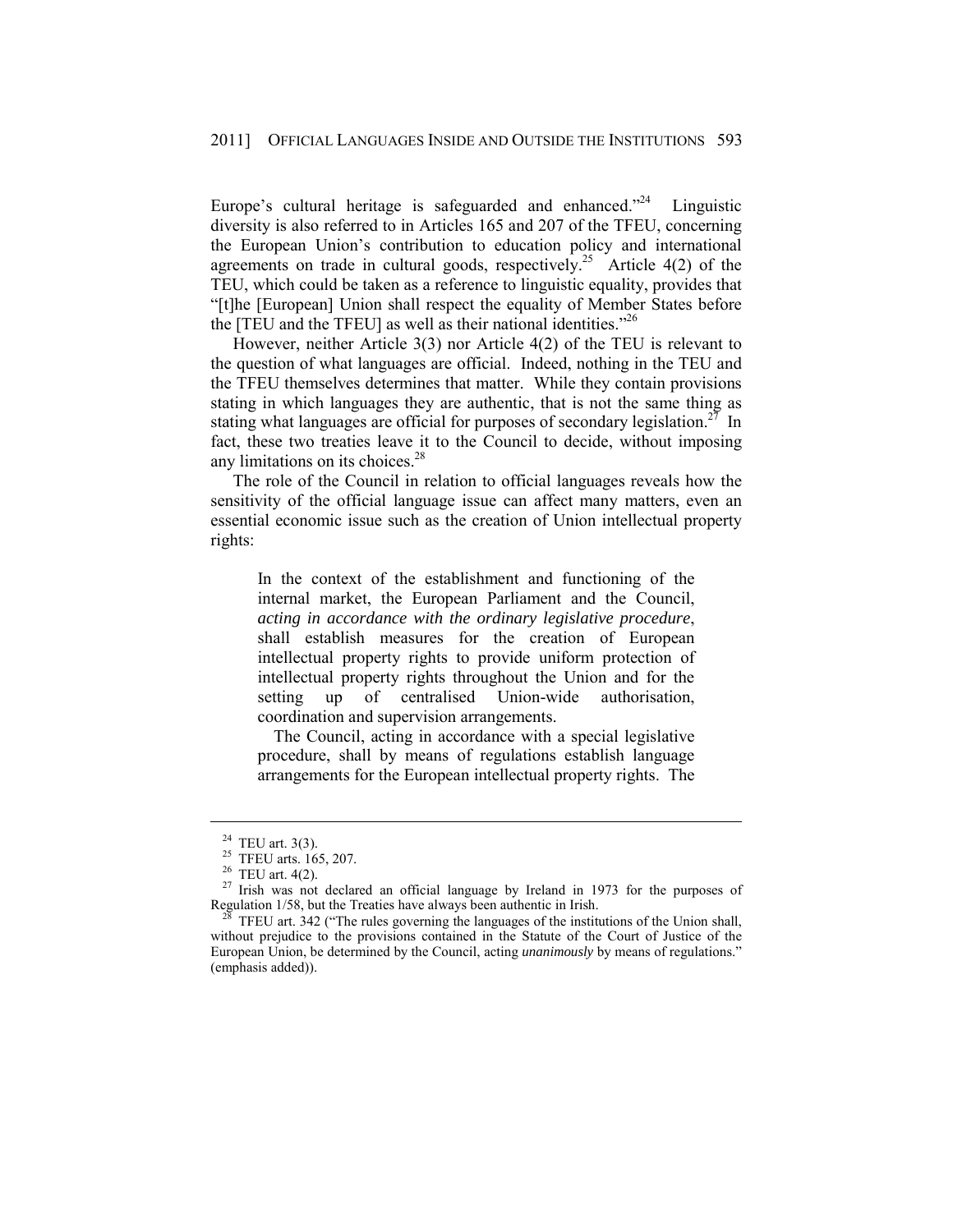Council shall act *unanimously* after consulting the European Parliament.<sup>29</sup>

Thus a distinction is made between creating the substantive intellectual property regime itself (which only requires the ordinary legislative procedure—Parliament plus Council, the latter normally acting by qualified majority) and creating the linguistic rules of the regime (which requires unanimity, and the Parliament is merely consulted).<sup>30</sup> The existence of this separate legal basis for a language regime in a specialized context implies that the Council can adopt a regime for this purpose which differs from the general regime under Article 342, for example by adopting a regime using only some of the languages recognized as official under Regulation  $1/58$ <sup>31</sup>. Indeed, this has already been done for Union trademarks, where a regime of only five official languages (English, French, German, Italian and Spanish) has been created; this is the background to the *Kik*32 case discussed in Part IV.

The Commission made a proposal in 2000 for a Community patent.<sup>33</sup> Given that there already exists an autonomous (non-Community) European patent system run by the European Patent Office in Munich, which operates in three languages only (English, French and German),<sup>34</sup> the Commission likewise proposed a three-language system for the Community patent.<sup>35</sup> This proposal encountered the implacable opposition of some Member States (principally Italy and Spain).<sup>36</sup> It is mainly for this reason that the proposal

<sup>&</sup>lt;sup>29</sup> *Id.* art. 118 (emphasis added).<br><sup>30</sup> *Compare id.* art. 294, *with id.* art. 188.<br><sup>31</sup> *See id.* art. 342 (providing that the Council determines the rules governing languages).<br><sup>32</sup> Opinion of Advocate General Jacob

<sup>&</sup>lt;sup>33</sup> Commission Proposal for a Council Regulation on the Community Patent, COM (2000)

<sup>412</sup> final (July 5, 2000) [hereinafter *Community Patent Proposal*].<br><sup>34</sup> Convention on the Grant of European Patents art. 14(1), Oct. 5, 1973, 1065 U.N.T.S. 199<br>[hereinafter European Patent Convention].

<sup>&</sup>lt;sup>35</sup> See Community Patent Proposal, supra note 33, at sec. 2.4.3.1 (referencing the "office's three working languages"). *See also* Seth Cannon, Note, *Achieving the Benefits of a Centralized Community Patent System at Minimal Cost*, 35 CASE W. RES. J. INT'L L. 415, 425 (2003) ("Under this proposal, the inventor must translate the entire patent into one of the [European Patent Office] languages (i.e., English, French, and German) . . . ."). 36 *See, e.g.*, Xavier Buffet-Delmas & Laura Morelli, *Modifications to the European Patent* 

*System*, 20 INTELL. PROP. & TECH. L.J. 18, 22 (2008) (indicating the disagreement among Member States and the lack of a Community Patent System to date); Judit Zegnal, *Talks Continue over EU-wide Patenting*, NEW WORLD PUB., Aug. 22, 2005, NEW WORLD PUBL'G (citing the "lack of agreement [on Community patent proposal issues] such as how to treat patent infringements which might arise as a result of mistranslations").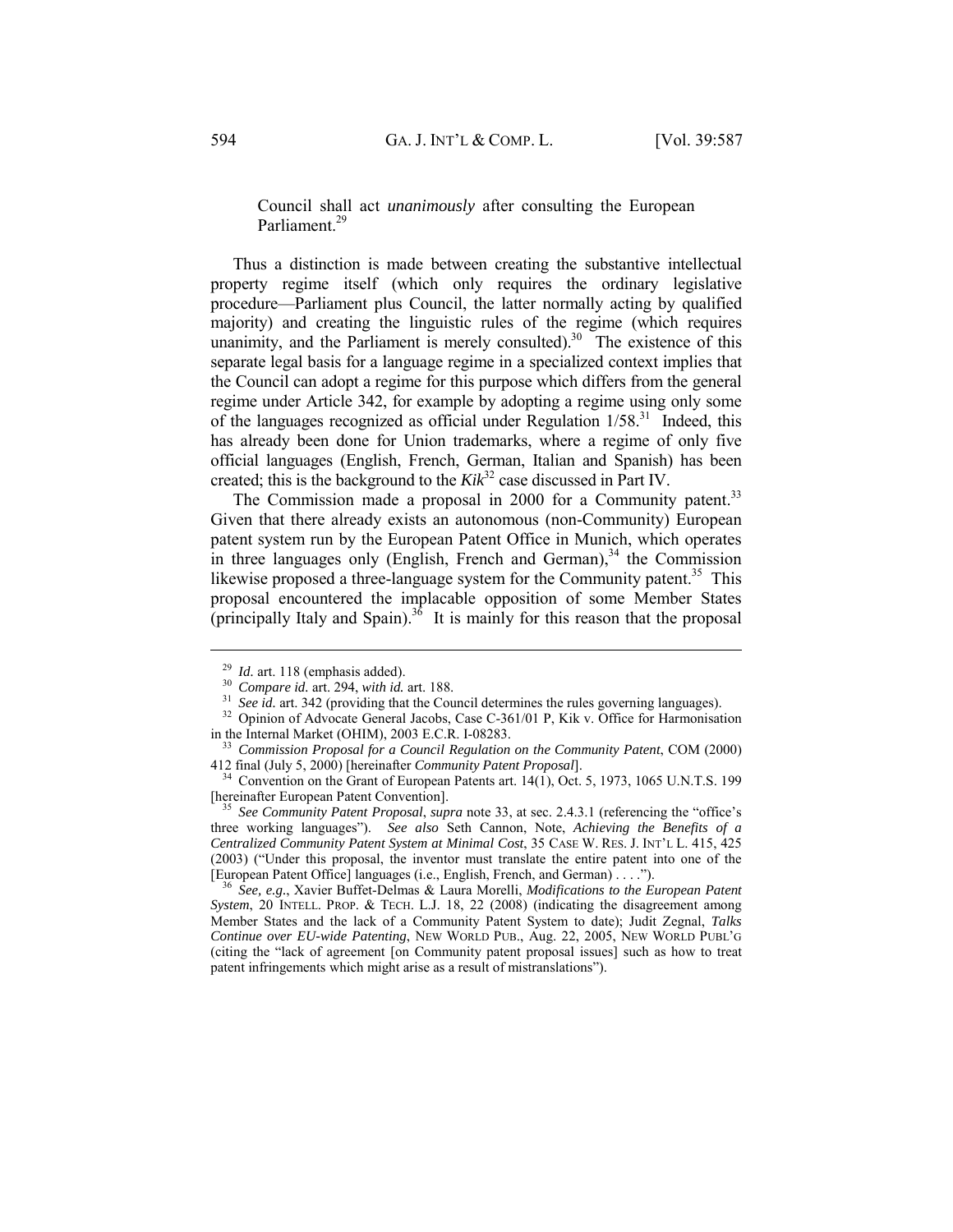has still not been adopted, more than ten years later.<sup>37</sup> The patent system may now become one of the first examples of "enhanced cooperation," a new procedure under Article 20(2) of the TEU and Article 329 of the TFEU which allow those Member States that support a proposed measure to adopt it amongst themselves (if there are at least nine states) when the required majority cannot be found for a normal legislative act.<sup>38</sup>

#### III. REGULATION 1/58 AND LANGUAGE PRACTICES IN THE INSTITUTIONS

Turning to the content of Regulation 1/58, it can be summarized by saying that it provides for two language regimes—one external and one internal. The external regime reflects the treaty provisions quoted above and is set out in Articles 1 through 5. Regulation 1/58 originally provided for four official languages (Dutch, French, German, and Italian). As amended following successive enlargements, Articles 1 through 5 now read:

### Article 1

 The official languages and the working languages of the institutions of the Community shall be Bulgarian, Czech, Danish, Dutch, English, Estonian, Finnish, French, German, Greek, Hungarian, Irish, Italian, Latvian, Lithuanian, Maltese, Polish, Portuguese, Romanian, Slovak, Slovenian, Spanish and Swedish.<sup>39</sup>

<sup>37</sup> *See, e.g.*, Cannon, *supra* note 35, at 415 ("After more than 25 years of discussion, the European Community [ ] has not reached complete agreement on a proposed Community patent system which would create a 'unified' patent effective throughout the European Union[ ]."); Timo Minssen, *Meanwhile on the Other Side of the Pond: Why Biopharmaceutical Inventions That Were "Obvious to Try" Still Might Be Non-Obvious—* Part I, 9 CHI.-KENT J. INTELL. PROP. 60, 69 n.30 (2010) ("Although a Community patent system has been debated for many years, there is still no [Community] patent available."). <sup>38</sup> TEU art. 20(2); TFEU art. 329(1).

<sup>&</sup>lt;sup>39</sup> Regulation 1/58, *supra* note 11, art. 1, most recently amended by Council Regulation (EC) No. 1791/2006 of November 20, 2006, O.J. (L 363) 1, 12.20.2006), consolidated text at http://eur-lex.europa.eu/LexUriServ/LexUriServ.do?uri=CONSLEG:1958R0001:20070101:EN: PDF.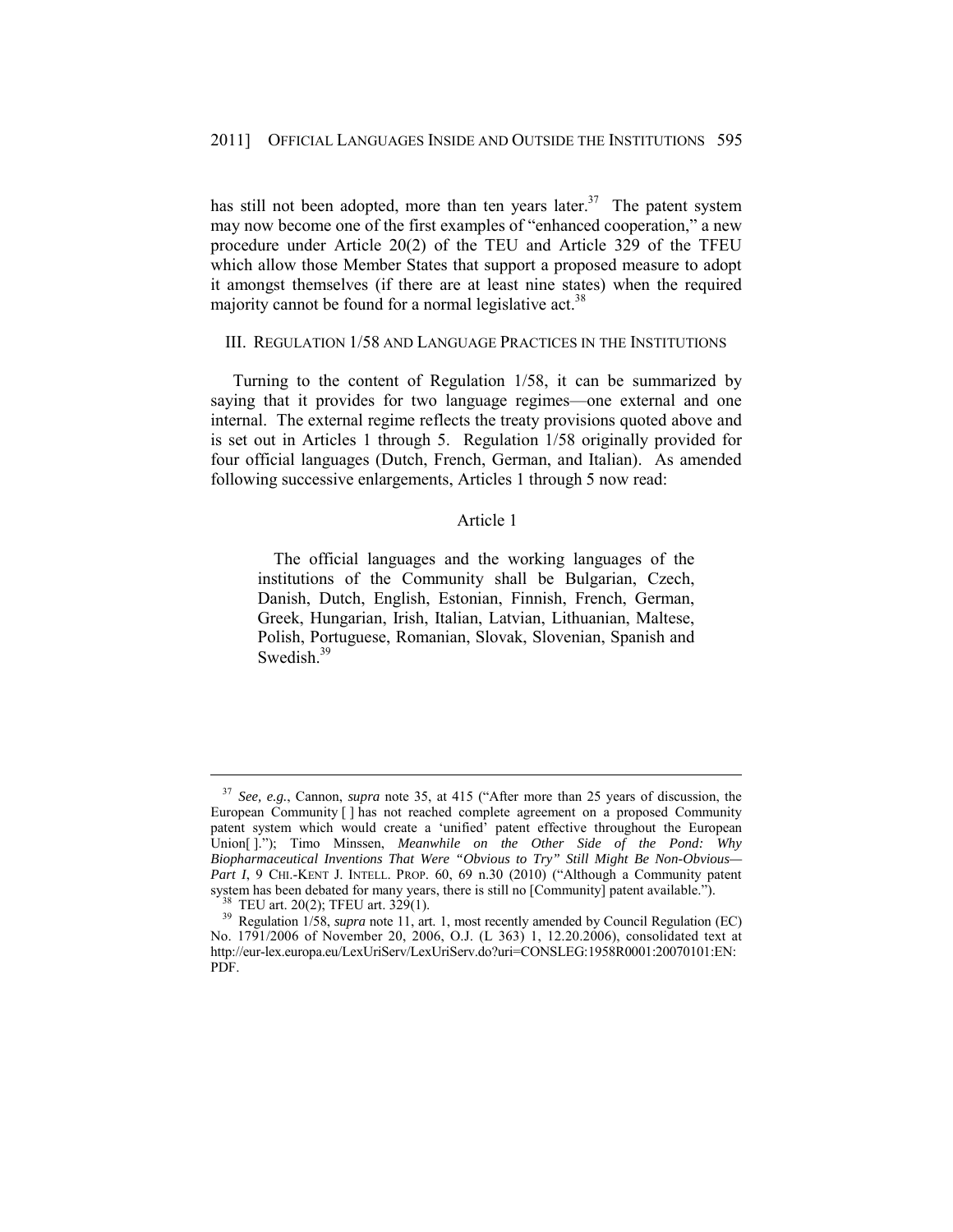#### Article 2

 Documents which a Member State or a person subject to the jurisdiction of a Member State sends to institutions of the Community may be drafted in any one of the official languages selected by the sender. The reply shall be drafted in the same language. $40$ 

#### Article 3

 Documents which an institution of the Community sends to a Member State or to a person subject to the jurisdiction of a Member State shall be drafted in the language of such State.<sup>41</sup>

#### Article 4

 Regulations and other documents of general application shall be drafted in the  $[four]$  official languages.<sup>42</sup>

### Article 5

*The* Official Journal of the Community *shall be published in the* [*23*] *official languages*. 43

The requirements set forth in Articles 1 through 5 are strict. The ECJ recently held, for example, that a Community regulation—an act which by its nature is "directly applicable in all Member States" and can bind individuals in those states $44$ —cannot be enforced against a citizen in the courts of a

<sup>&</sup>lt;sup>40</sup> Regulation 1/58, *supra* note 11, art. 2 (reflecting TFEU art. 20, 24 and CFR art. 41(4)). *See supra* Part II. In fact, it was Article 2 of Regulation 1/58 that came first, and these newer Treaty provisions have simply confirmed the established principle at a higher level in the hierarchy of norms. *See* Vienna Convention on the Law of Treaties art. 30(3), May 23, 1969, 1155 U.N.T.S. 331; 8 I.L.M. 679 ("When all the parties to the earlier treaty are parties also to the later treaty but the earlier treaty is not terminated or suspended in operation under article 59, the earlier treaty applies only to the extent that its provisions are compatible with those of the latter treaty.").

<sup>&</sup>lt;sup>41</sup> Regulation 1/58, *supra* note 11, art. 3.  $^{42}$  *Id.* art. 4.  $^{43}$  *Id.* art. 5 (emphasis added).  $^{44}$  TFEU art. 288.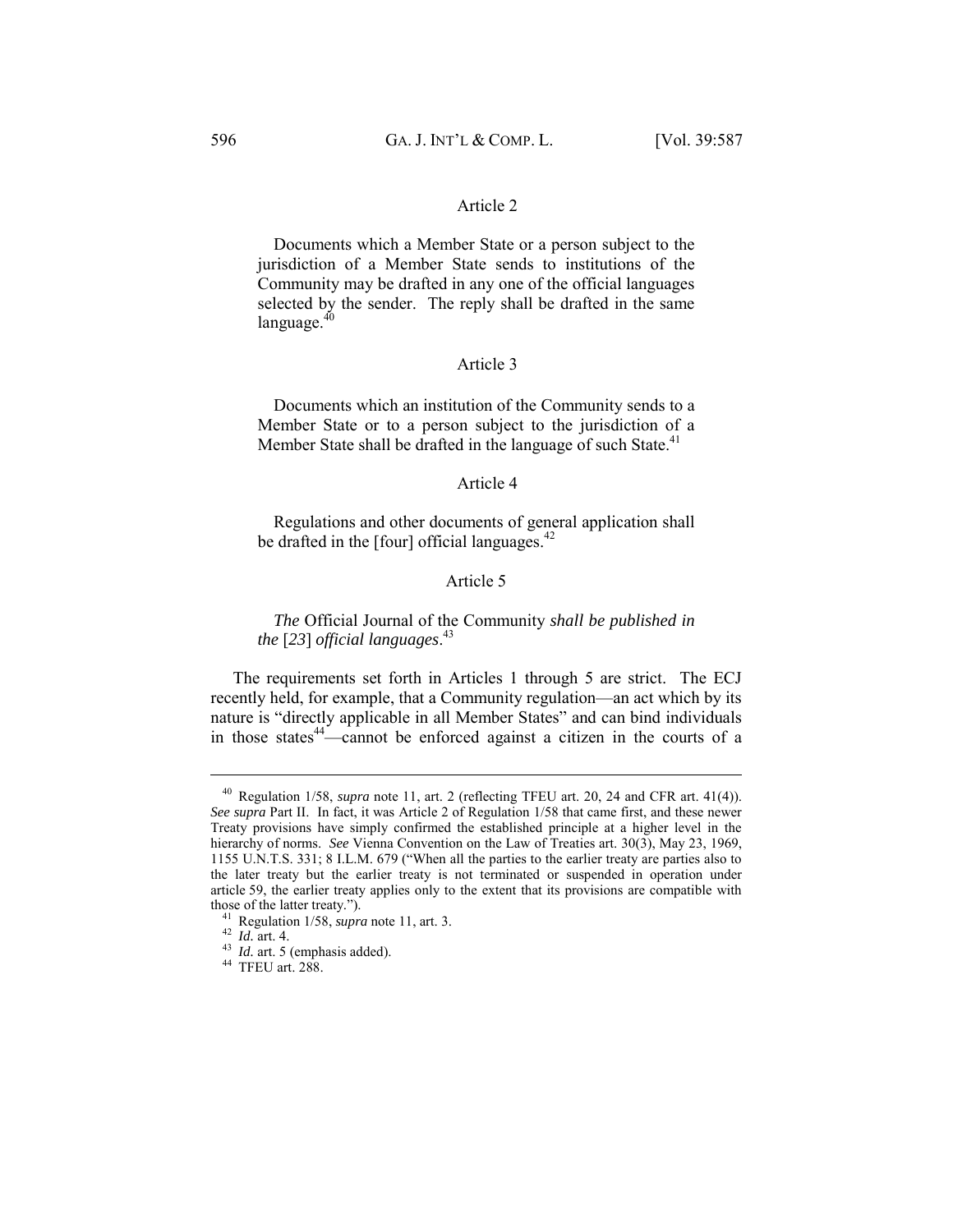Member State if it has not yet been published in the *Official Journal of the European Union* (*Official Journal*) in the language concerned.45 Under Article 297 of the TFEU, *publication* is a condition of the validity of a regulation.46

The internal regime is not explicitly referred to in the TEU and the TFEU—it is more relaxed. Article 6 of Regulation 1/58 provides that "[t]he institutions of the Community may stipulate in their rules of procedure which of the languages are to be used in specific cases."47 However, the institutions have not made full use of this provision. For example, there is nothing about internal working languages in the Commission's Rules of Procedure,<sup>48</sup> although there is an indirect reference to such a possibility in the provisions implementing those rules.<sup>49</sup> Of course, the internal workings of a relatively small body of appointed people (twenty-seven), whose meetings are not public, are different from those of an elected body of over 700 members, such as the Parliament, which meets in public session.<sup>50</sup> Similarly, the factual linguistic position for a person appointed to a Union mandate for several years, such as members of the Commission, is also different from the position of someone who attends meetings as a member of the Council intermittently as part of the job of being a national minister and for whom

<sup>45</sup> *See* Case C-161/06, Skoma-Lux sro v. Celní ředitelství Olomouc, 2007 E.C.R. I-10841 (regarding enforceability where there was no translation into the language of a Member State).<br><sup>46</sup> TFEU art. 297(1).<br><sup>47</sup> Regulation 1/58, *supra* note 11, art. 6 (emphasis added).

<sup>&</sup>lt;sup>48</sup> EC Rules of Procedure of the Commission (EC) C (2000) 3614, 2000 O.J. (L 308) 26 [hereinafter EC Rules of Procedure].

<sup>&</sup>lt;sup>49</sup> Commission Decision 138/10, amending its Rules of Procedure, art. 17, 2010 O.J. (L 55) 60 (EU) (referencing "the authentic language or languages" of the Commission). The implementing rules provide that the documents to be considered at the Commission's meetings are to be communicated to the Members in the language determined by the President (and also in the language(s) appropriate to the act concerned, taking account of any requirements as to publication and as to the languages to be used in relation to any addressee). *Id.* art. 17. However, while no decision has been taken by the President concerning any such "internal" languages, this has not prevented a long-standing informal practice from arising, according to which, documents for the College of Commissioners are provided in English, French, and German. *See* Jacqueline Mowbray, *Language in the UN and EU: Linguistic Diversity As a Challenge for Multilateralism*, 8 N.Z. J. PUB. & INT'L L. 91, 98 (2010) ("[The] EU function[s] in a limited number of official languages, and with an even more limited number of de facto working languages. . . . [I]t seems that, in practice, offices within these organisations [sic] effectively function in one or two languages only."). 50 European Parliament Rules of Procedure, 16th ed., Rule 96(2), 2005 O.J. (L 44) 1

<sup>[</sup>hereinafter EP Rules of Procedure] ("Debates in Parliament shall be public.").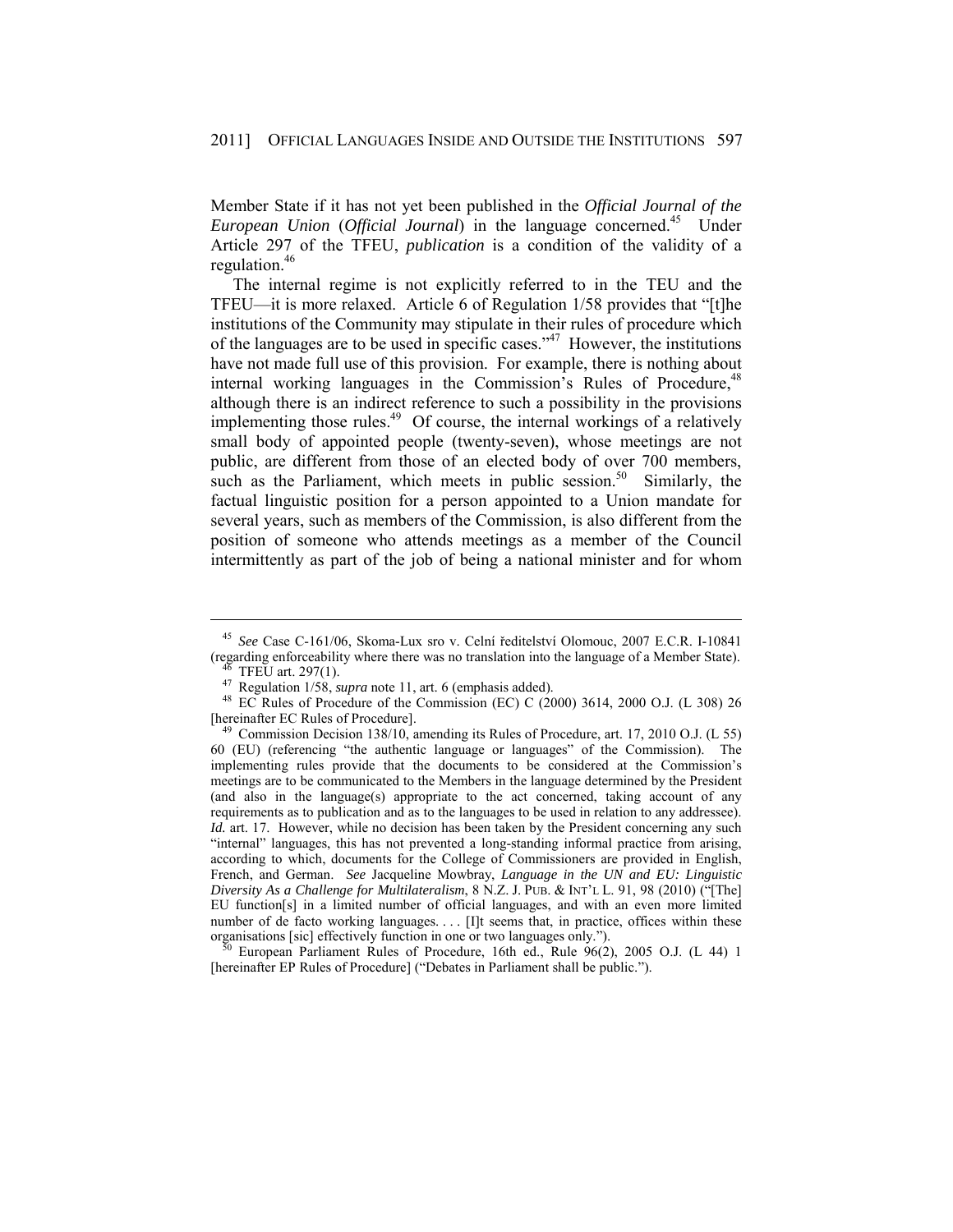knowledge of languages, or the ability to learn them, is not necessarily a part of that  $\overline{10b}$ .<sup>51</sup>

As will be seen, the Council and the Parliament do refer to languages in their rules, but only to repeat, in substance, the rules of Regulation 1/58. None of this is surprising, since it is clearly a delicate matter for an institution bound by principles, such as those laid down in the Treaty provisions just quoted, to take a formal stance which might be interpreted as meaning that some official languages were more "important" than others.<sup>52</sup> On the other hand, and just as unsurprisingly, most institutions have certain internal practices on this matter, whose existence is clearly recorded in the case-law.<sup>53</sup> This is not the place for an exhaustive account of those practices, but it may be useful to give some general indications.

The Council's internal rules provide, in relation to the Council itself, that it only deliberates and decides on the basis of texts in conformity with the language rules in force (i.e., Regulation 1/58), subject to exceptions in urgent cases if unanimously agreed.54 However, working groups and the Committee of Permanent Representatives (COREPER), which do the preparatory work, have a pragmatic regime; COREPER operates only in English, French, and German,<sup>55</sup> and some groups only in English and French. The Parliament's Rules of Procedure provide that all its documents are to be drafted in all the official languages and that any member may speak in any official language of his or her choice, and that interpretation will be provided into all the other

<sup>51</sup> *See* Mowbray, *supra* note 49, at 101 ("While major decision-making within [EU] institutions takes place at the intergovernmental level, the daily decision-making and work of these organisations is carried out by their employees. As a result, language requirements for appointment dramatically influence who is able to participate.").<br><sup>52</sup> *See* Jonathan Yim, Case Note, *Feasibility of the Language Policy of the European Union*,

<sup>41</sup> INT'L LAW. 127, 132–33 (2007) (noting that the EU multilingual regime has been described as "politically explosive" and "highly sensitive").<br><sup>53</sup> *See* Stella Burch Elias, *Regional Minorities, Immigrants and Migrants: The Reframing of* 

*Minority Language Rights in Europe*, 28 BERKELEY J. INT'L L. 261, 297–99 (2010) (finding that the ECJ is disassociating linguistic rights with membership in particular linguistic groups

and rather applying it to all individuals).<br><sup>54</sup> Council Decision 2009/937, Adopting the Council's Rules of Procedure, art. 14(1), O.J.<br>(L 325) 44 (EU); Regulation 1/58, *supra* note 11.

See Coreper Paves the Way for Political Harmony, EUR. VOICE (May 2, 1996), http:// www.europeanvoice.com/article/imported/coreper-paves-the-way-for-political-harmony/31173. aspx (noting the "unwritten requirement for Coreper membership is proficiency in either English, French or German").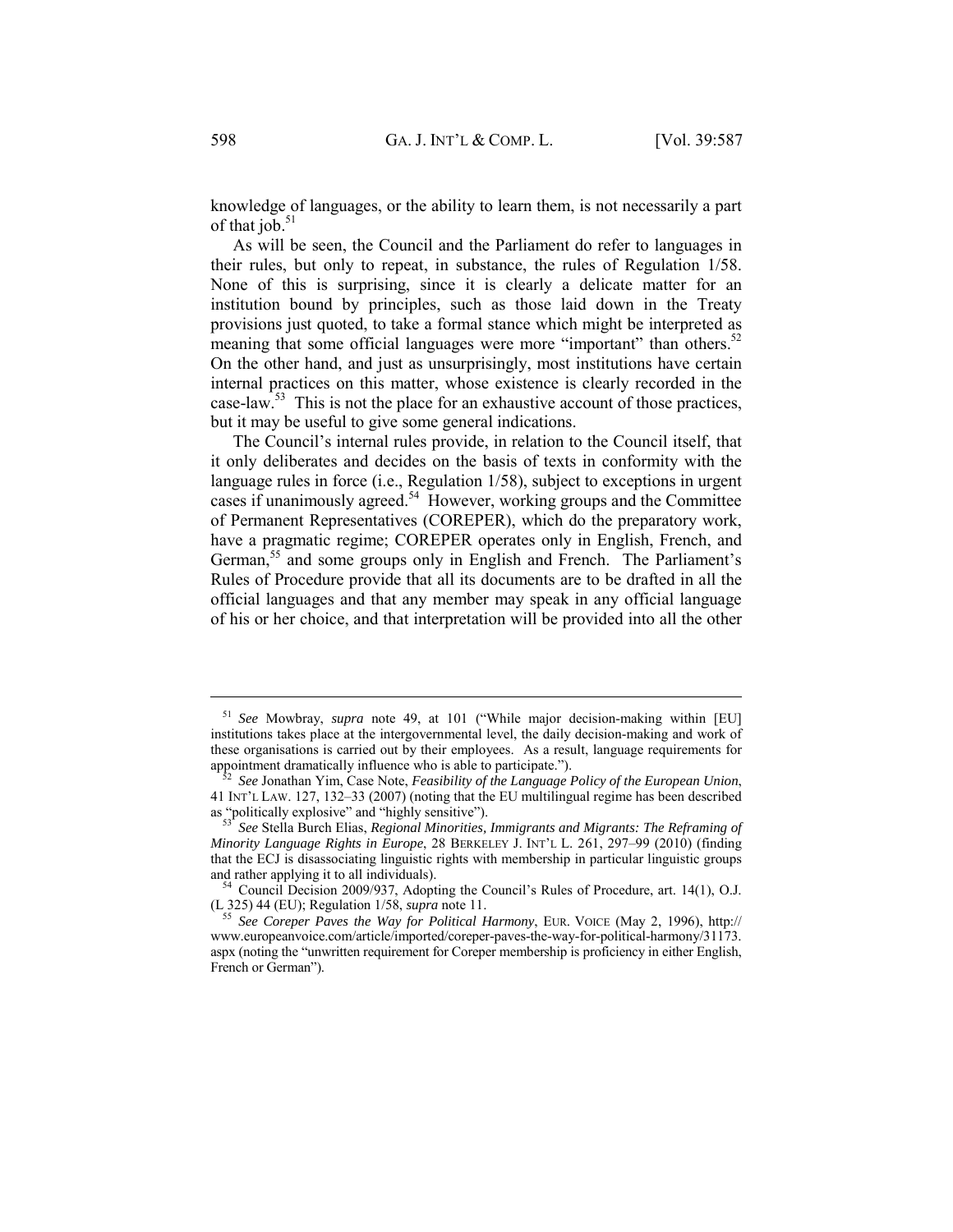official languages.56 Applying this regime apparently accounts annually for more than a third of the Parliament's running costs, with over 1,000,000 pages translated per year.<sup>57</sup> The Parliament has virtually no simplified internal language rules amongst its members. On the other hand, Parliament's permanent officials tend to use a limited range of languages amongst themselves, for internal communication, essentially French and English.

The language situation is different in the Commission, given its more administrative character. The European Commission's Rules of Procedure are silent on languages so that, formally speaking, Regulation  $1/58$  applies.<sup>58</sup> Indeed it is that strict regime which applies in the Commission's external dealings. Moreover, it is even possible for citizens to deal with the Commission in the "additional" languages enjoying official status in Spain.<sup>59</sup> On the other hand, in its role as instigator of legislation, the Commission must prepare reports, proposals, or other documents, which must be drafted internally in a given language. It is apparent from the Commission's translation statistics that only two languages (French and English) are generally used for drafting texts.<sup>60</sup>

The ECJ is a special case. Article  $342$  of the TFEU,<sup>61</sup> as demonstrated earlier, is without prejudice to the Court's Rules of Procedure. Article 342

<sup>56</sup> EP Rules of Procedure, *supra* note 50, rule 138 (1)–(2). However, slightly more relaxed rules than those that govern the E.U. Parliament may apply by agreement to committee or delegation meetings. *Id.* rule 138(4).<br><sup>57</sup> *The Budget of the European Parliament*, EUROPEAN PARLIAMENT, http://www.europarl.e

uropa.eu/parliament/public/staticDisplay.do?id=153&language=EN (last visited Aug. 20, 2011) ("[I]n 2008 over 1.5 million pages of documents were translated.").

<sup>&</sup>lt;sup>58</sup> See EC Rules of Procedure, *supra* note 48 (lacking guidance on language rules throughout). 59 Administrative Agreement Between the European Commission and the Kingdom of

Spain, art. 1, 2006 O.J. (C 73) 14. For example, Spanish people can address written communications with the Commission in Basque or Catalan. *See* Robert F. Weber, *Individual Rights and Group Rights in the European Community's Approach to Minority Languages*, 17

 $60$  Seventy-five percent of texts are originally drafted in English and twenty-four percent in French, according to Ludwig Krämer *in* LANGUES ET CONSTRUCTION EUROPÉENNE 99 (Dominik Hanf et al. eds., 2010).  $^{61}$  TFEU art. 342 ("The rules governing the languages of the institutions of the Union shall,

without prejudice to the provisions contained in the Statute of the Court of Justice of the European Union, be determined by the Council, acting unanimously by means of regulations."). There are now three separate Rules of Procedure, one for each Union jurisdiction: (i) the ECJ Rules of Procedure, (ii) the GC Rules of Procedure (formerly the Rules of Procedure of the Court of First Instance), and (iii) the CST Rules of Procedure. *See*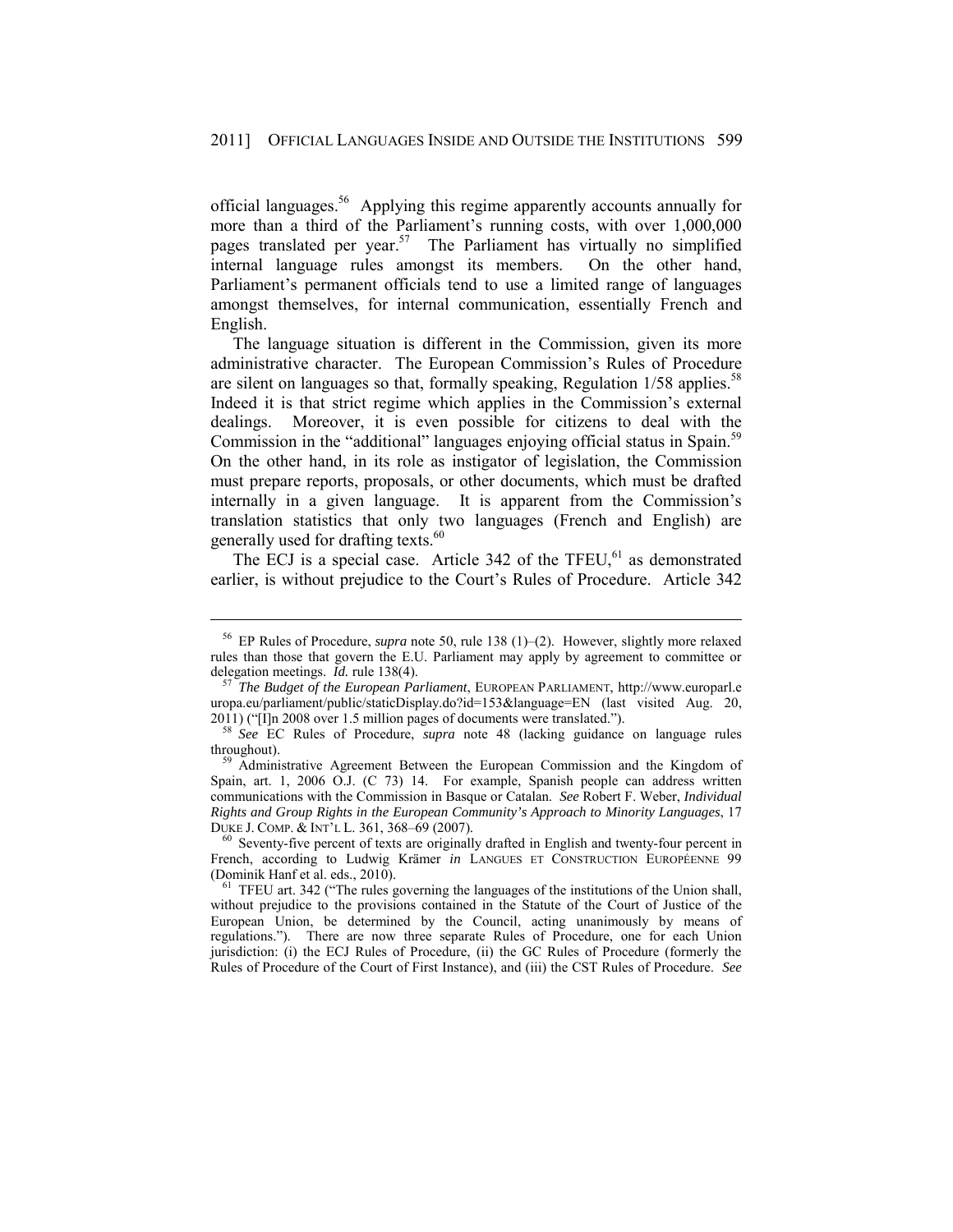thus implicitly envisages the concept of "procedural languages" to be used in the Court, which could be different from those which the Council has designated as official for all other purposes. $62$  The Court is left free to determine for itself the procedural languages which may be used in cases before it.<sup>63</sup> In fact, however, the Court's list is exactly the same as that provided in Regulation 1/58.<sup>64</sup> Therefore, cases may be brought or referred in any of the official languages. Article 64 of the Statute of the Court provides:

 The rules governing the language arrangements applicable at the Court of Justice of the European Union shall be laid down by a regulation of the Council acting unanimously. This regulation shall be adopted either at the request of the Court of Justice and after consultation of the Commission and the European Parliament, or on a proposal from the Commission and after consultation of the Court of Justice and of the European Parliament.

 Until those rules have been adopted, the provisions of the Rules of Procedure of the Court of Justice and of the Rules of Procedure of the General Court governing language arrangements shall continue to apply. By way of derogation from Articles 253 and 254 of the Treaty on the Functioning of the European Union, those provisions may only be amended or repealed with the unanimous consent of the Council.<sup>65</sup>

Article 29(1) of the Court's Rules of Procedure states: "[t]he language of a case shall be Bulgarian, Czech, Danish, Dutch, English, Estonian, Finnish, French, German, Greek, Hungarian, Irish, Italian, Latvian, Lithuanian, Maltese, Polish, Portuguese, Romanian, Slovak, Slovene, Spanish or

Consolidated Version of the Rules of Procedure of the European Union Civil Service Tribunal art. 2(1), 2010 O.J. (C 177) 71 [hereinafter CST Rules of Procedure]. 62 TFEU art. 342.

<sup>63</sup> Rules of Procedure of the Court of Justice, art. 29, 2010 O.J. (C 177) [hereinafter ECJ Rules of Procedure], *available at* http://curia.europa.eu/jcms/upload/docs/application/pdf/20 11-07/rp cjue en.pdf (including the updated, consolidated version that takes into account changes up to and including May 2011).<br><sup>64</sup> Regulation 1/58, *supra* note 11, art. 1.<br><sup>65</sup> TEU, Protocol (No 3) on the Statute of the Court of Justice of the European Union art.

<sup>64,</sup> May 9, 2008, 2008 O.J. (C 115) 210 [hereinafter Statute of the European Court of Justice].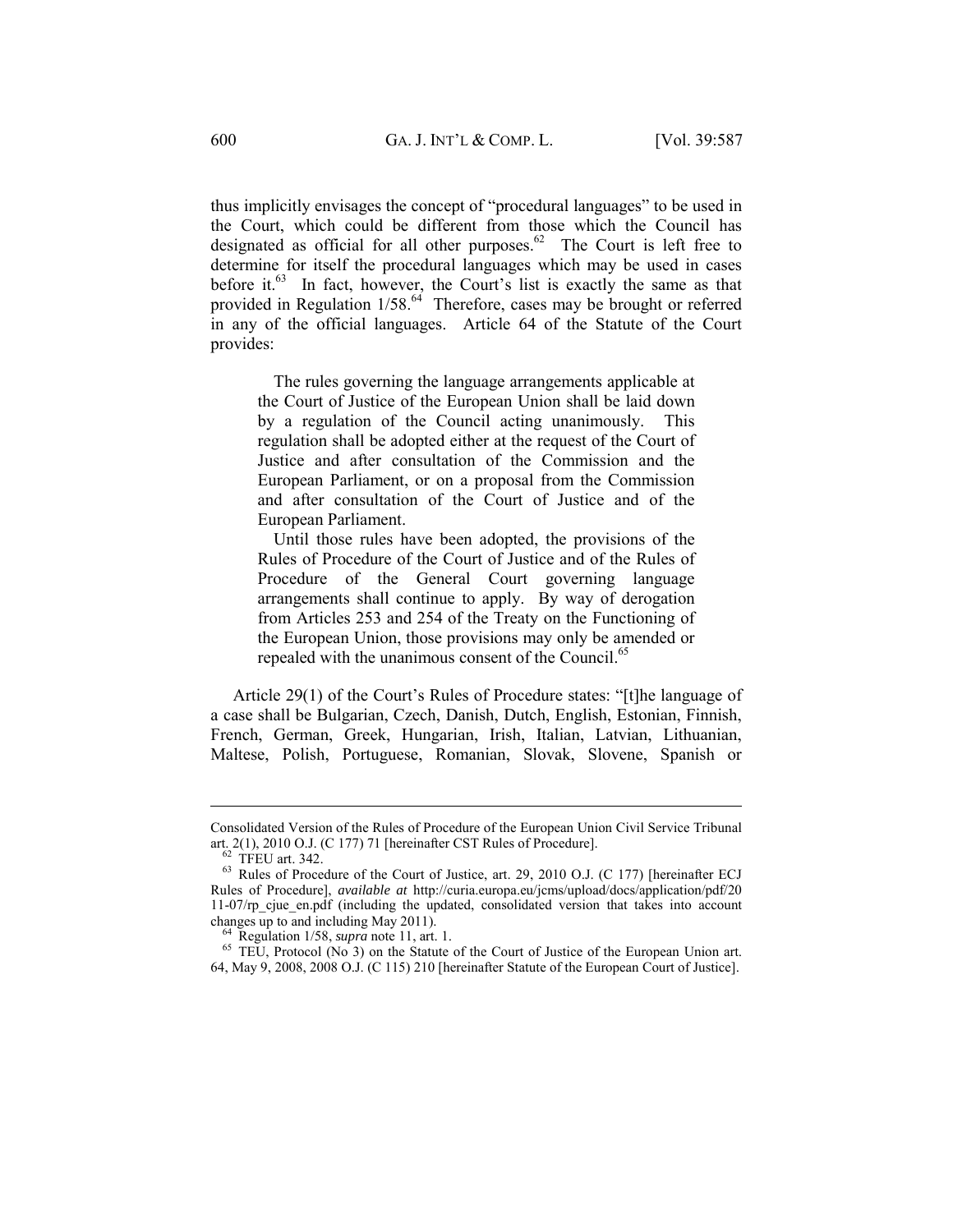Swedish."<sup>66</sup> Article 35(1) of the General Court's Rules of Procedure is identical, and Article 29 of the Civil Service Tribunal's Rules of Procedure makes that Article applicable to the Civil Service Tribunal  $(CST)$ .<sup>67</sup> However, these provisions are manifestations of the external regime—the Court allows all Member States and their citizens to use their official Union languages in cases before it.<sup>68</sup> Internally, however, the case must be deliberated, and at an early stage, the Court adopted the practice of using French for the deliberations amongst the judges. French remains the dominant language within the institution.<sup>69</sup> The Rules of Procedure of all three courts provide that the court may request any institution which is party to a case to provide *"*translations" of its pleadings into other official languages.<sup>70</sup> In practice, however, no translation is requested if the procedural language is French.

### IV. CASES ON THE EXTERNAL LANGUAGE REGIME

Many of the cases examined in this Article concern recruitment of staff by the institutions. Nevertheless, some of the most important judicial statements on this matter were made by the ECJ in *Kik v. Office for Harmonisation in the Internal Market (OHIM)* (*Kik*).<sup>71</sup> This case concerned the external regime; in other words, dealings between the Office and a Community citizen. In *Kik*, a citizen applied to OHIM for a mark to be registered under the Community trademark legislation.<sup>72</sup> The trademark legislation lays down an very specific language regime. The applicant can file in any official language, but must indicate a second language for possible

<sup>66</sup> ECJ Rules of Procedure, *supra* note 63, art. 29(1). Consolidated Version of the Rules of Procedure of the General Court of 2 May 1991, 2010 (C 177) 37 [hereinafter GC Rules of Procedure]. 67 GC Rules of Procedure, *supra* note 66, art. 35(1); CST Rules of Procedure, *supra* note

<sup>61,</sup> art. 29. 68 ECJ Rules of Procedure, *supra* note 63, art. 29(2) 69 Dinah Shelton, *Reconcilable Differences? The Interpretation of Multilingual Treaties*,

<sup>20</sup> HASTINGS INT'L & COMP. L. REV. 611, 618 (1997) (noting that all of the Court's documents

are written in French, and then translated into other languages).<br><sup>70</sup> ECJ Rules of Procedure, *supra* note 63, art. 37(2); GC Rules of Procedure, *supra* note 66, art. 43(2); CST Rules of Procedure, *supra* note 61, art.

<sup>&</sup>lt;sup>71</sup> Case C-361/01 P, Kik v. OHIM, 2003 E.C.R. I-8283. <sup>72</sup> Council Regulation 40/94, Community Trademark, art. 115, 1994 O.J. (L 11) 1 [hereinafter OHIM Trademark Legislation] (providing guidance as to the use of languages in an application for a Community trademark).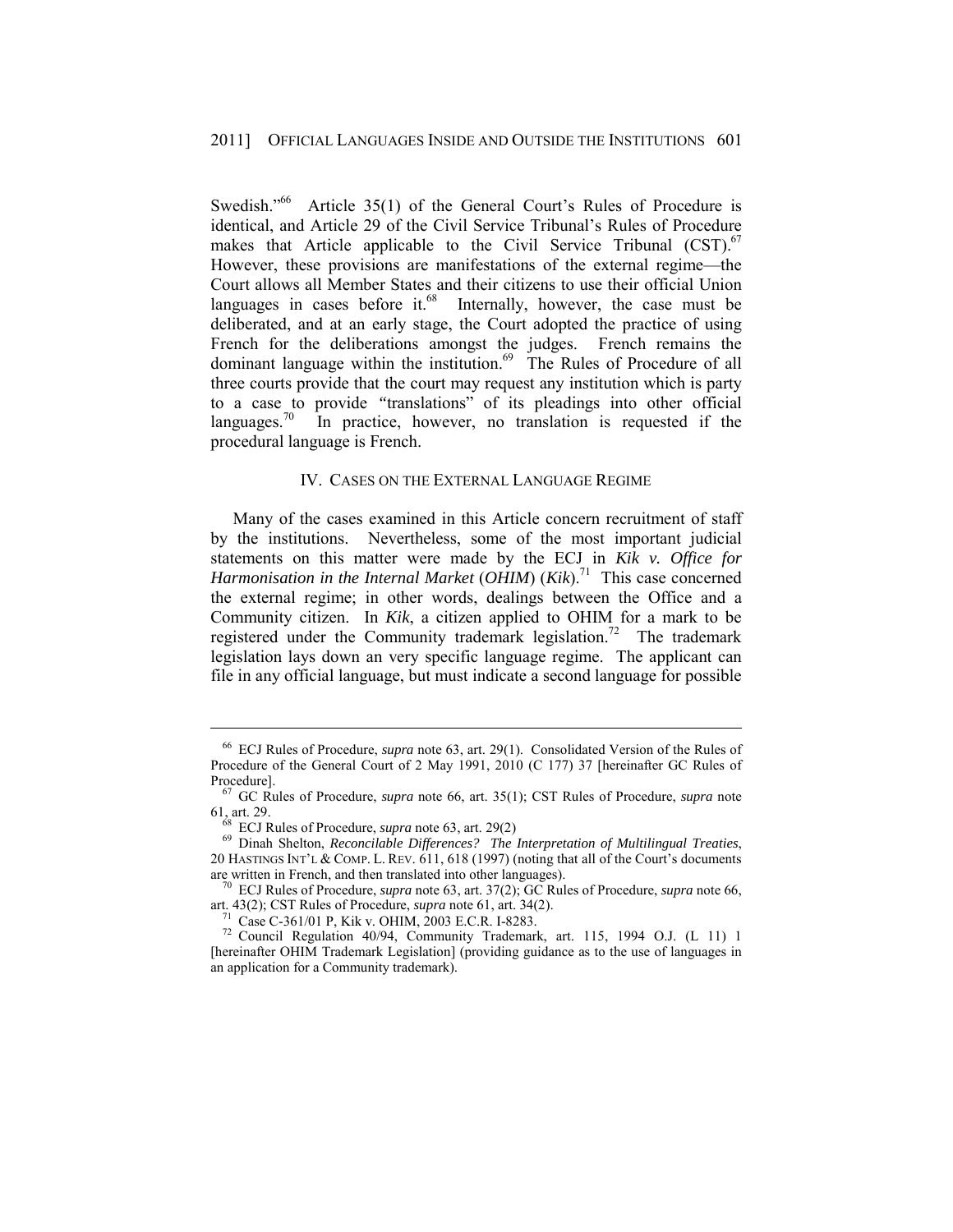use in opposition proceedings.<sup>73</sup> This secondary language must be one of the five languages of OHIM (English, French, German, Spanish, and Italian).<sup>74</sup> Moreover, if the application is not in one of these languages, OHIM may communicate with the applicant in the second language that he or she indicated.75 In *Kik*, a Dutch national submitted an application in Dutch but indicated Dutch as the second language.<sup>76</sup> She contested a decision dismissing the application for not complying with the obligation to indicate one of the five OHIM languages as a second language.<sup>77</sup> The case was dismissed by the Court of First Instance (CFI) and her heirs appealed to the ECJ.78 They argued in particular that the restriction of the number of possible second languages was contrary to what is now Article 18 of the TFEU, which prohibits discrimination on grounds of nationality.<sup>79</sup> The Court rejected this submission, observing:

[T]he Treaty contains several references to the use of languages in the European Union. None the less, those references cannot be regarded as evidencing a general principle of Community law that confers a right on every citizen to have a version of anything that might affect his interests drawn up in his language in all circumstances.<sup>80</sup>

The Court considered the particular circumstances of the Community trademark regime, especially noting that the regime was voluntary and one in which competing interests with different language preferences (for example, the applicant for registration and a third party opposing registration) could be involved.<sup>81</sup> The Court referred to the interest of economic operators in having access to a common regime which would reduce the cost and effort,

<sup>73</sup> *Id.* art. 115(3) ("The applicant must indicate a second language which shall be a languages of the [OHIM] the use of which he accepts as possible language of proceedings for opposition, revocation or validity proceedings.").<br>
<sup>74</sup> *Id.* art. 115(2).<br>
<sup>75</sup> *Id.* art. 115(6).<br>
<sup>76</sup> *Kik*, 2003 E.C.R. I-8283, para. 9(6).<br>
<sup>77</sup> *Id.* paras. 9(7)–(8).<br>
<sup>78</sup> *Id.* paras. 18–20.<br>
<sup>79</sup> *Id.* paras. 2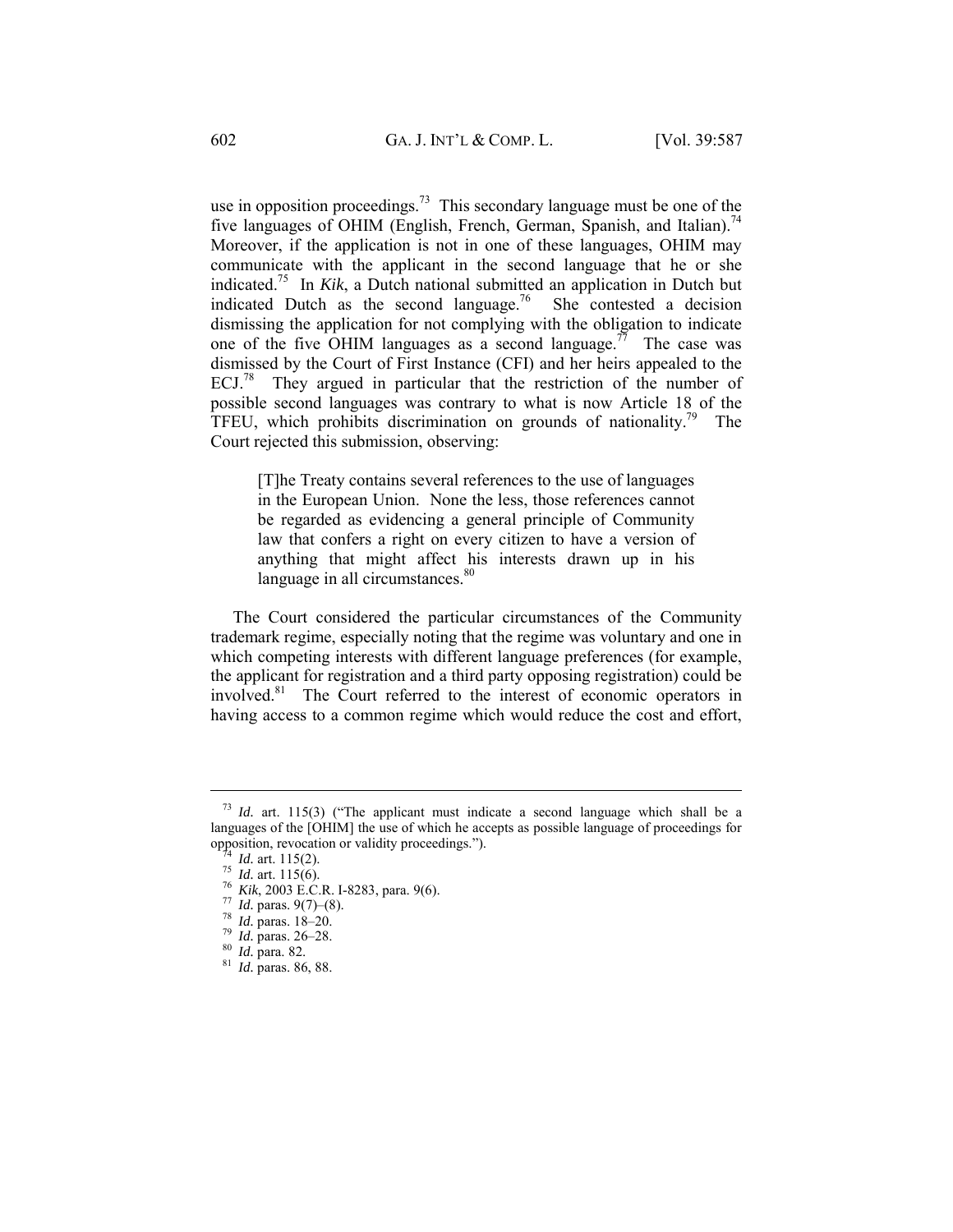particularly in the form of translation costs, of applying for individual national registrations.82 It concluded:

[T]he language regime of a body such as the Office is the result of a difficult process which seeks to achieve the necessary balance between the interests of economic operators and the public interest in terms of the cost of proceedings, but also between the interests of applicants for Community trade marks and those of other economic operators in regard to access to translations of documents which confer rights, or proceedings involving more than one economic operator, such as opposition, revocation and invalidity proceedings.<sup>83</sup>

 The Court of First Instance was therefore right to find . . . that, in determining the official languages of the Community which may be used as languages of proceedings in opposition, revocation and invalidity proceedings . . . where the parties cannot agree on which language to use, the Council was pursuing the legitimate aim of seeking an appropriate linguistic solution to the difficulties arising from such a failure to agree.<sup>84</sup>

 Similarly, the Court of First Instance was right to hold . . . that, even if the Council did treat official languages of the Community differently, *its choice to limit the languages to those which are most widely known in the European Community is appropriate and proportionate*. 85

The reference to "the most widely known languages" is naturally problematic—*"*most" is a word capable of qualification, and the question can thus arise as to what legal consequences follow when the word is qualified by inserting a number before it. *Kik* concerned a rule adopted by the Council, for a specific purpose, which referred to the *five* most widelyknown languages.<sup>86</sup> But what if the number were four? Which language drops out, and why? Three—but which three? Two, or . . . one? Which and why? As pointed out above, it was when a three-language regime was proposed for the future Union patent that there was opposition. And who

<sup>82</sup> *Id.* para. 91. 83 *Id.* para. 92. 84 *Id.* para. 93. 85 *Id.* para. 94 (emphasis added). 86 *Id.* para 12.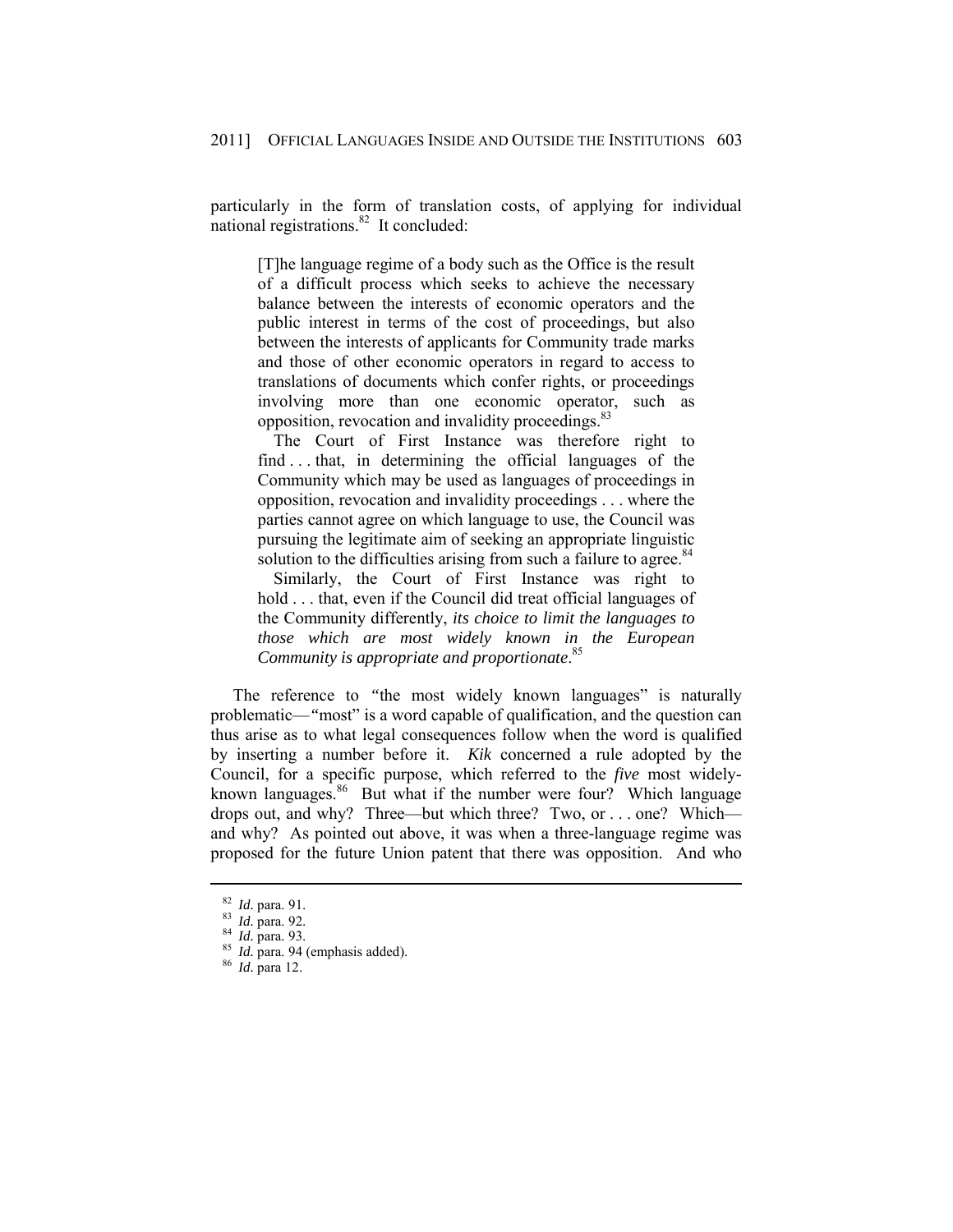decides? Is it the Council, unanimously under Article 342 of the TFEU or Article 118 of the TFEU? Or can each institution decide for itself, for its own internal purposes? As we shall see, the answer is that sometimes it is one, sometimes the other, according to the nature of the act in issue. If the question is limiting the number of languages in which the institutions communicate with citizens, only a unanimous Council act can provide the basis. $87$  If the question is how the institutions, or a newly-created Union body, communicate with those who want a service from them, such as a property right, the Council again must act unanimously.<sup>88</sup> However, the fact that the requirement of unanimity appears in a different legal basis (Article 118 of the TFEU) from the basis for the general language regime (Article 342 of the TFEU) is a clear sign that the language regime may be different from the general regime.

Based on these principles, the Court upheld the judgment of the lower court and declared that Regulation 1/58 does not contain a general principle of Community law:<sup>89</sup>

Regulation No 1 is merely an act of secondary law, whose legal base is Article  $217^{90}$  of the Treaty. To claim, as the applicant does, that Regulation No 1 sets out a specific Community law principle of equality between languages, which may not be derogated from even by a subsequent regulation of the Council, is tantamount to disregarding its character as secondary law. Secondly, the Member States did not lay down rules governing languages in the Treaty for the institutions and bodies of the Community; rather, Article 217 of the Treaty enables the Council, acting unanimously, to define and amend the rules governing the languages of the institutions and to establish different language rules. That Article does not provide that once the Council has established such rules they cannot subsequently be altered. It follows that *the rules governing* 

<sup>87</sup> TFEU art. 342. 88 *Id.* art. 118. 89 *See generally* Antoni Milian-Massana, *Droit Linguistique Compare: Le Régime Juridique du Multilinguisme dans 1'Union Européene. Le Mythe ou la Réalité du Principe d'Égalité des*  Langues, 38 REVUE JURIDIQUE THEMIS 1 (2004), *available at* http://www.editionsthemis.com/up loaded/revue/article/rjtvol38num1/05-Milian-Massana.pdf.

 $\frac{90}{17}$  TFEU art. 324 (e.g., EC Treaty art. 217).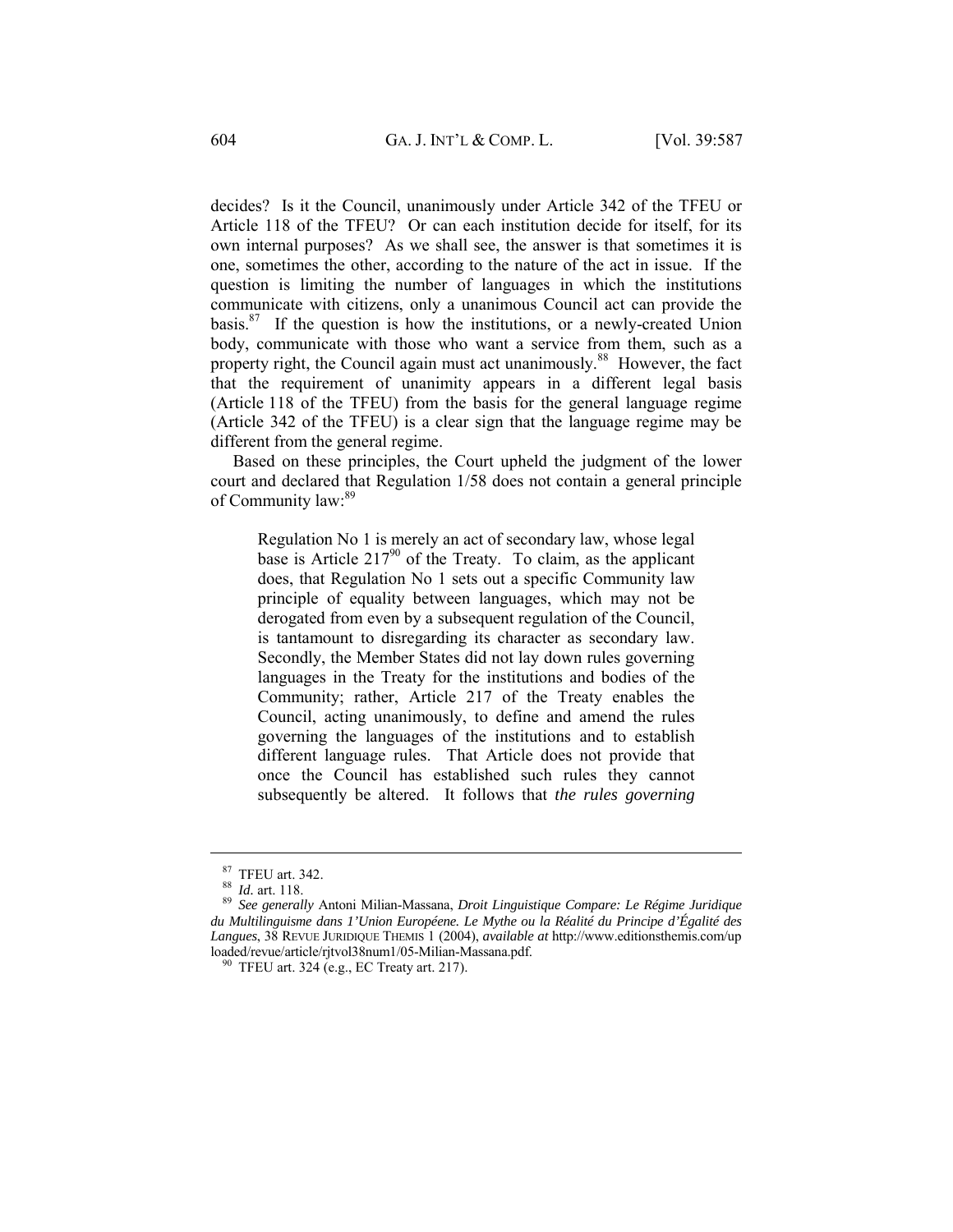#### 2011] OFFICIAL LANGUAGES INSIDE AND OUTSIDE THE INSTITUTIONS 605

*languages laid down by Regulation No 1 cannot be deemed to amount to a principle of Community law*. 91

There is no inconsistency between this position, in *Kik*, and that taken by the Court in the *Skoma-Lux* (*Skoma-Lux*) case.<sup>92</sup> *Skoma-Lux* concerned the question of whether a Community regulation could apply to a person, possibly to his detriment, if it had not been published in the relevant official language.<sup>93</sup> While a person must be presumed to know the law, this presupposes that it is available to him in his own language.<sup>94</sup> *Kik*, on the other hand, concerns a customer for a service.<sup>95</sup> *Kik* is not a case of unilaterally applying a rule against a person's will, on pain of criminal penalties. Moreover, in *Kik*, it was the legislature which laid down the restricted language regime,<sup>96</sup> *inter alia*, to take account of the fact that other parties (whose language preferences might be different from the applicant's) might also be involved, for example, by opposing the application. This was not a case of a mere administrative act or practice concerning choice of language. The courts naturally recognize that the legislature has wide discretion in such matters, much wider than would necessarily be recognized in the case of a purely decisional act.  $97$ 

#### V. THE UNION STAFF REGULATIONS

In a number of cases brought by Union officials, or by candidates for recruitment as officials, the courts have been pragmatic about the use of particular official languages inside the institutions, notwithstanding the

<sup>&</sup>lt;sup>91</sup> Case C-361/01 P, Kik v. OHIM, 2003 E.C.R. I-8283, para. 16 (emphasis added).<br><sup>92</sup> Case C-161/06, Skoma-Lux v. Celní ředitelství Olomouc, 2007 E.C.R. I-10841.

<sup>93</sup> *Id.* para. 1.<br><sup>94</sup> *Id.* para. 1. <sup>94</sup> *Id.* para. 41 ("[I]t would be *contra legem* . . . to require [Member States] to impose on individuals obligations contained in legislation of general application which is not published . . . in the official language of those States.").<br><sup>95</sup> *Kik*, 2003 E.C.R. I-8283. In arguments, OHIM suggested that by making the application,

the applicant was implicitly consenting to the language regime. *Id.* para. 36. The Court confirmed this view: "Account must also be taken of the fact that the Community trade mark was created for the benefit not of all citizens, but of economic operators, and that economic operators are not under any obligation to make use of it."  $Id$ . para. 88.

<sup>&</sup>lt;sup>96</sup> *Id.* para. 94. *Id.* para. 94. *Id.* para. 894. *Id.* Para. 88. 97 *See* Case C-443/07 P, Centeno Mediavilla v. Comm'n, 2008 E.C.R. I-10945 (confirming legislative discretion in relation to the choice of transitional provisions).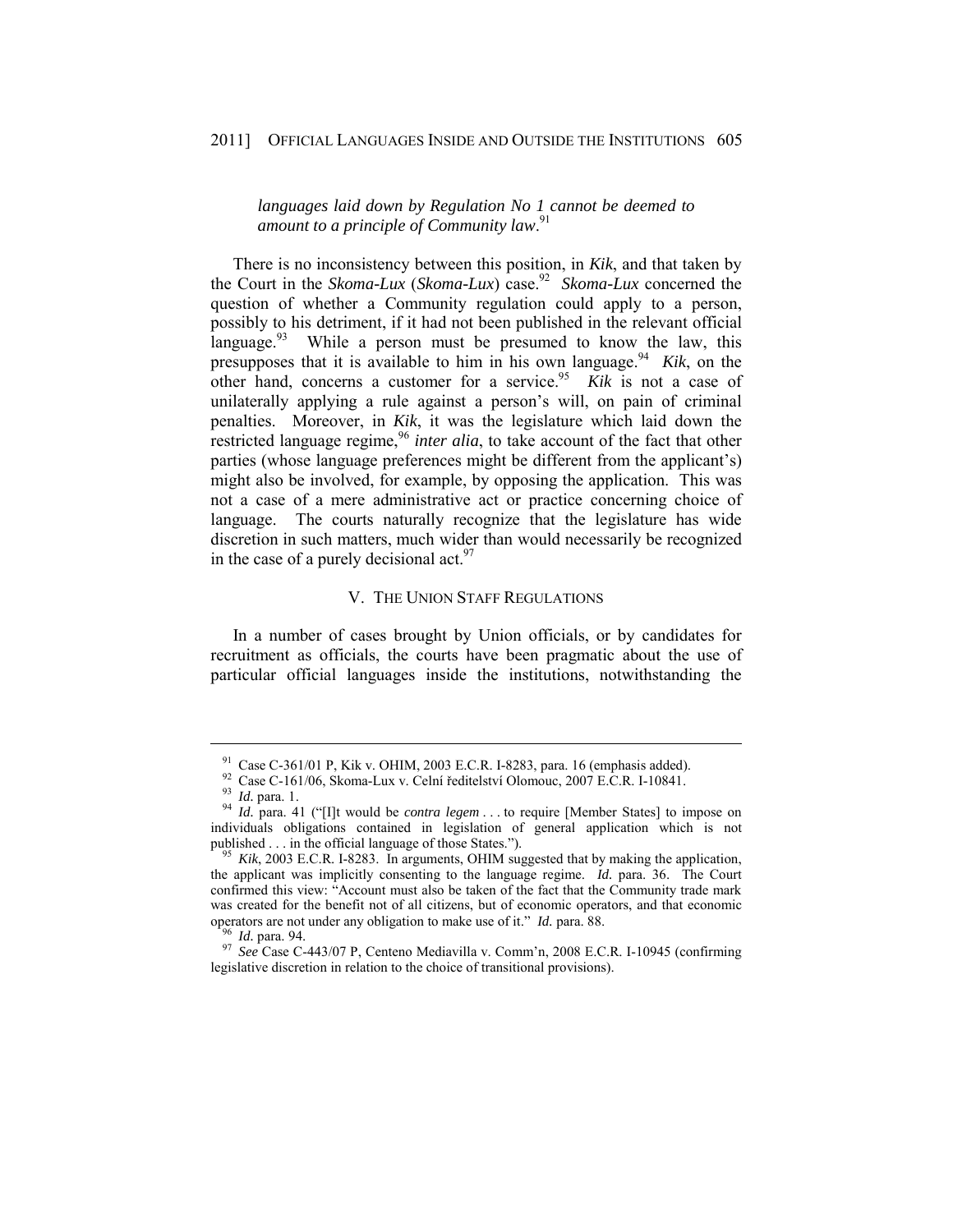absence of any formal legal basis for such practices, such as a decision under Article 6 of Regulation 1/58.98

To assist in understanding these cases, it is perhaps useful to begin by indicating what rules govern the employment of Union staff. For permanent officials, the relevant rules are set out in the Staff Regulations of Officials of the European Union (SR or Staff Regulations).<sup>99</sup> The Conditions of Employment of Other Servants (CEOS or Conditions of Employment), which are part of the Staff Regulations, lay down the rules applicable to temporary staff and contract agents.<sup>100</sup> These categories of staff are employed on contracts, which may be for a fixed term or indefinite.<sup>101</sup>

The SR/CEOS apply to the vast majority of Union staff. They apply to those employed by the "historic" institutions (i.e., the Parliament, the ECJ, the Council, the Commission, and the Court of Auditors), those employed by Community organizations, (i.e., the Economic and Social Committee and the Committee of the Regions), and those who work for more recently created organizations (i.e., the European Ombudsman and the European Data Protection Supervisor). The Lisbon Treaty and a consequential amendment of the SR/CEOS have added a new organization to those covered by the SR/CEOS, namely the new European External Action Service, which is under the authority of the High Representative for Foreign Affairs and Security Policy.<sup>102</sup> Article 1 of the Staff Regulations makes them applicable to "officials", which, in the absence of qualification would mean "officials" of the institutions as defined in the TEU and TFEU; however, Article 1b extends their scope, by deeming the newer bodies just mentioned to be institutions for the purposes of the Staff Regulations, so that these

<sup>&</sup>lt;sup>98</sup> Regulation 1/58, *supra* note 11, art. 6.<br><sup>99</sup> European Commission: "Legal Issues and Questions Relating to the Staff Regulations" Unit, COMPENDIUM OF THE STAFF REGULATIONS OF OFFICIALS OF THE EUROPEAN COMMUNITIES & THE CONDITIONS OF EMPLOYMENT OF OTHER SERVANTS OF THE EUROPEAN COMMUNITIES II-3 (2004) [hereinafter STAFF REGULATIONS], *available at* http://ec.europa.eu/civil\_service/docs/to c100\_en.pdf.<br> $\frac{100}{Id}$ .

<sup>&</sup>lt;sup>101</sup> *Id.* at I-4, II-3. The Staff Regulations apply to "officials" of the European Communities, while the Conditions of Employment apply to temporary, auxiliary, contract, and local staff. *Id.*

<sup>&</sup>lt;sup>102</sup> About the EEAS, EUROPEAN EXTERNAL ACTION SERVICE, http://eeas.europa.eu/backgrou nd/index\_en.htm (last visited Aug. 20, 2011); European Parliament and Council Regulation 1080/2010, Amending the Staff Regulations of Officials of the European Communities and the Conditions of Employment of Other Servants of those Communities, 2010 O.J. (L 311) 1.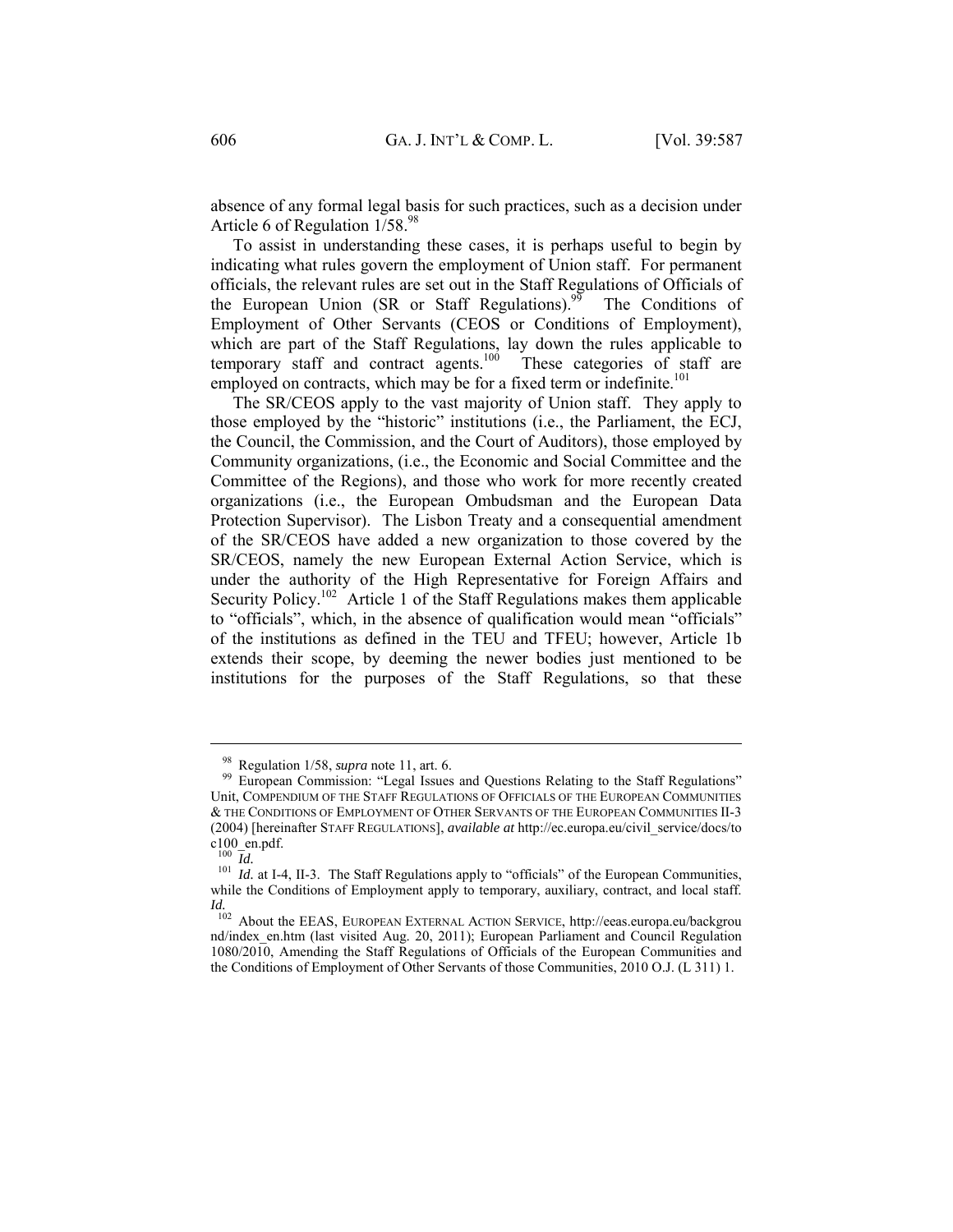Regulations can apply to bodies which are not "institutions" under the Treaties.<sup>103</sup>

The final category is Union agencies: small bodies that carry out specialized functions which either result from a new Union "competence" or which have been devolved from the Commission.<sup>104</sup> There are currently over thirty agencies dealing with matters as diverse as coordinating the fight against organized crime, promotion of vocational training, air transport safety, food safety, and registration of chemicals.<sup>105</sup> Article 1a(2) of the SR provides that, where the founding act of the agency so provides, the SR/CEOS also apply to agencies, which are also assimilated to institutions for the purposes of the SR/CEOS.<sup>106</sup>

The only significant exceptions to these rules are the two banking institutions—the European Investment Bank and the European Central Bank. Given their specialized functions, and since they must compete on the employment market with commercial banks, each of these bodies has its own Staff Regulations, which differ in several respects from the SR/CEOS.<sup>107</sup>

The cases discussed below concern the extent to which the language rules in the Treaty and in Regulation 1/58 apply or do not apply inside the institutions and other bodies whose staff are governed by the SR/CEOS. This case law is not directly transposable to bodies which apply other rules, such as the two banks, which have their own internal language practices.<sup>108</sup>

The basic language requirements for officials are set out in Article 28 of the SR: "An official may be appointed only on condition that  $\dots$  (f) he produces evidence of a thorough knowledge of one of the languages of the Communities and of a satisfactory knowledge of another language of the

<sup>&</sup>lt;sup>103</sup> STAFF REGULATIONS, *supra* note 99, at I-4.<br><sup>104</sup> *See* Alexandra Gatto, *Governance in the European Union: A Legal Perspective*, 12 COLUM. J. EUR. L. 487, 505 (2006) (describing the function of agencies as a response to regulatory needs).<br> $\frac{105}{105}$  *Id.*, at 505 nn.87–90.

<sup>&</sup>lt;sup>106</sup> STAFF REGULATIONS, *supra* note 99, at I-4. 107 *See, e.g.*, EUROPEAN CENT. BANK, CONDITIONS OF EMPLOYMENT FOR STAFF OF THE EUROPEAN CENTRAL BANK (2011), *available at* http://www.ecb.int/ecb/jobs/pdf/conditions\_o f\_employment.pdf?4f202f4b95e1c0504e114c2abf3b994a; EUROPEAN INV. BANK, STAFF REGULATIONS OF THE EUROPEAN INVESTMENT BANK (2009), *available at* http://www.eib.org/at tachments/general/eib\_staff\_regulations\_2009\_en.pdf.

<sup>108</sup> *See, e.g.*, EUROPEAN INV. BANK, CONDITIONS OF EMPLOYMENT FOR STAFF OF THE EUROPEAN CENTRAL BANK, *supra* note 107 (stating that the two banks do not contain explicit language requirements, but in practice most published vacancy notices require a high standard in English).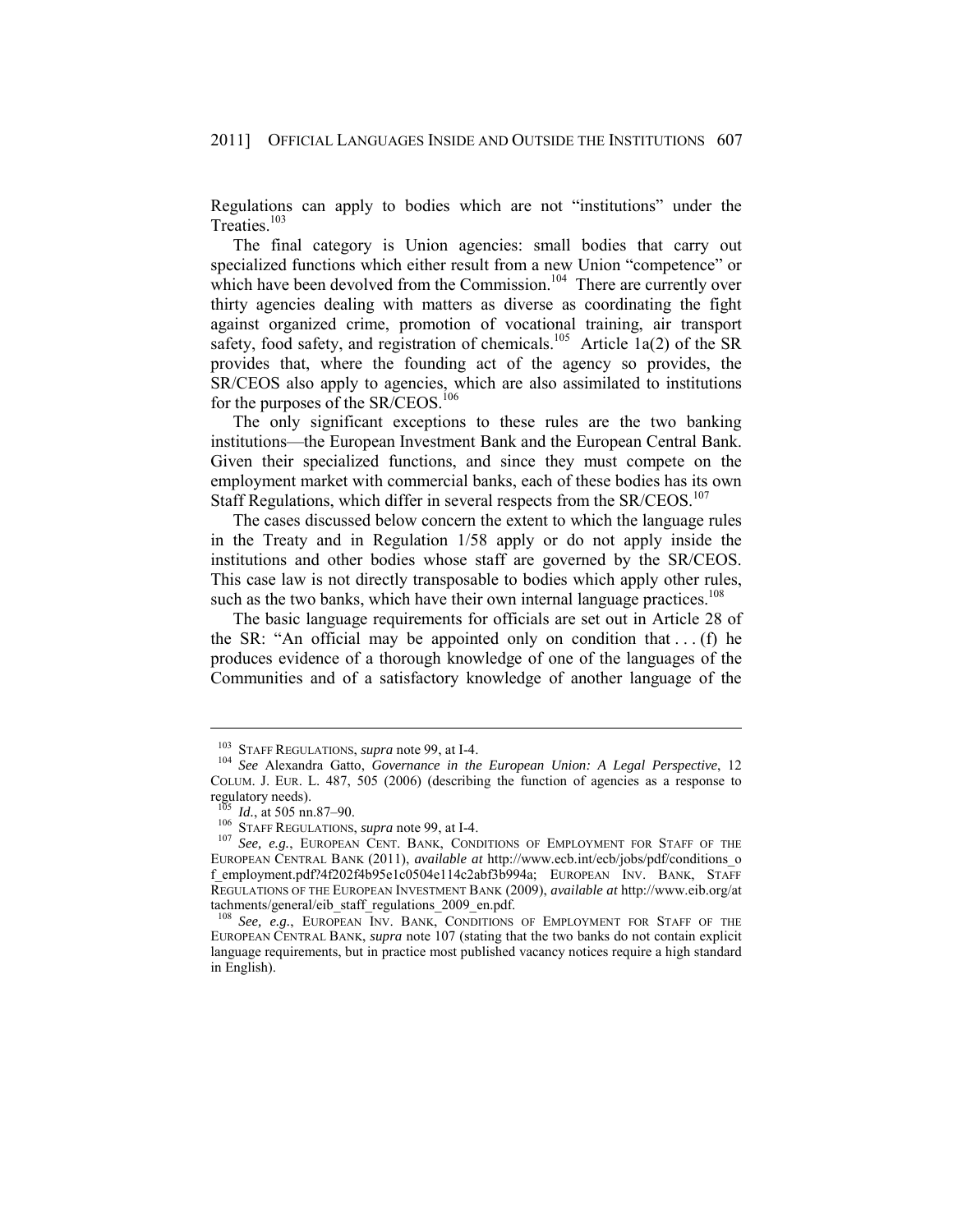Communities to the extent necessary for the performance of his duties."<sup>109</sup> The rules in the CEOS on this matter are the same.<sup>110</sup>

The context of these requirements is given by both Article 27 of the SR and Article 12 of the CEOS: "Recruitment shall be directed to securing for the institution the services of persons of the highest standard of ability, efficiency and integrity, recruited on the broadest possible geographical basis from among nationals of the Member States of the Communities."111

It is important to note, however, that like the other conditions for recruitment (e.g., educational qualifications and professional experience), these are only minimum requirements and the institutions may always impose more severe requirements "in the interest of the service" (i.e., where it is objectively justified by the nature of the post or posts to be filled, or more generally by the factual circumstances within the institution).<sup>112</sup> So far as languages are concerned, an institution is free to require, for example, a satisfactory knowledge of not just one other Community language, but of two or three others, or even more.<sup>113</sup> Likewise, it may impose a higher standard for the second language than just a satisfactory knowledge.<sup>114</sup> It may require that the "primary" language be a particular language, or it may require satisfactory (or greater) knowledge of a particular language as a second, third, etc., so long as this is objectively necessary "in the interest of the service."<sup>115</sup> Sometimes a certain condition has the effect that those recruited are primarily or exclusively speakers of a particular language. If, for example, there is a need for Dutch lawyers in particular, a condition requiring a qualification in Dutch law is legitimate, despite its exclusionary

<sup>&</sup>lt;sup>109</sup> STAFF REGULATIONS, *supra* note 99, art. 28, I-14.<br><sup>110</sup> Id. art. 12(2)(e), I-6; id. art. 82(3)(e), II-26.<br><sup>111</sup> Id. art. 27, I-14. For the CEOS version, see id. art. 12, II-6.<br><sup>112</sup> This right for institutions has language requirements, for example, Case 108/88, Jaenicke Cendoya v. Comm'n, 1989 E.C.R. 2711, para. 24; Case T-73/01, Pappas v. Comm. of the Regions, 2003 E.C.R. II-1011, para. 85; Case T-376/03, Hendrickx v. Council, 2005 E.C.R. II-379, paras. 36–39.

<sup>&</sup>lt;sup>113</sup> Competitions for translators normally require knowledge of two or three official languages in addition to one's primary language, and sometimes knowledge of certain specified languages.

<sup>&</sup>lt;sup>114</sup> Thus, for example, if Italian interpreters or translators are needed, it is not merely legitimate, but rather essential to require that the language of which one has "thorough" knowledge be Italian and no other. In practice, interpreters' competitions normally require not only mother-tongue standard in one language, but a similar level in at least one other.

<sup>&</sup>lt;sup>115</sup> For example, the requirement cannot simply be an artifice to reduce the numbers of applicants, still less can the intention be to give an arbitrary advantage to particular languages or nationalities (which would be unlawful).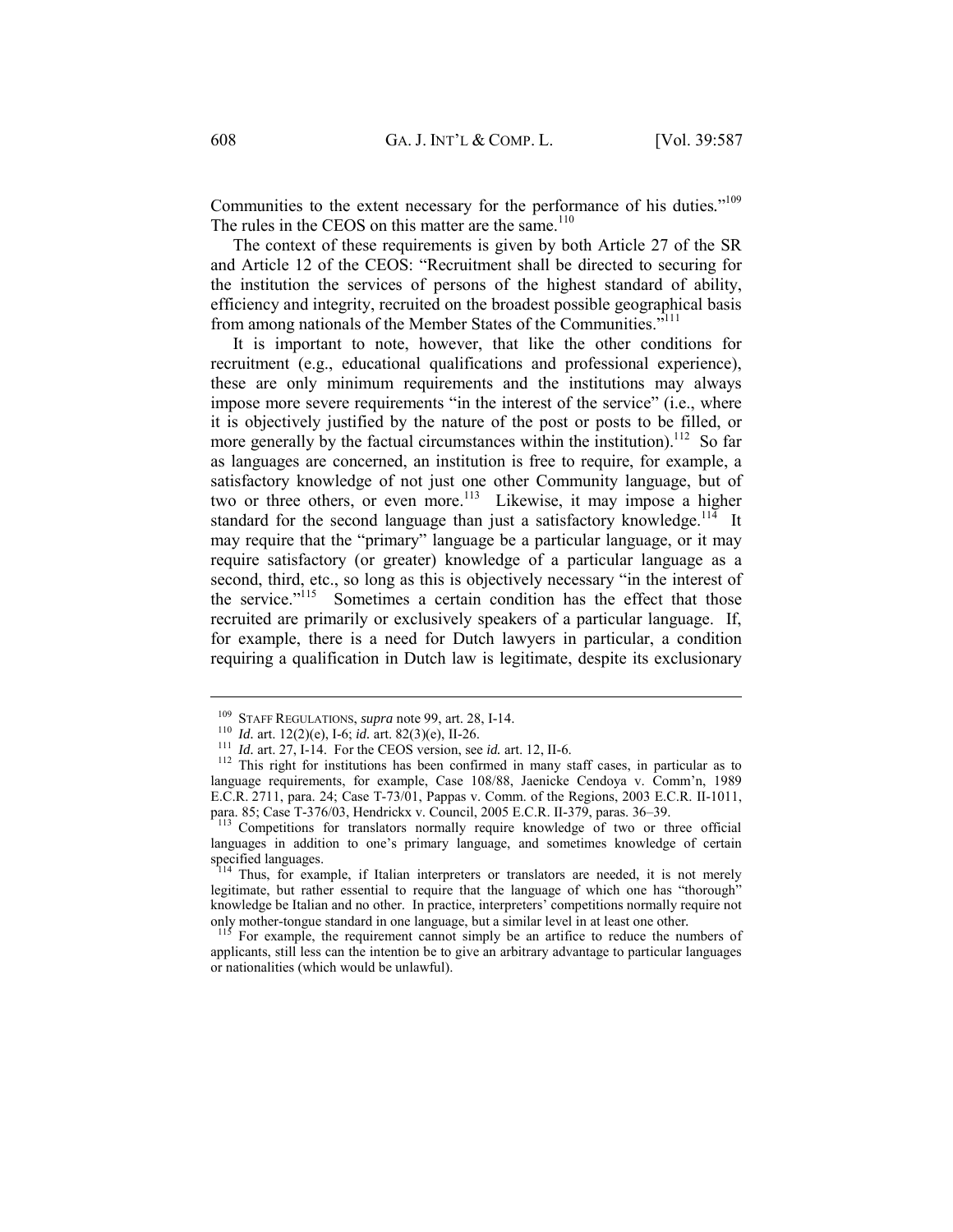effects.<sup>116</sup> It will be readily appreciated that this concept of the "interest of the service," which is peculiar to the SR and CEOS, allows a different and far more flexible approach to language rules than is possible under the strict external regime described above.<sup>117</sup> This case law has grown independently of Article  $\vec{6}$  of Regulation 1/58, which only refers to the potential content of the institutions' internal rules. Those rules do not, in any case, provide for any particular internal language regime. The following cases involve the recognition of the primacy of the SR/CEOS, as *lex specialis*, over the external rules. Thus, they make a clear distinction between internal and external situations.

Save perhaps for certain specialist jobs, the linguistic "interest of the service" evidenced in the recruitment process is twofold and, in fact, reflects the internal/external distinction within Regulation 1/58. On the one hand, the institutions aim, as far as is practicable, to have staff members representative of every Member State nationality to comply with their employment obligations under Article 27 of the SR and their linguistic obligations under the TEU and the TFEU and Regulation 1/58. To communicate externally in every official language at a mother-tongue standard, a mix of staff is a necessity. On the other hand, these staff members must also communicate effectively with each other within the institution. For this purpose, there is an inevitable factual convergence on certain widely-known languages, which are used as "vehicular languages," because they are the most widely-taught second languages throughout the Union. The existence of this factual situation makes it necessary, particularly at a time when the number of official languages has virtually doubled,  $118$  to make a satisfactory knowledge

<sup>&</sup>lt;sup>116</sup> This example is especially significant: first, there is no prohibited indirect discrimination in favor of Dutch Nationals or Dutch-speakers, since the requirement is objectively justified by the need to recruit people qualified in Dutch law; any exclusionary effect is the inevitable secondary consequence of a legitimate need, which must be accepted. Second, the difference is not based on language, since Dutch-speaking Belgians would not qualify either (unless their qualification happened to be in Dutch rather than Belgian law).<br> $117 \text{ See supra Part III (discussing Regulation 1/58 and language practices in the institutions).}$ 

<sup>118</sup> *Official EU Languages, supra* note 13. From 1958–1972, there were four official languages: French, German, Dutch, and Italian. The first enlargement added English and Danish (and nearly added Norwegian). The next brought Greek, in 1981. Then came Spanish and Portuguese, in 1986. The 1995 enlargement added Finnish and Swedish (and once more nearly added Norwegian). These eleven languages were official until 2004, when ten Member States joined, all but one of which brought a new official language. The 2007 accession, and the declaration by Ireland of Irish as an official Union language, brought the number of official languages to 23. *See* 1958 O.J. (17) 385; 1972 O.J. (L 73) 14; 1979 O.J. (L 291) 17; 1985 O.J. (L 302) 23; 1994 O.J. (C 241) 21; 2003 O.J. (L 236) 33; 2006 O.J. (L 363) 1.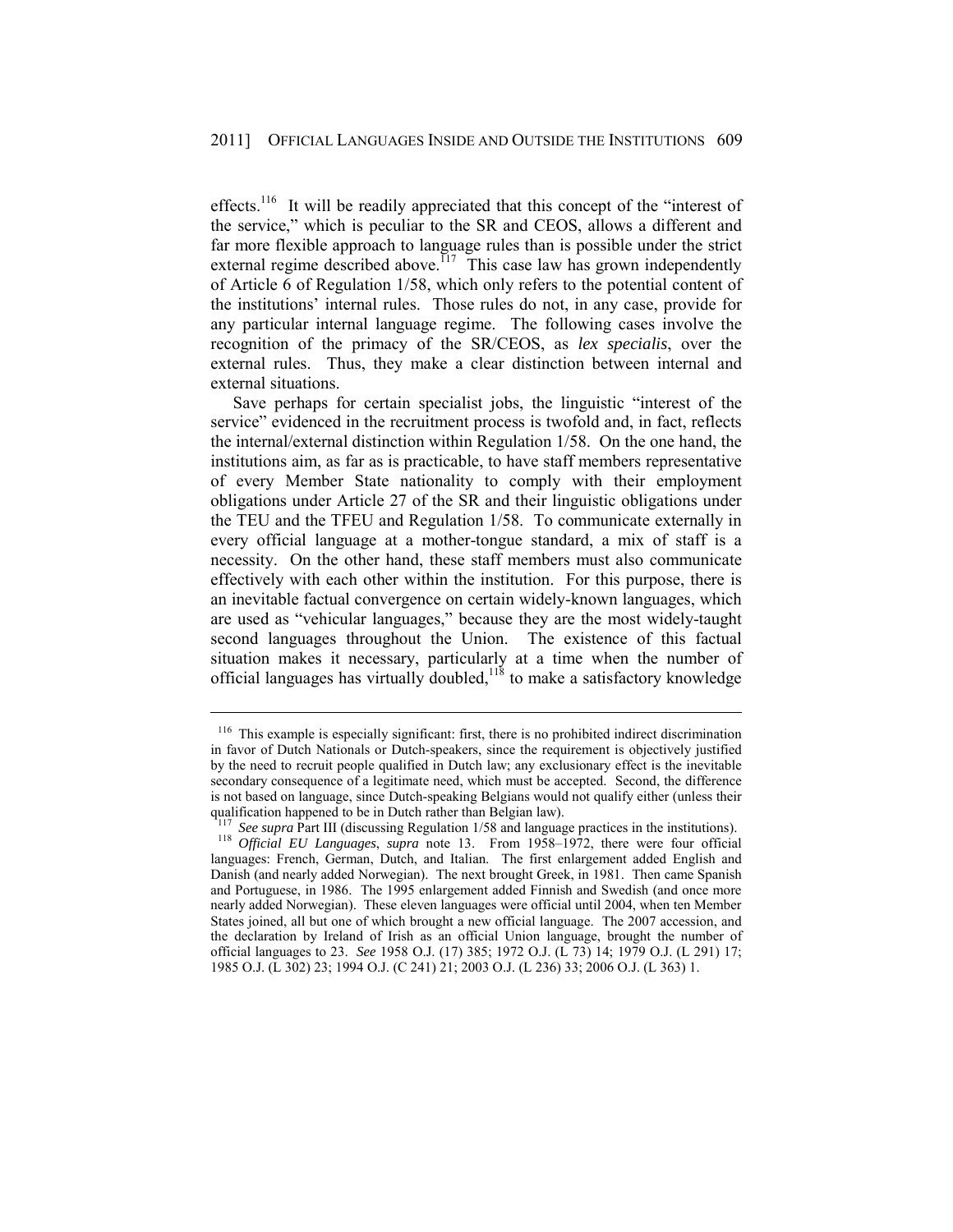of one or more of these common languages a condition of recruitment. It is precisely this kind of recruitment condition which has led to many of the cases we shall now consider.

#### VI. CASES ON THE INTERNAL LANGUAGE REGIME

When we refer to an internal regime, we are discussing only how the institutions organize their everyday work. Nevertheless, it is clear from the cases brought in the last ten years that this is perceived as institutionally significant, at least when it results in something being written down and published officially. In the past, when there were fewer Member States and fewer official languages, there was no perceived need to specify knowledge of particular languages as a requirement for recruitment of officials. The question tended to resolve itself as candidates for recruitment almost always had as their second or third language at least one of the languages used as a de facto working language in the institutions. The sudden and enormous increase in the number of Member States and of official languages in 2004 changed all that.

The case law concerning vacancy notices, competition notices (for recruitment of officials), and notices of selection procedures (for temporary agents and contract agents) rightly requires that the notice state, with the greatest possible precision, all the essential conditions for admission to the particular competition or selection/vacancy procedure.<sup>119</sup> It thus became inevitable that what is necessary for effective communication, especially internal communication, had to be set out, so that potential candidates could know, in light of their own linguistic abilities, if there was any point in applying. What had until then been an open secret became an official policy, set out in official publications such as competition notices. While the purpose of such a notice is purely internal—to recruit candidates who have the qualifications the institutions need—setting out such matters officially for the first time cannot pass unnoticed. It was not long before some Member States, feeling that certain fundamental principles and assumptions were at stake, reacted.

<sup>119</sup> *See, e.g.*, Case T-146/99, Teixeira Neves v. Court of Justice, 2000 E.C.R. II-731, paras. 34–36.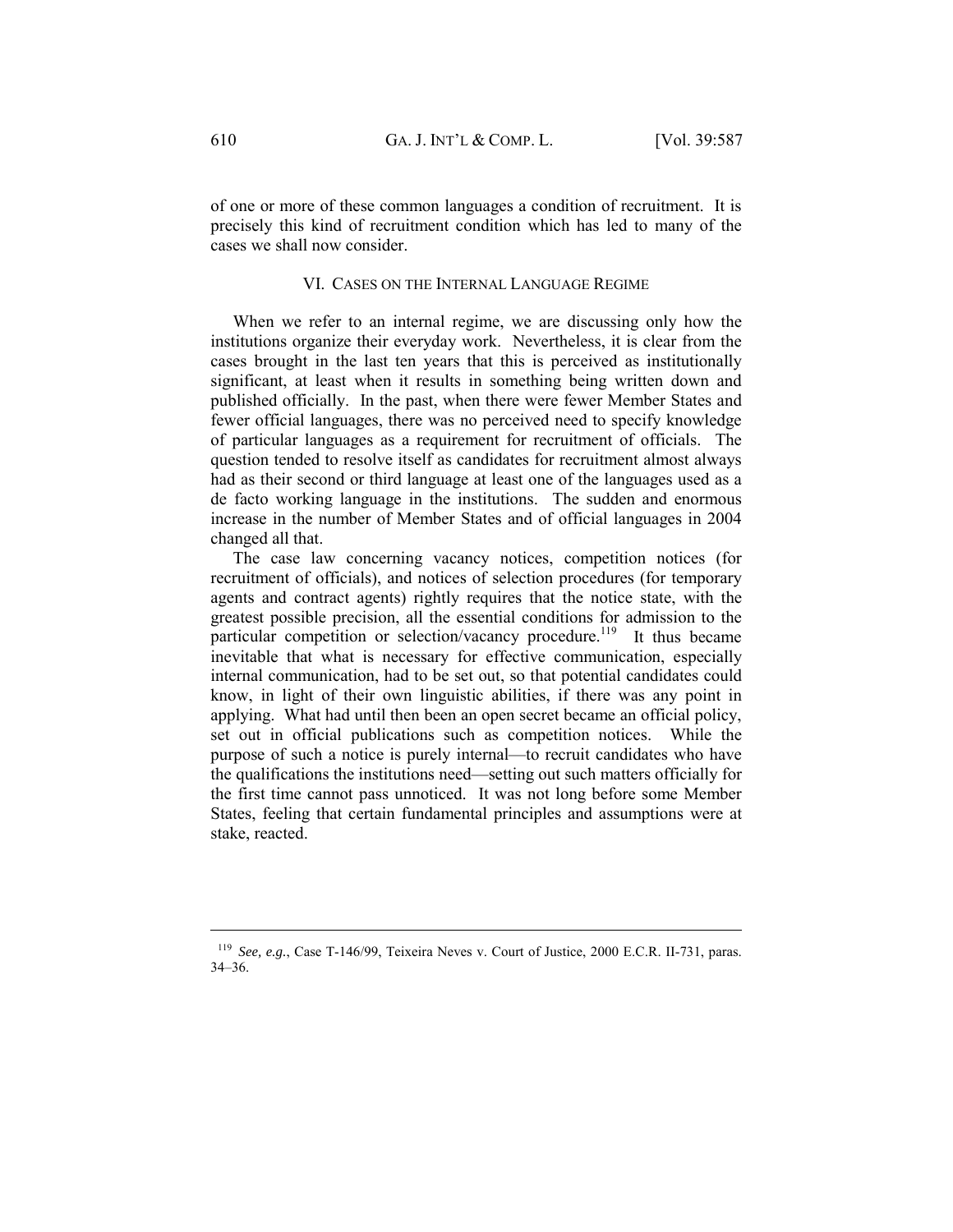#### *A. Court of First Instance Cases 2000–2005*

The first four cases considered in this Article are direct actions brought, not by Member States, but by officials or candidates, who took issue with the communication of documents in an official language other than the language they wished to see used.

In *Rudolph v. Commission*, the CFI was faced with the question of whether an official could impose the use of a particular language on the institution, by making a complaint in that language.<sup>120</sup> Was the institution then required to reply in that language? The answer is no: the institution may reply in any appropriate official language, provided the official has sufficient knowledge of it to understand the reply.<sup>121</sup> In the event of a dispute, the burden of proof as to this degree of knowledge is on the institution.<sup>122</sup> It thus appears that Article 2 of Regulation  $1/58$ ,<sup>123</sup> Article 41(4) of the CFR,<sup>124</sup> and Article 24 of the TFEU<sup>125</sup> do not apply to internal communications between the institution and its officials. This flexible rule applies not only to existing staff, but to candidates for recruitment. In *Bonaiti Brighina v. Commission*, the CFI held that a candidate could not oblige the institution to conduct correspondence in his or her mother tongue if the institution preferred to use another official language known to the candidate.<sup>126</sup> Interestingly, the CFI referred to Article 6 of Regulation  $1/58$ in this case. Even though the Commission had not (and still has not) adopted an internal decision applying it, the mere existence of Article 6 confirms that the institutions can lawfully have internal linguistic practices, such as using certain widely-known languages for internal communication.

In *Hendrickx v. Council*, the CFI accepted as self-evident that it was justifiable for the General Secretariat of the Council to require, in an internal competition notice, that candidates have a satisfactory knowledge of French and English "for functional reasons."<sup>127</sup> This is a reference to the long-

<sup>120</sup> *See* Case T-197/98, Rudolph v. Comm'n, 2000 E.C.R. II-241, paras. 34–47. This question is repeated in subsequent cases, not only those discussed below, *e.g.*, Case T-95/04, Lavagnoli v. Comm'n, 2004 E.C.R. II-A-2-569, para. 48.

<sup>&</sup>lt;sup>122</sup> *Id.*<br>
<sup>123</sup> Regulation 1/58, *supra* note 11, art. 2.<br>
<sup>123</sup> CFR art. 41(4).<br>
<sup>124</sup> CFR art. 41(4).<br>
<sup>126</sup> Case T-118/99, Bonaiti Brighina v. Comm'n, 2001 E.C.R. II-97, paras. 12–17.<br>
<sup>127</sup> Case T-376/03, Hendrickx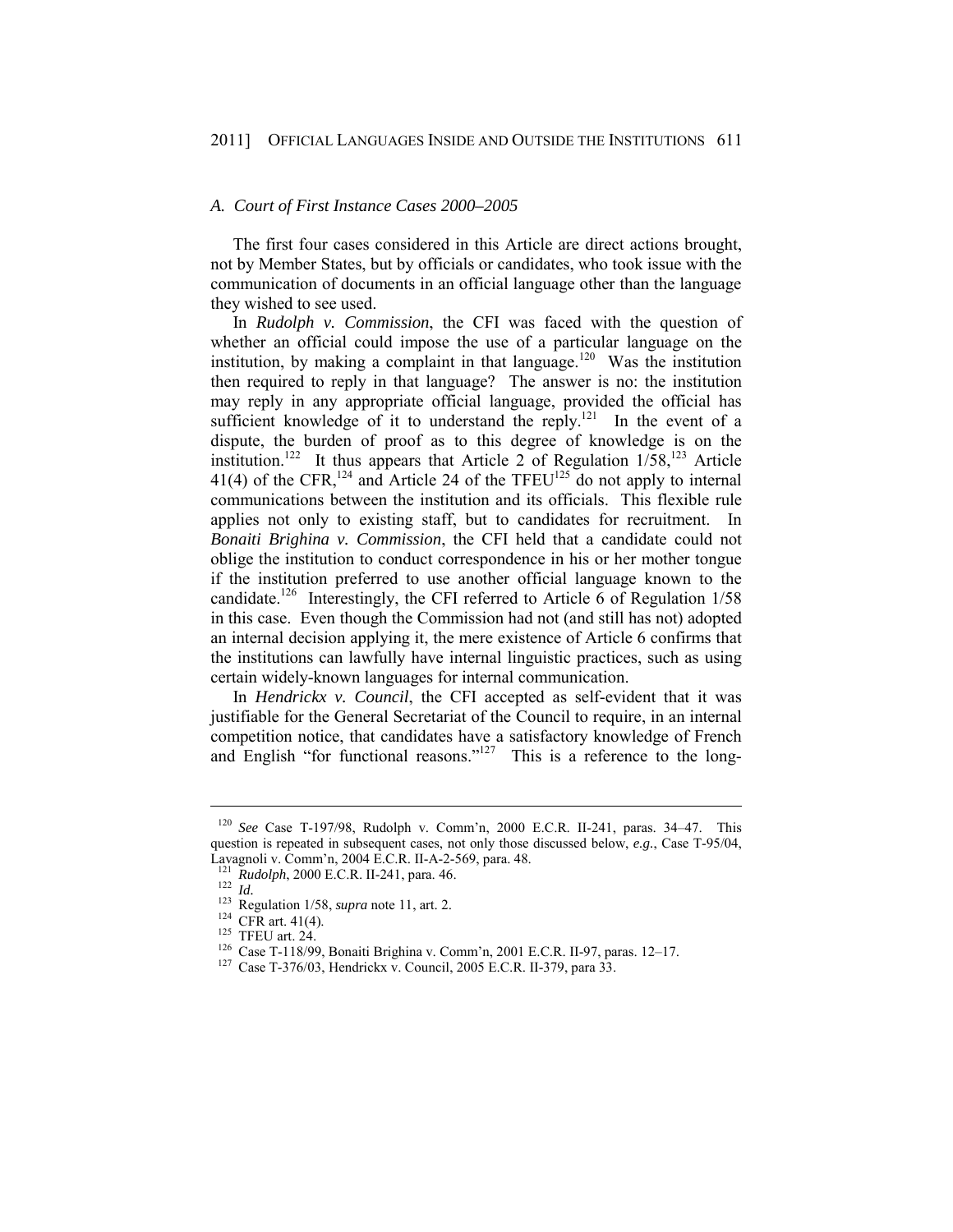standing internal practice of the Council, in which internal communication is in one or another of these languages.

In *Rasmussen v. Commission*, the CFI applied *Rudolph* and confirmed explicitly that Regulation 1/58 does not apply in relations between officials and their institution.<sup>128</sup> The institution may use other official languages, provided they allow the official to readily understand the communications in question, which in *Rasmussen* was material in a disciplinary procedure.<sup>129</sup>

#### *B. The Opinion in* Eurojust

The most exhaustive discussion of language requirements so far attempted is to be found in the Opinion of Advocate-General Poiares Maduro in *Spain v. Eurojust*  $(Eurojust)^{130}$  This case concerned a number of notices calling for expressions of interest which were published in the *Official Journal* by a new Union body set up to promote judicial cooperation.<sup>131</sup> This would create reserve lists for the hiring of temporary staff to fill certain posts.132 For all but one of these posts, the notices required either a satisfactory or excellent knowledge of English, and some positions also required French to the same standard.<sup>133</sup> For certain posts, knowledge of other official languages as well was an advantage, but not a condition.<sup>134</sup> There were also procedural linguistic requirements: while the application form could be submitted in any official language, it also had to be submitted in English, and the accompanying curriculum vitae/resume and "motivation letter" (explaining why they wanted the job and why they thought they were qualified for it) also had to be in English.<sup>135</sup> Spain attacked both the substantive and the procedural conditions, asking for the notices to be annulled to the extent that they: (a) imposed a requirement to know English (and in some cases French) and (b) required the use of English in the application.<sup>136</sup> It put forward three grounds of annulment: (i) infringement of Article 12 of the CEOS, because the requirements supposedly went beyond

<sup>&</sup>lt;sup>128</sup> Case T-203/03, Rasmussen v. Comm'n, 2005 E.C.R. II-1287, para 60.<br><sup>129</sup> *Id.*<br><sup>130</sup> Case C-160/03, Spain v. Eurojust, 2005 E.C.R. I-2077.<br><sup>131</sup> Council Decision 2002/187/JHA, Setting Up Eurojust with a View to Reinf Fight Against Serious Crime, 2002 O.J. (L 63) 1 (EU).

<sup>1&</sup>lt;sup>32</sup> *Id.* 133 *Eurojust*, 2005 E.C.R. I-2077, paras. 19–20.<br>
<sup>134</sup> *Id.* 135 *Id.* para. 20. <sup>136</sup> *Id.* para. 1.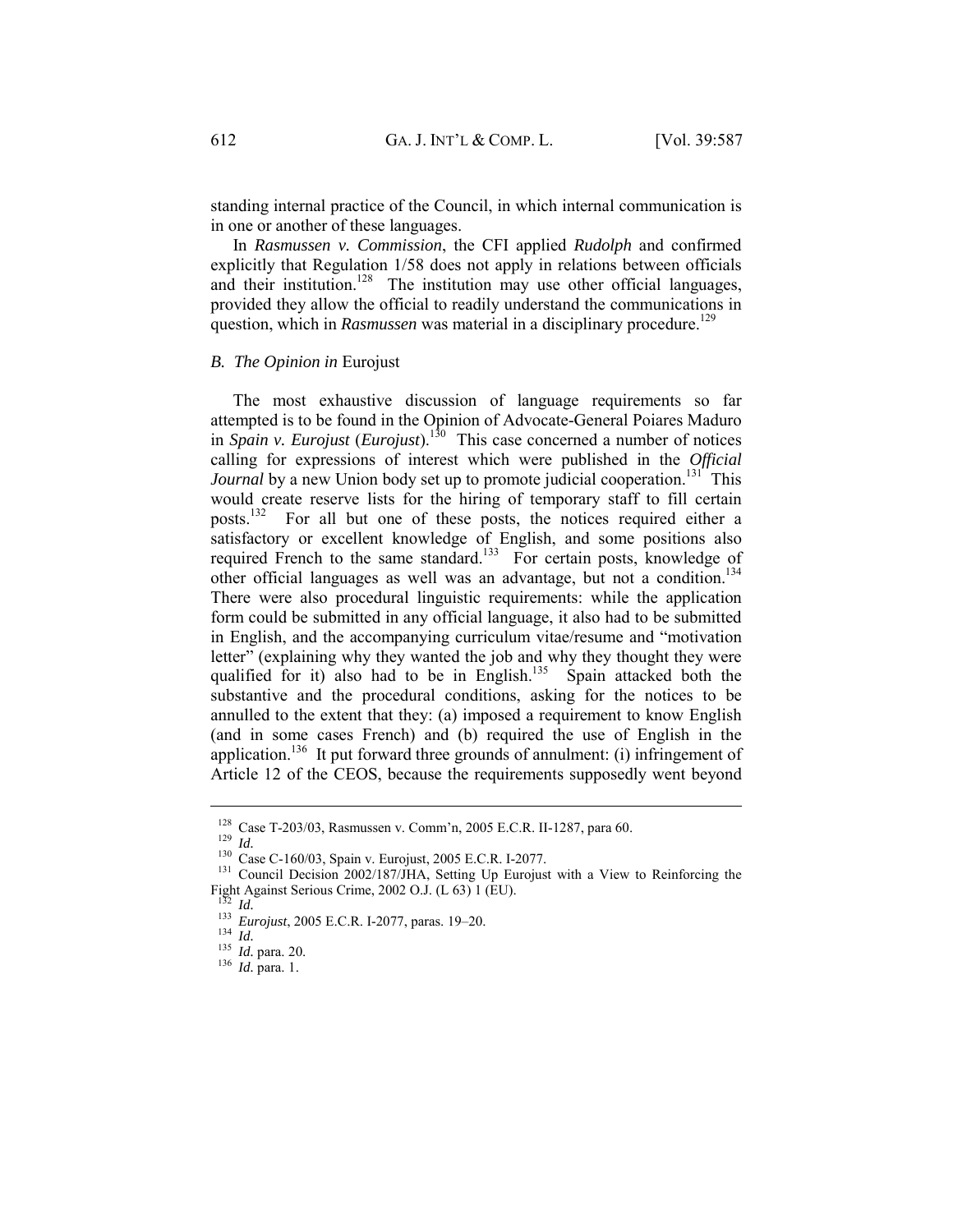the minimum required; (ii) infringement of *Eurojust*'s language rules which were those of Regulation 1/58; and (iii) infringement of Article 12 of the EC (now Article 18 of the TFEU), prohibiting discrimination on grounds of nationality, since the conditions allegedly favored those whose primary language was English or French. $137$ 

The Advocate-General begins, in paragraphs 34–37, by putting language requirements in context:

the question of linguistic requirements does not fall solely within the scope of regulations or specific Treaty provisions. This question must be linked with rights, with a principle and with an objective which are fundamental to the European Union. It is important to bear in mind in that connection that respect for and promotion of linguistic diversity are not in any way incompatible with the objective of the common market. On the contrary, against the background of a Community based on the free movement of persons, 'the protection of the linguistic rights and privileges of individuals is of particular importance.<sup>7138</sup> It is common ground that the right of a national of the Union to use his own language is conducive to his exercise of the right of free movement and his integration into the host state. In those circumstances, the Court condemns all forms of indirect discrimination based on knowledge of languages.

 In a Union intended to be an area of freedom, security and justice, in which it is sought to establish a society characterised by pluralism, respect for linguistic diversity is of fundamental importance. That is an aspect of the respect which the Union owes, in the terms of Article 6(3) EU, to the national identities of the Member States. The principle of respect for linguistic diversity has also been expressly upheld by the Charter of Fundamental Rights of the European Union and by the Treaty establishing a Constitution for Europe. That principle is a specific expression of the plurality inherent in the European Union.

<sup>&</sup>lt;sup>137</sup> *Id.* paras. 21–24.<br><sup>138</sup> This statement references Case C-137/84, Ministère Pub. v. Mutsch, 1985 E.C.R. 2681, para. 11.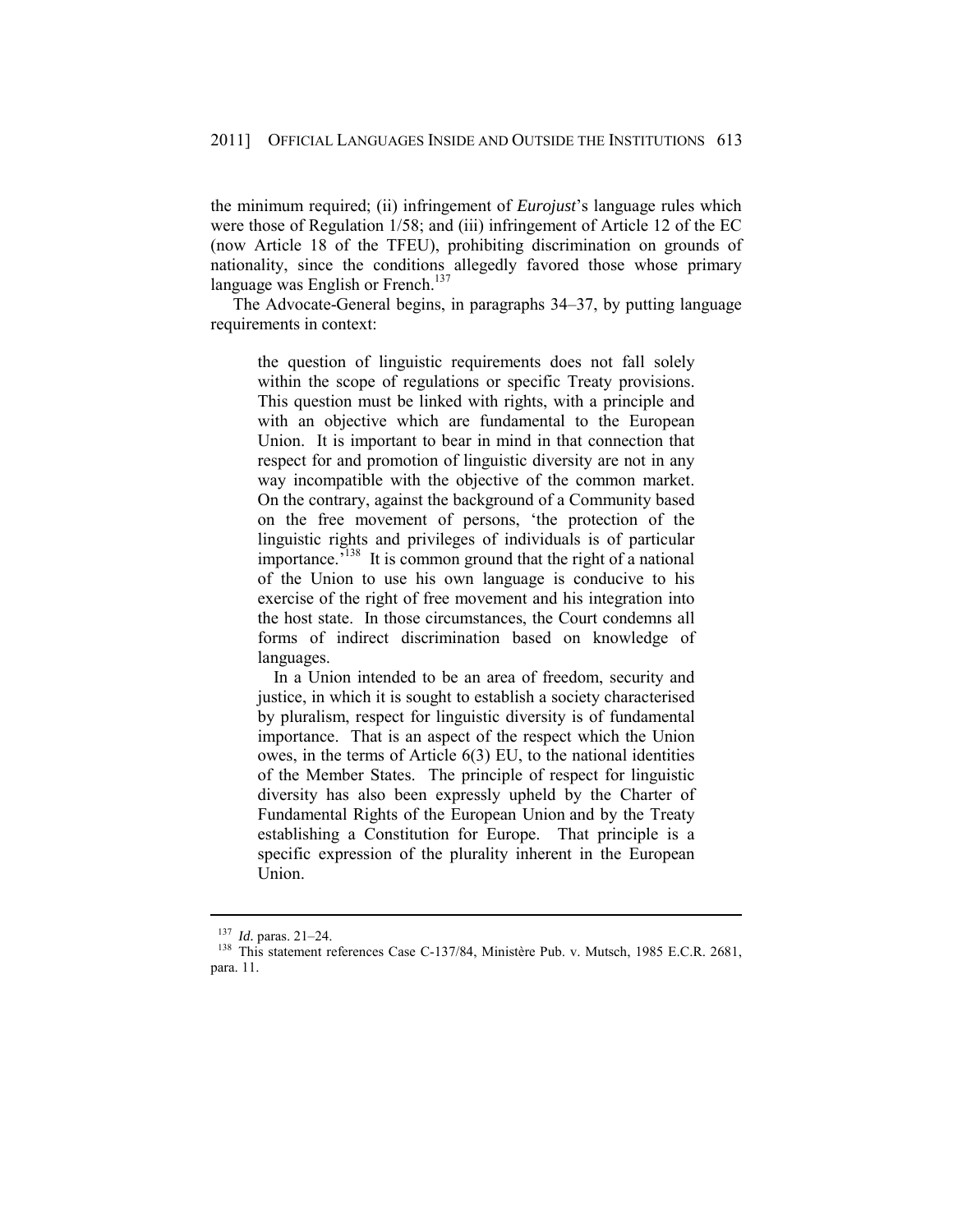Language is not merely a functional means of social communication. It is an essential attribute of personal identity and, at the same time, a fundamental component of national identity.

 In my opinion, the language regime of the Union institutions must not be severed from that context or from that principle. That regime guarantees that the linguistic rights of those individuals who have *direct* access to the Union institutions will be recognised. It stems from the special nature of the relationship between the Union and its citizens. It must therefore be regarded as a direct expression of the linguistic diversity inherent in the European Union. It thus constitutes a fundamental institutional rule of the European Union.<sup>139</sup>

The Advocate-General recognized that this rule must be qualified because of *Kik*. However, any such exceptions to "fundamental institutional rules" must be narrow and subject to an obligation of express justification in every case.140 The principle of linguistic diversity cannot be regarded as absolute: "it is necessary to accept restrictions in practice, in order to reconcile observance of that principle with the imperatives of institutional and administrative life." $141$  The Advocate-General then makes the crucial distinction between the internal and the external regimes.<sup>142</sup> He sees three situations—two external, one internal.<sup>143</sup> The first external situation is communication between an institution and citizens.144 This deserves the "highest level of protection" since it is linked to democratic participation in the Union.<sup>145</sup> The strict regime of Regulation 1/58 applies. The second external situation is "relations between citizens and the administration,"

 $\overline{a}$ 

. . . .

<sup>&</sup>lt;sup>139</sup> Opinion of Advocate General Poiares Maduro, Case C-160/03, Spain v. Eurojust 2005 ECR I-2077, paras. 34–37 [hereinafter Opinion of AG Poiares Maduro] (citations omitted), *available at* http://curia.europa.eu/juris/document/document.jsf?docid=49769&pageIndex=0& doclang=en&mode=lst&dir=&occ=first&cid=278038.

<sup>&</sup>lt;sup>140</sup> *Id.* para. 50 ("[I]t is not sufficient to seek to justify an internal language regime by reference to 'the nature of things,' as Eurojust saw fit to do before the Court."). Despite these strictures, it seems as if that was exactly what the GC is prepared to accept. *See* Case T-376/03, Hendrickx v. Council, 2005 E.C.R. II-379, para. 33.

<sup>141</sup> Opinion of AG Poiares Maduro, *supra* note 139, para. 40. 142 *Id.* paras. 40–49. 143 *Id.* <sup>144</sup> *Id.* para. 43. 145 *Id.*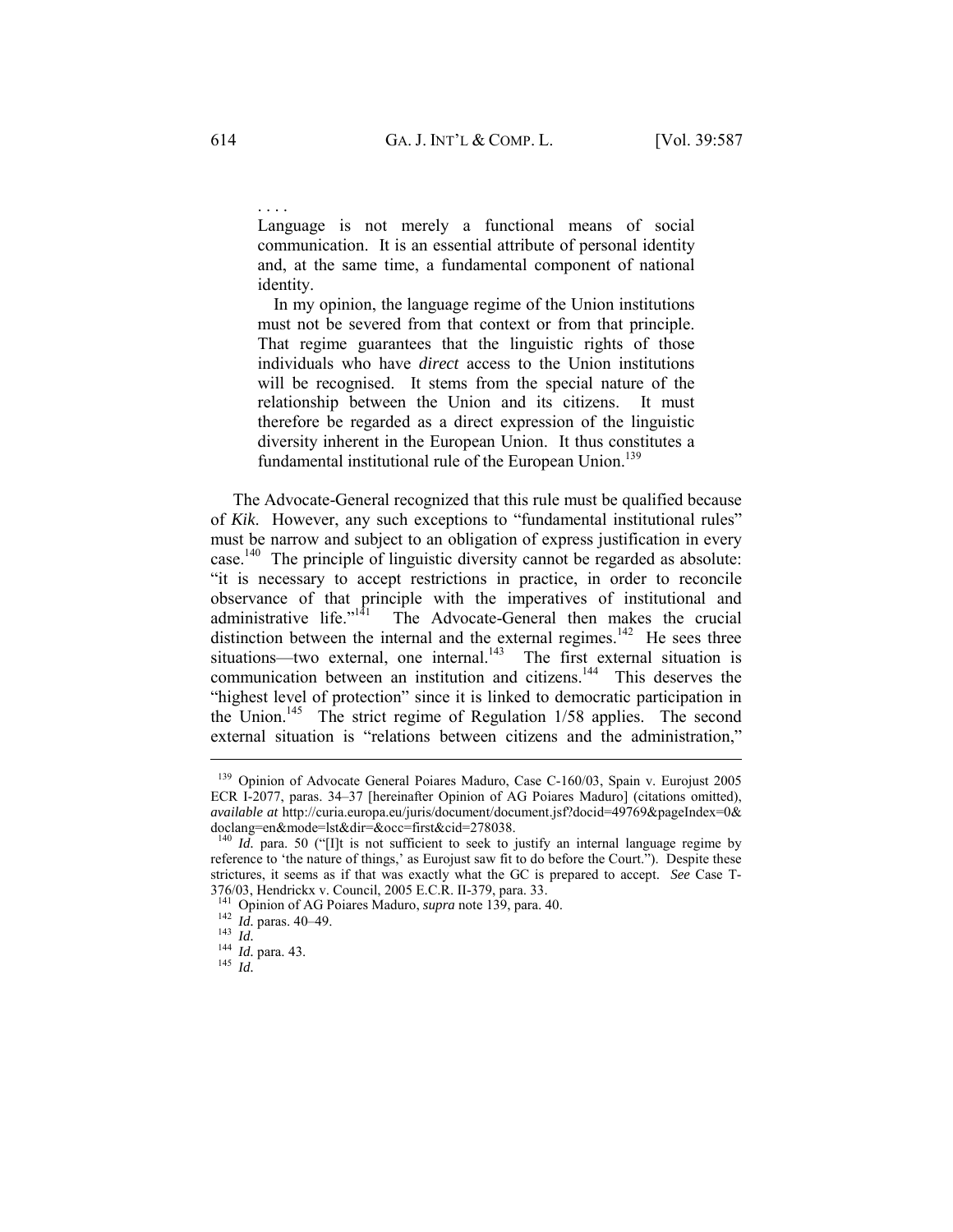which refers to participation in administrative procedures.<sup>146</sup> Here, the Advocate-General suggests that it may be possible if circumstances so require to derogate from the rule that everything happens in the citizen's own language, but any such derogation requires a legal basis adopted by the Council under what is now Article 342 of the TFEU (or Article 118 of the TFEU).147 This is a reference to the situation in cases such as *Kik*. On the other hand, the first external situation corresponds to that in the subsequent *Skoma-Lux* case.

The internal situation is quite different. Referring to Article 6 of Regulation 1/58, the Advocate-General states:

Whilst linguistic diversity is the fundamental rule in the context of outside contacts, that is because it is necessary to respect the linguistic rights of persons having access to Union institutions and bodies. The Treaty and the case-law are based on the understanding that the choice of the language of communication is a matter for the Member State or the person who has a relationship with the institutions. On the other hand, in the context of the internal functioning of Union institutions, the choice of the language to be used for internal communications is the responsibility of those institutions, which are entitled to impose that choice on their employees.

 . . . . However, that autonomy must be strictly circumscribed. It can be exercised only within the limits allowed by the Treaty [which] entrusts principally to the Council the responsibility of *defining* the language regime of the Union institutions. That responsibility implies a considerable degree of latitude, provided that it does not in any way undermine the essence of the principle of linguistic diversity. In contrast, the Union institutions and bodies enjoy only a limited discretion for *implementation* of that regime. They must not be allowed to use it otherwise than for the purposes of their internal operational needs.

 In those circumstances, the choice of one or more Union languages for internal purposes can be allowed only if it is

<sup>146</sup> *Id.* para. 44. 147 *Id.*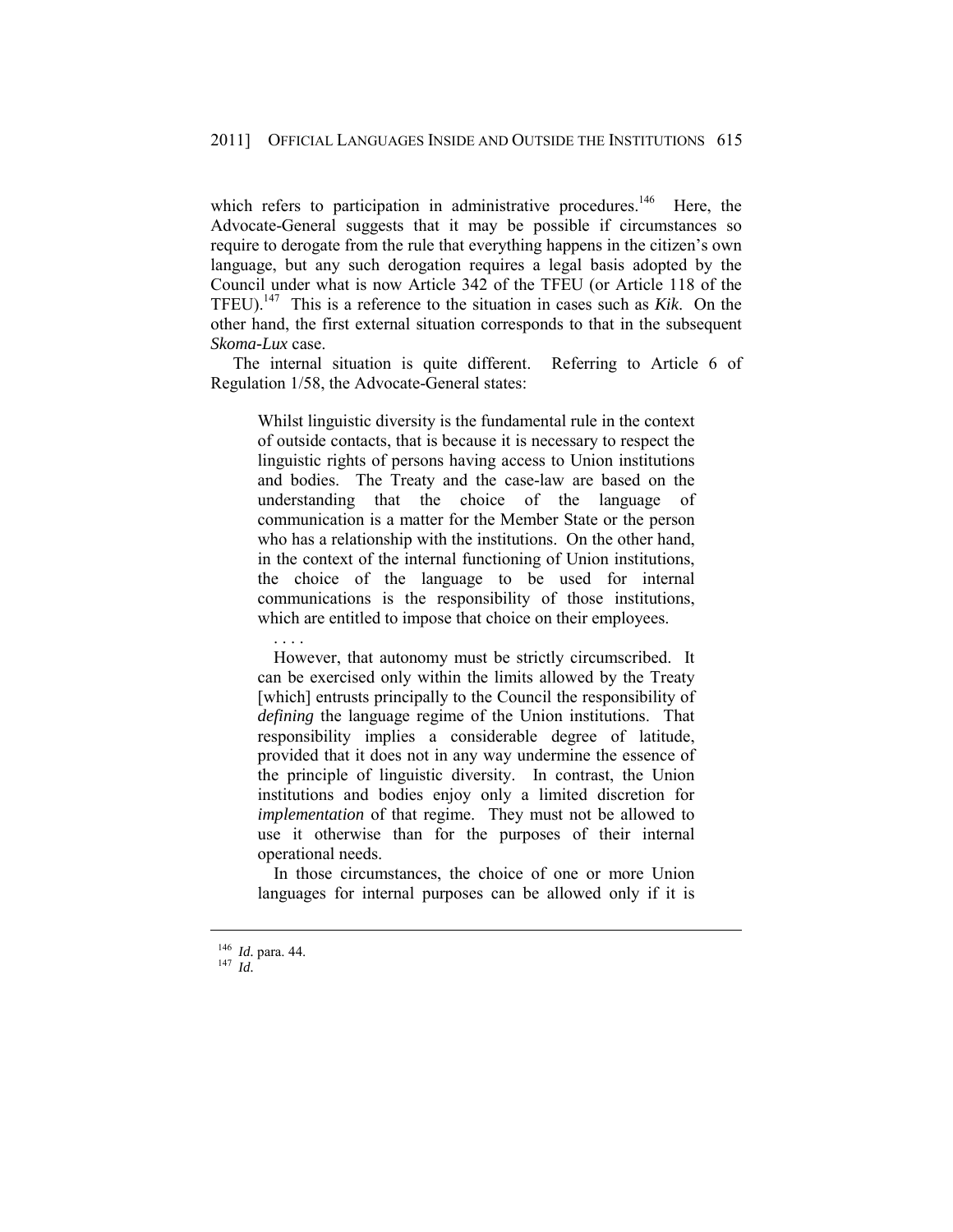based on objective considerations relating to the functional needs of the body concerned and if it does not give rise to unjustified differences of treatment as between Union citizens. It is important to make certain, first, that the regime chosen reflects the specific needs of the body concerned, having regard, for example, to the history of its coming into being, the location of its seat, its internal communication needs and the nature of the functions which it must discharge. It is necessary to verify, secondly, that the choice made does not compromise equal access for Union citizens to the jobs offered by Union institutions and bodies.<sup>148</sup>

The Advocate-General then applies these principles to the two issues before the Court; first the legality of the substantive conditions requiring knowledge of certain specified languages, then the procedural requirement to submit the application and supporting documents in English.<sup>149</sup> Concerning the substantive requirements, in the light of his conclusion that a limited internal language regime requires specific justification, the Advocate-General considers the justifications put forward by *Eurojust*: (a) the need to know *Eurojust*'s working languages (or more generally, the need for effective internal communication), and (b) the nature of the duties of the particular posts.<sup>150</sup>

As to (a), "it is beyond doubt . . . that it may be necessary to choose an internal working language in order to ensure the proper functioning of Union institutions and bodies. Such a choice is particularly legitimate where the body in question is a specialised organisation with limited resources."151 The Advocate-General doubted, however, that this could justify the need to know *two* working languages, since *"*to ensure good communication within the organisation, command of a single common language would appear sufficient. As long as all Eurojust's employees are fluent in that language, it is clear that the requirement of a second working language cannot be justified for reasons of internal communications."152 This did not preclude an institution from having more than one working language if its nature justified it, but even then it should be enough to require knowledge of just

<sup>148</sup> *Id.* para. 46, 48–49. 149 *Id.* para. 52. 150 *Id.* paras. 53–67. 151 *Id.* para. 55. 152 *Id.*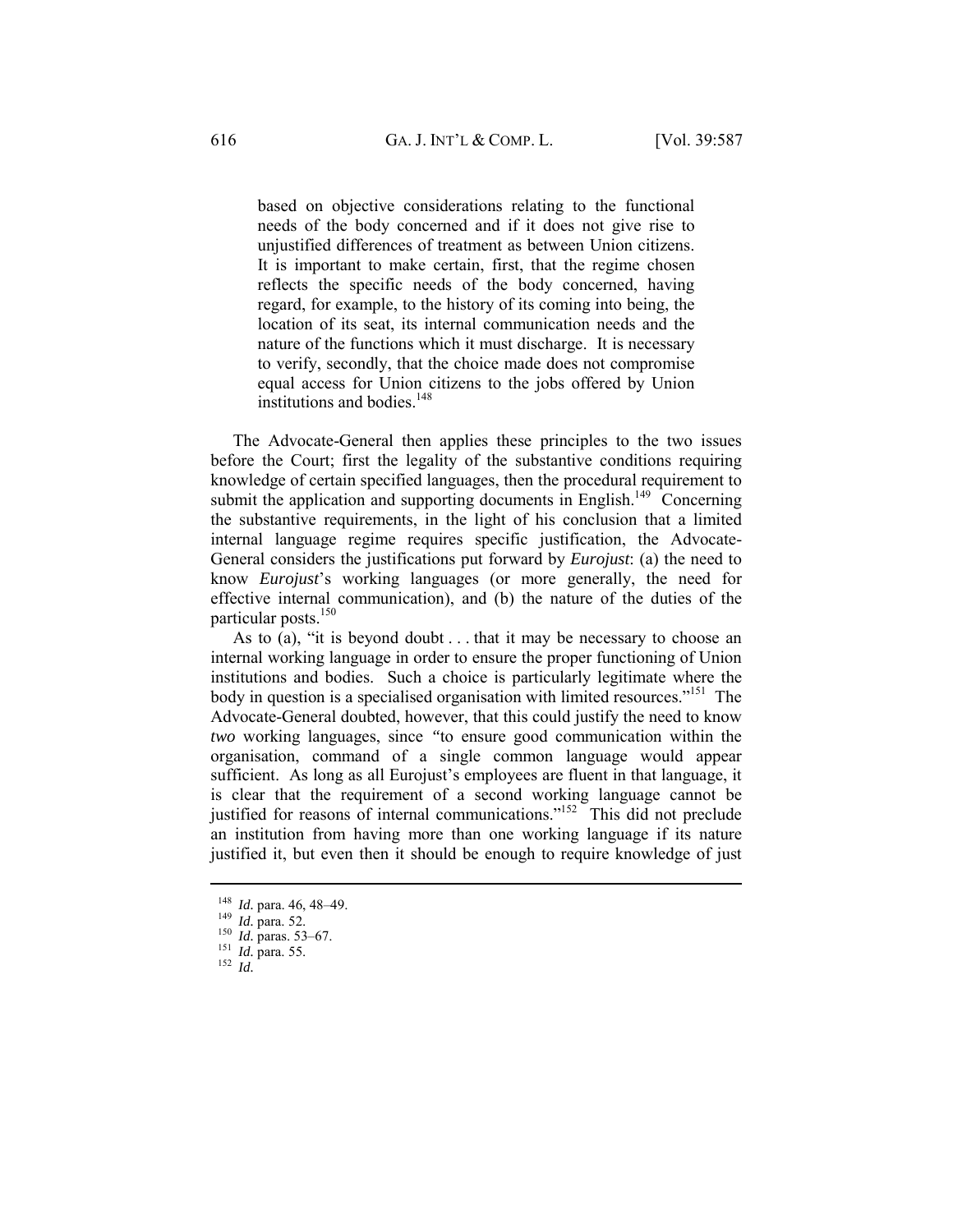one of them: *"*the cumulative requirement of knowledge of *several* languages cannot be justified by internal communication needs and can only be indicative of a wish to afford a privileged status to certain Union languages."<sup>153</sup> On the facts of the case, justification (a) did not appear to have been made out, since it was not clear whether any one or more particular languages had actually been chosen as the means of internal communication, and Eurojust's Rules of Procedure did not shed any light on the matter.154

As to (b), the Advocate-General is more receptive to *Eurojust*'s arguments:

[T]he nature of the proposed duties may justify requiring the command of a language other than the one used for internal communications within the organisation. However, a measure laying down wider-ranging linguistic requirements than those appearing in the Conditions of Employment must not run counter to a fundamental principle such as the principle of non-discrimination. Accordingly, linguistic requirements imposed by reason of the nature of the work to be undertaken must be strictly linked with the posts to be filled and they must not result in any dilution of the requirement of geographical diversity of Union staff.<sup>155</sup>

It was thus necessary to see whether *"*the prescribed linguistic requirements display a necessary and direct connection with the proposed duties"<sup>156</sup> and whether "the requirements decided upon do not excessively undermine the objective of ensuring a geographical balance within the Union institutions and the bodies." $157$  The burden of proof was, however, on the

<sup>153</sup> *Id.* para. 56. *But see id.* para. 44. 154 *See id.* para. 58 (confirming what the CFI had already held in *Bonaiti Brighina*, that notwithstanding the terms of Article 6 of Regulation 1/58, an internal working language regime can be validly established by some other decision or by mere practice, even if there is nothing in the Rules of Procedure).<br> $^{155}$  *Id.* para. 61.

<sup>&</sup>lt;sup>156</sup> *Id.* para. 62 ("Should that link not be established, such requirements must be regarded as involving discrimination detrimental to Union nationals who have the necessary skills, within the meaning of Article 12 of the Conditions of Employment, to be appointed to the posts to be filled.").

 $157$  *Id.* para. 63 ("It is clear that preference for certain languages by way of professional requirements gives an advantage to those European citizens who have those languages as their mother tongues. However, such an advantage is liable to give rise to indirect discrimination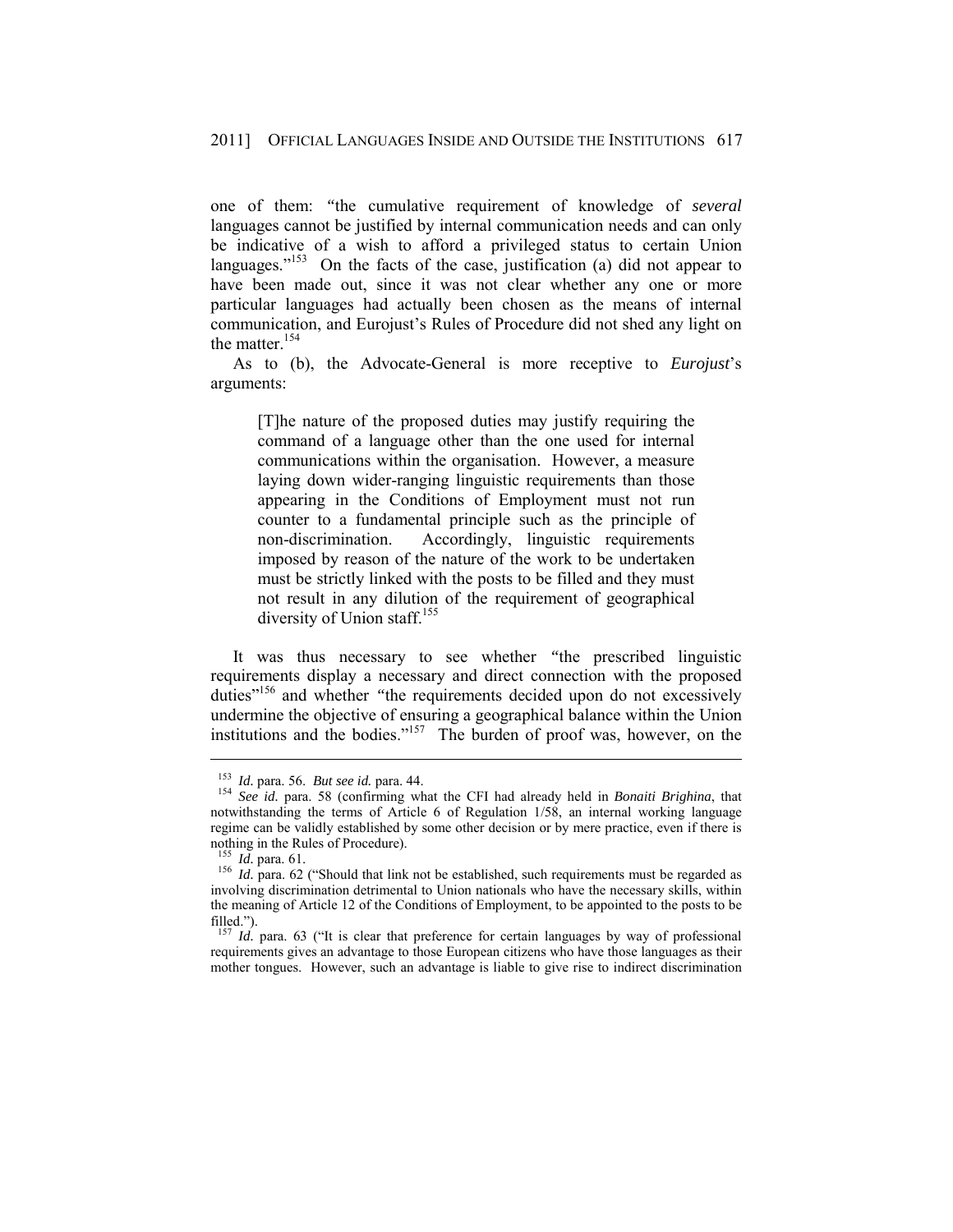party alleging that the conditions were indirectly discriminatory.<sup>158</sup> Spain had not discharged its burden in this case, since (a) the evidence showed that in fact there was a balanced representation of nationalities in the selection procedures and in *Eurojust* generally, and (b) even if *Eurojust*'s explanations of the link between the language requirements and the duties of each post were not always clear, it was only where the condition was manifestly inappropriate that the courts should intervene, and this was not the case  $here.$ <sup>159</sup>

Finally, there was the question of the procedural requirement: here, the Advocate-General seems once again to reason differently from the CFI.<sup>160</sup> In *Hendrickx*, and in the recent Italian cases, the CFI holds to the line already taken in *Bonaiti Brighina*, that candidates in competitions are covered exclusively by the  $SR/CEOS$ <sup>161</sup>. The rules in Regulation 1/58 (and even those in the TEU and the TFEU) concerning the "external" language regime simply do not apply. The Advocate-General, on the other hand, assumes that Article 2 of Regulation 1/58 applies.<sup>162</sup> Requiring candidates to submit an English version of their application form, and to submit supporting documents in English, is a derogation from the rule that citizens may address the institutions in any language.<sup>163</sup> He looks for a justification for the exception.<sup>164</sup> He recognizes that candidates in a selection procedure are not in the same position as citizens in general.<sup>165</sup> This difference may justify treating the case differently, so long as the contested procedure is itself objective. This will be the case if the requirement to use a given language in the procedure is *"*directly linked with the skills necessary for performance of the duties . . . and . . . does not have an excessive adverse impact on the legal interests of potential candidates*.*" 166 The institution cannot therefore invoke mere organizational convenience, unless the requirement forces candidates

adversely affecting other Union citizens. By virtue of the principle of non-discrimination on grounds of nationality, therefore, a linguistic requirement imposed in connection with the needs of the service must not to result in a vacant post being reserved for one or more specified nationalities.").<br> $^{158}$  *Id.* para. 64.

<sup>159</sup> *Id.* paras. 65–67.<br><sup>159</sup> *Id.* paras. 65–67.<br><sup>160</sup> *Id.* paras. 68–73.<br><sup>161</sup> *See supra* Part VI.A (discussing the cases on the internal language regime in the Court of First Instance from 2000–2005).

<sup>162</sup> Opinion of AG Poiares Maduro, *supra* note 139, para. 68. 163 *Id.* <sup>164</sup> *Id.* para. 69. 165 *Id.* <sup>166</sup> *Id.*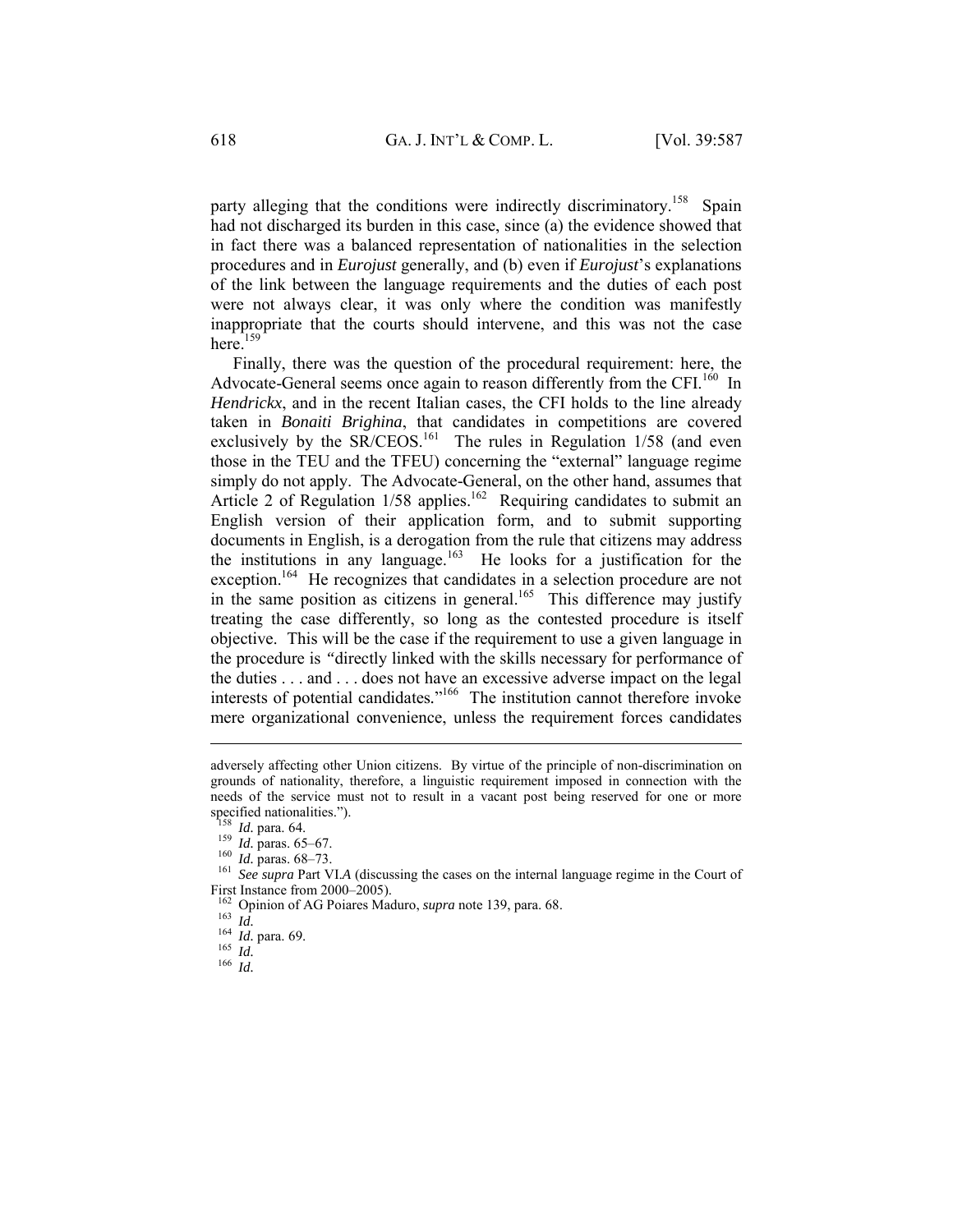into a practical demonstration of language skills that they would need for the post.<sup>167</sup> This requirement can be justified because there is a link with the  $\omega$  objective requirements of the post.<sup>168</sup> In this case, the candidates could check for themselves exactly what the requirements of the job were, since all of the notices had been published in all the Union languages in the *Official Journal*. 169

The Advocate-General concluded that Spain's application should be rejected, save as to one of the posts, for a librarian/archivist, where no clear link between the duties of the post and the requirement to submit the application documents in English were provided.<sup>170</sup> Given the completeness of this analysis, it is regrettable that the Court did not, in the end, decide on these matters at all. Instead, contrary to the Advocate-General's suggestion, it rejected Spain's application for annulment as inadmissible, holding that a Member State could not attack a selection notice published by *Eurojust*. 171 Only the candidates themselves had such a right.<sup> $172$ </sup> This may be thought surprising, since Member States, like institutions, are "privileged" applicants and interveners; they do not have to demonstrate an interest in their action or intervention<sup>173</sup> as they are presumed to have an interest in the legality of any act of the institutions. The Court was perhaps unenthusiastic about dealing with these sensitive questions, if it did not have to. However, it was likely even at the time that they would come before the Court in any case, as a result of an appeal against a judgment of the CFI in some future case, and that is indeed what has happened, in one of the subsequent Member State cases which form the third act of the story. The Court's reasons were specific to the position of *Eurojust*, whose "competences" were, at least at that time, outside those of the Community. Those reasons did not apply to acts of Community institutions over which the Court had jurisdiction under what was then Article 230 of the EC (now Article 263 of the TFEU). This

<sup>&</sup>lt;sup>167</sup> *Id.* para. 70.<br><sup>168</sup> *Id. Id.* para. 71. There was a different method of publication for the notices attacked in Cases T-185/05, Italy v. Comm'n [2008] ECR II-3207 and in Joined Cases, T-156 and 232/07, Spain v. Comm'n (judgment of 13 September 2010, not yet reported) and Joined Cases T-166 and 285/07, Italy v. Comm'n (also judgment of 13 September 2010, not yet reported).  $^{170}$  Opinion of AG Poiares Maduro, *supra* note 139, paras. 77, 72.

<sup>&</sup>lt;sup>171</sup> Case C-160/03, Spain v. Eurojust, 2005 E.C.R. I-2077.<br><sup>172</sup> *Id.* paras. 42–43.<br><sup>173</sup> See TFEU art. 263 (compare para. 2, with para. 4); Statute of the European Court of Justice, *supra* note 65, art. 40, paras. 1–2.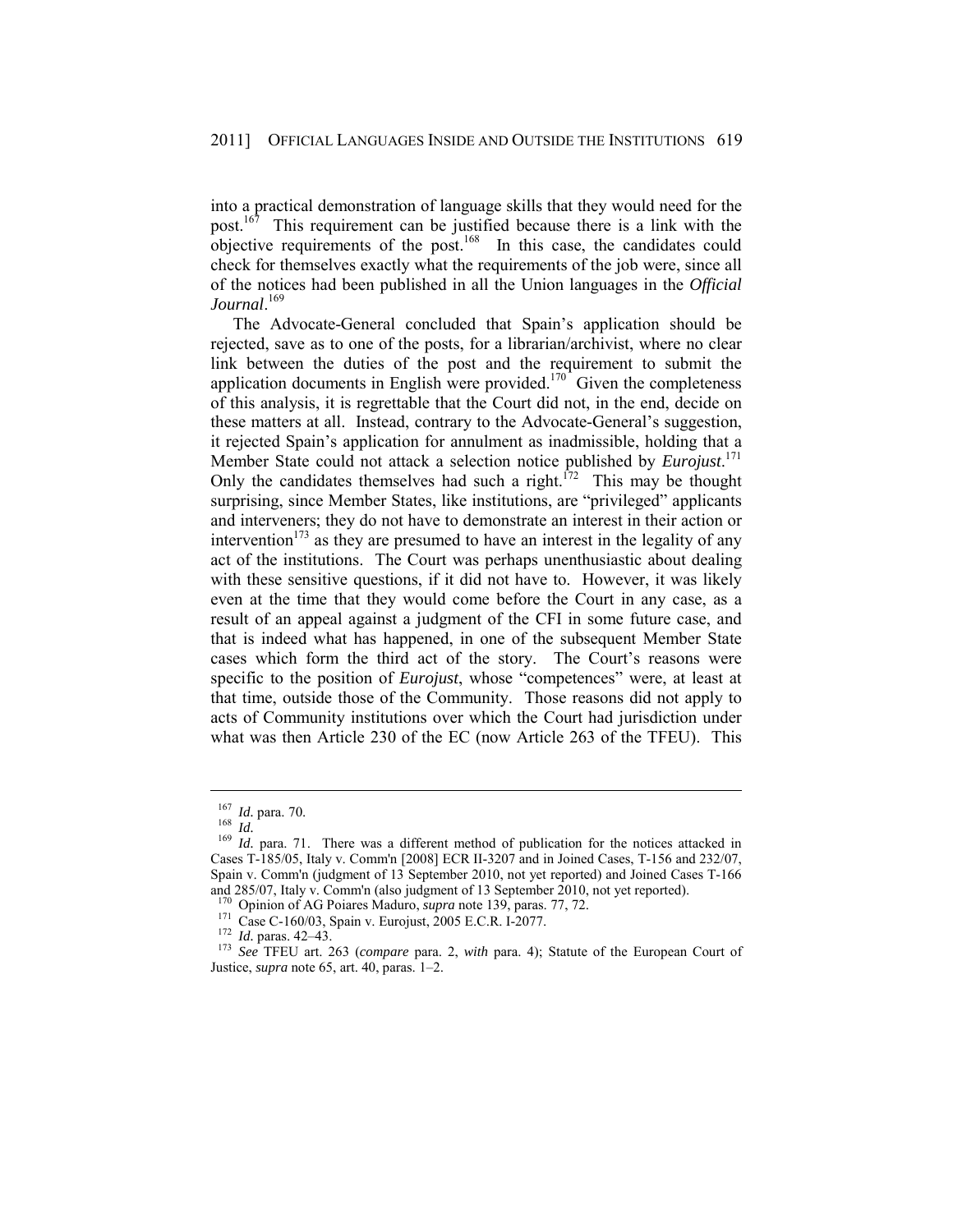has since been expressly confirmed by the CFI in Case T-185/05, *Italy v. Commission* (Case T-185/05).<sup>174</sup>

# *C. Judgments of the Court of First Instance/General Court and the Civil Service Tribunal Since 2006*

The jurisdiction previously exercised by the ECJ over direct actions by Member States against acts of the institutions—of which *Eurojust* is an example—is now exercised by the General Court  $(GC)$  (formerly the CFI).<sup>175</sup> Thus, the most recent actions by Member States against language requirements in recruitment procedures have been brought in the CFI/ GC. This means that, as in *Kik*, the question can be taken to the ECJ on appeal. At the same time, the CFI's former jurisdiction over staff cases (including those brought by candidates for recruitment) has been transferred to the European Union Civil Service Tribunal (CST).<sup>176</sup>

We have already seen, in Part A of this Chapter, that by 2004 the CFI already had established a number of principles which diverge from the Opinion of the Advocate-General in *Eurojust*. Thus:

- (a) officials are entirely subject to the SR/CEOS and therefore the institutions do not have to apply Article 2 or 3 of Regulation 1/58 in dealings with them. Institutions can use whatever Union language suits them, so long as the official has sufficient knowledge of it to understand these communications;177
- (b) candidates in recruitment procedures are also subject to the internal language regime;<sup>178</sup>
- (c) in the case of one of the historic institutions, a requirement to know a particular language, or indeed two particular

<sup>&</sup>lt;sup>174</sup> Case T-185/05, Italy v Comm'n [2008] ECR II-3207.<br><sup>175</sup> TFEU art. 256(1) (e.g., EC Treaty art. 225(1)); Statute of the European Court of Justice, *supra* note 65, art. 51 (stating that acts of the Commission are not excepted from this change, unlike certain acts of the Council and the Parliament, for which jurisdiction remains with the Court).

<sup>&</sup>lt;sup>176</sup> Council Decision 2004/752, establishing the European Union Civil Service Tribunal, 2004 O.J. (L 333) 7 (EC).<br> $177$  See supra text accompanying note 120 (discussing *Rudolph*).

<sup>&</sup>lt;sup>178</sup> *See supra* text accompanying note 126 (discussing *Bonaiti Brighina*).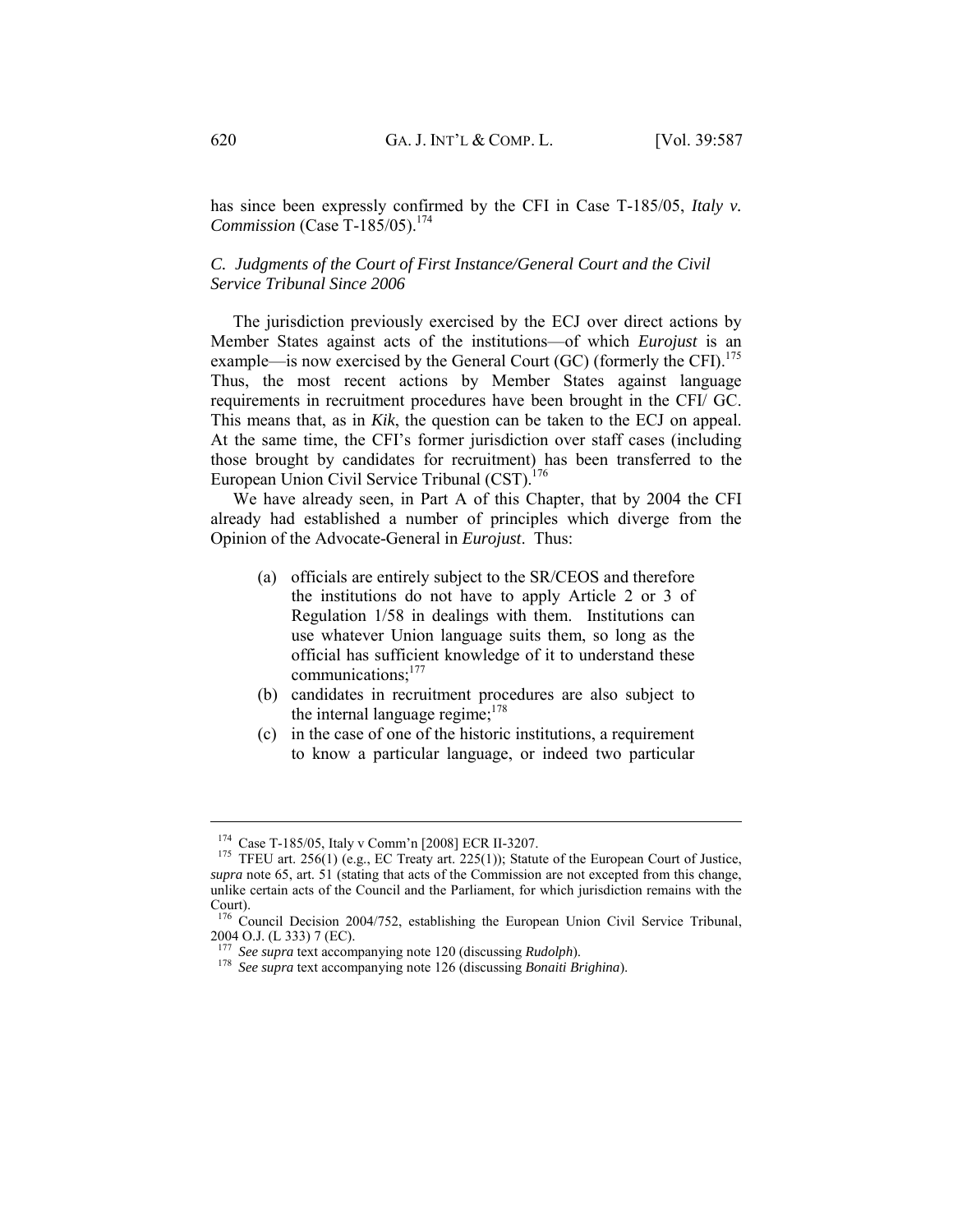languages, can be justified "for functional reasons" with no need for specific justification.<sup>179</sup>

Principles (a) and (b) demonstrate that it is not necessary, in relation to recruitment procedures, to give any specific justification, e.g., for derogating from Regulation 1/58 or from the Treaty principle of linguistic diversity. This is contrary to what the Advocate-General suggested in *Eurojust*. Instead, the relevant criterion is simply "the interest of the service." Only if an applicant shows that a language condition is not justified by reference to the needs of the service can there be any question of annulment. Even a requirement to know two particular languages can be justified by principle (c), again contrary to the Advocate-General's view.<sup>180</sup> These principles have been further confirmed and developed in the most recent CFI/GC judgments, in particular, the following three cases.

*1.* Italy v. Commission<sup>181</sup>

This case concerned a vacancy notice for the recruitment of the Director-General of the European Anti-Fraud Office (OLAF), which was published in full the *Official Journal*, but only in English, French, and German.<sup>182</sup> A short notice referring candidates to this full publication also appeared in some international publications and in the main daily newspapers in all the Member States, including two of the main Italian papers.<sup>183</sup> These shortform publications were in the language of the newspaper or periodical.<sup>184</sup> This method of publication was pursuant to an internal Commission Decision of 2004 on recruitment procedures for senior staff.<sup>185</sup> Because of a lack of translation capacity, for a two-year period vacancy notices would be published only in three languages.<sup>186</sup>

<sup>179</sup> *See supra* text accompanying note 127 (discussing *Hendrickx*). 180 *But see infra* note 200. The GC seems to have retreated from this position in the most recent cases. It remains to be seen, in the light of future judgments, whether this is temporary. 181 Case T-185/05, Italy v. Comm'n, 2008 E.C.R. II-3207, paras. 29–32.<br>
<sup>182</sup> *Id.* para. 5.<br>
<sup>183</sup> *Id.* para. 8–9.<br>
<sup>184</sup> *Id.* para. 9.<br>
<sup>185</sup> *Id.* para. 5.<br>
<sup>186</sup> *Id. Id.* para. 5.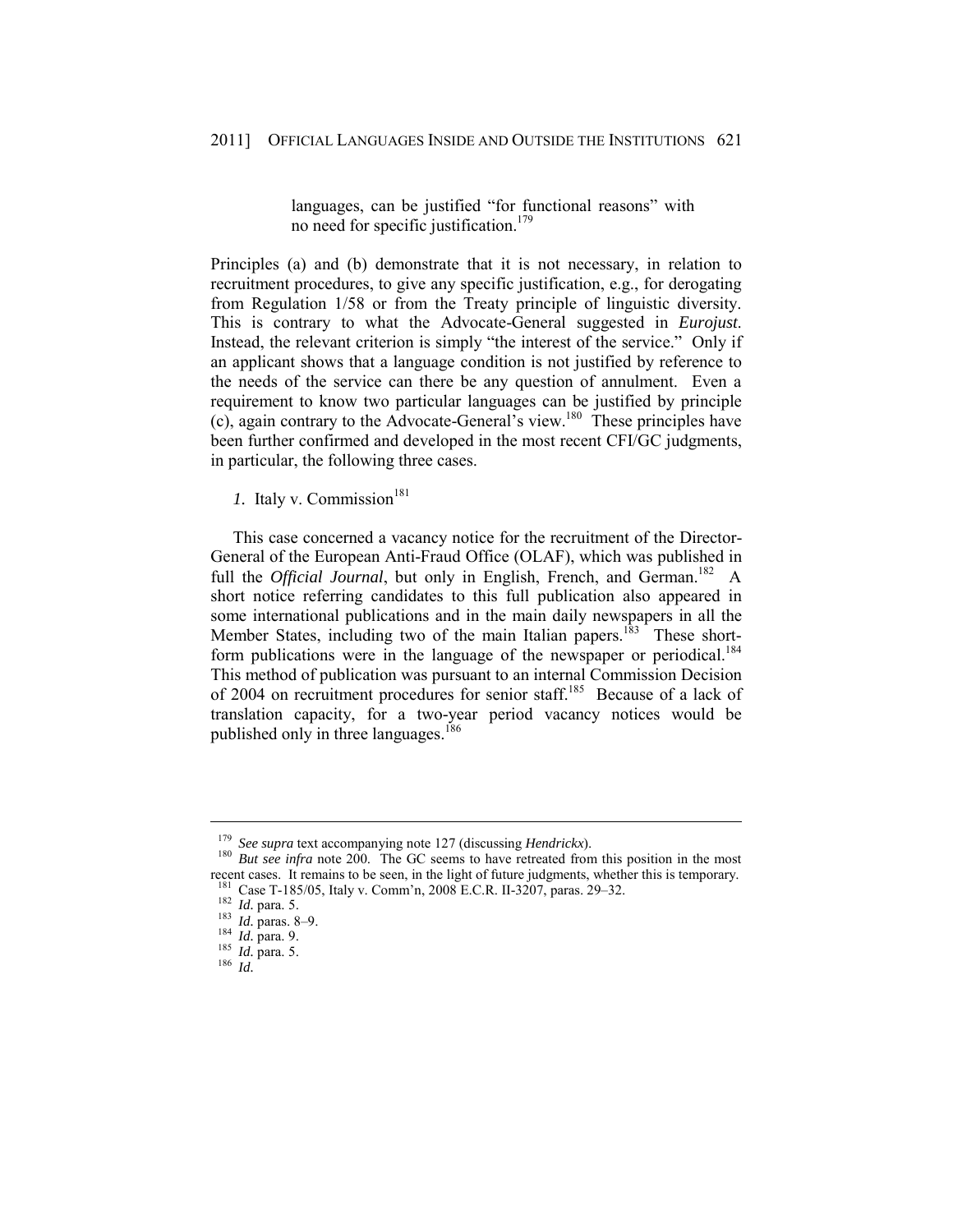The notice thus published only referred to the minimum language requirements under Article 28 of the SR.<sup>187</sup> However, it also required candidates to submit a curriculum vitae/resume and a "letter of motivation" in English, French, or German.<sup>188</sup> Italy sought the annulment of the notice and of the internal decision on publication of senior posts.<sup>189</sup> The application succeeded, but only in relation to the method of publication.<sup>190</sup>

The CFI held the action admissible, both in respect of the notice and the internal decision, unlike what happened in *Eurojust*, 191 where the ECJ held Article 230 of the EC (now Article 263 of the TFEU) inapplicable to acts of bodies which do not exercise Community "competence." $192$  In this case, the contested act was of the Commission.

As to substance, two issues arose: the method of publication and the language conditions in the application procedure.<sup>193</sup> Concerning publication, the CFI first repeats the *Kik* principle, that there is no general right for every citizen to receive everything from the institutions in his or her Union language.<sup>194</sup> Then, not following the *Eurojust* opinion, it repeats instead its own rule, that Regulation 1/58 does not apply to existing staff or to candidates for recruitment.<sup>195</sup> Nor do the SR require vacancies to be published in all official languages.196 It followed that the Commission was entitled to adopt an internal decision restricting the languages of publication.<sup>197</sup> As to the substantive language requirements in the notice, the CFI points out that the conditions in the SR/CEOS are only a minimum, and the institution may always lay down stricter conditions, including knowledge of certain languages, "where the requirements of the service or those of the post so require."<sup>198</sup> The reference to "requirements of the service" as an alternative to the requirements of the post clearly means that there is no need to justify the condition post by post, and that a general situation within the

<sup>187</sup> *Id.* para. 8. For the relevant Staff Regulation, see STAFF REGULATIONS, *supra* note 99, art. 28, at I-14 (requiring a thorough knowledge of one Union language and satisfactory knowledge of another).<br><sup>188</sup> Case T-185/05, Italy v. Comm'n, 2008 E.C.R. II-3207, para. 8.

<sup>&</sup>lt;sup>189</sup> *Id.* paras. 83–153.<br>
<sup>191</sup> *Id.* paras. 83–153.<br>
<sup>191</sup> *Id.* paras. 19–82.<br>
<sup>191</sup> Case C-160/03, Spain v. Eurojust, 2005 E.C.R. I-2077, paras. 35–44.<br>
<sup>193</sup> T-185/05, Italy v. Comm'n, 2008 E.C.R. II-3207, para. 116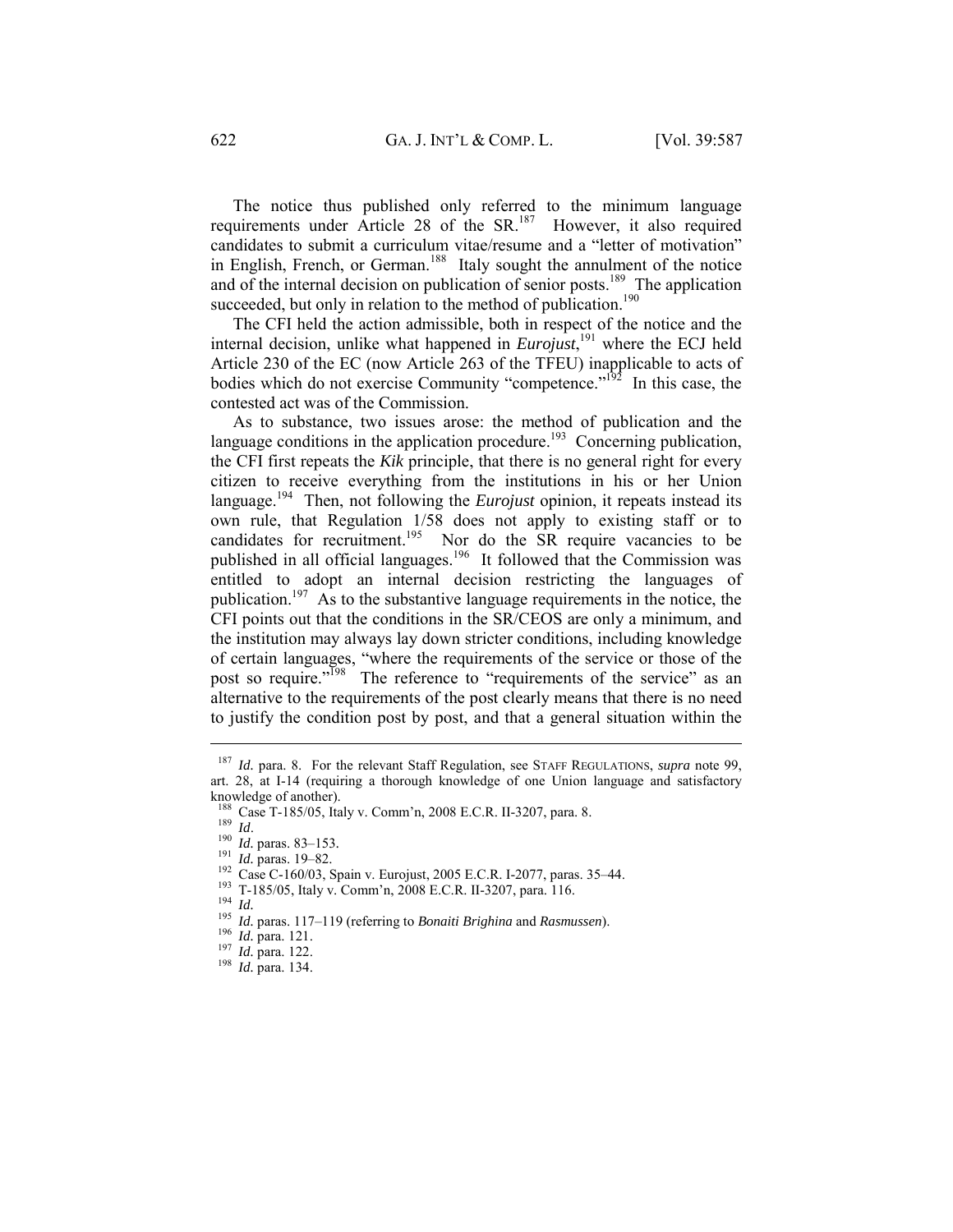service is enough (such as the two-language regime in the Council in *Hendrickx*). This is confirmation of the difference between the GC (the old CFI) and the ideas of Advocate-General Poiares Maduro. The CFI could have limited itself to the requirements of the post since this case, like *Eurojust*, concerned a vacancy notice for a specific post. The fact that the CFI nevertheless referred also to the *"*requirements of the service" is therefore significant. Even if it is technically an *obiter dictum* in *Italy v. Commission*, we shall see that it has become a rule in later cases. Later cases concern competitions creating reserve lists to fill possible future vacancies, so that it is not known at the time of publication which posts the successful candidates may be offered. The requirements of the service are what matters in respect of competitions of this kind.

There is a connection between the publication regime and the language conditions. If the latter are justified by the needs of the service or of the post, then publication only in the languages concerned is also justified: "The fact that the text of the vacancy notice concerned is only available in [certain] languages does not result in discrimination between candidates, since they must all have an understanding of at least one of those languages."<sup>199</sup> However, there is a difference between only publishing in certain languages and only publishing in certain language versions of the *Official Journal*. The latter practice is likely to lead to discrimination between readers of that Journal, since even readers who meet the language conditions will not be informed of the existence of the competition, unless other measures are taken to ensure that all potential candidates are informed.200 The Commission's decision to post the notices had not provided for such alternative measures and was thus unlawful, as was the notice itself, as likely to lead to discrimination between candidates on grounds of language.<sup>201</sup> The fact that the three languages concerned were *"*fairly widely spoken in Europe" was not enough to justify the potential discrimination.<sup>202</sup>

<sup>199</sup> *Id.* <sup>200</sup> *Id.* paras. 135–138. However, the Court introduces ambiguity in 152 by suggesting that alternative measures should have been taken to inform those who did not have sufficient knowledge of English, French, or German to discover the content of the notice. This is contrary to the Court's acceptance of the trilingual publishing framework as justifiable in para. 134, so long as the post possesses and the notice communicates a substantive requirement to know one or more of the three languages.<br> $^{201}$  *Id.* paras. 141–142, 151.

<sup>&</sup>lt;sup>202</sup> *Id.* para. 147. The CFI only refers to three languages as "fairly widely spoken in Europe," whereas the ECJ was more forthright. *Id.*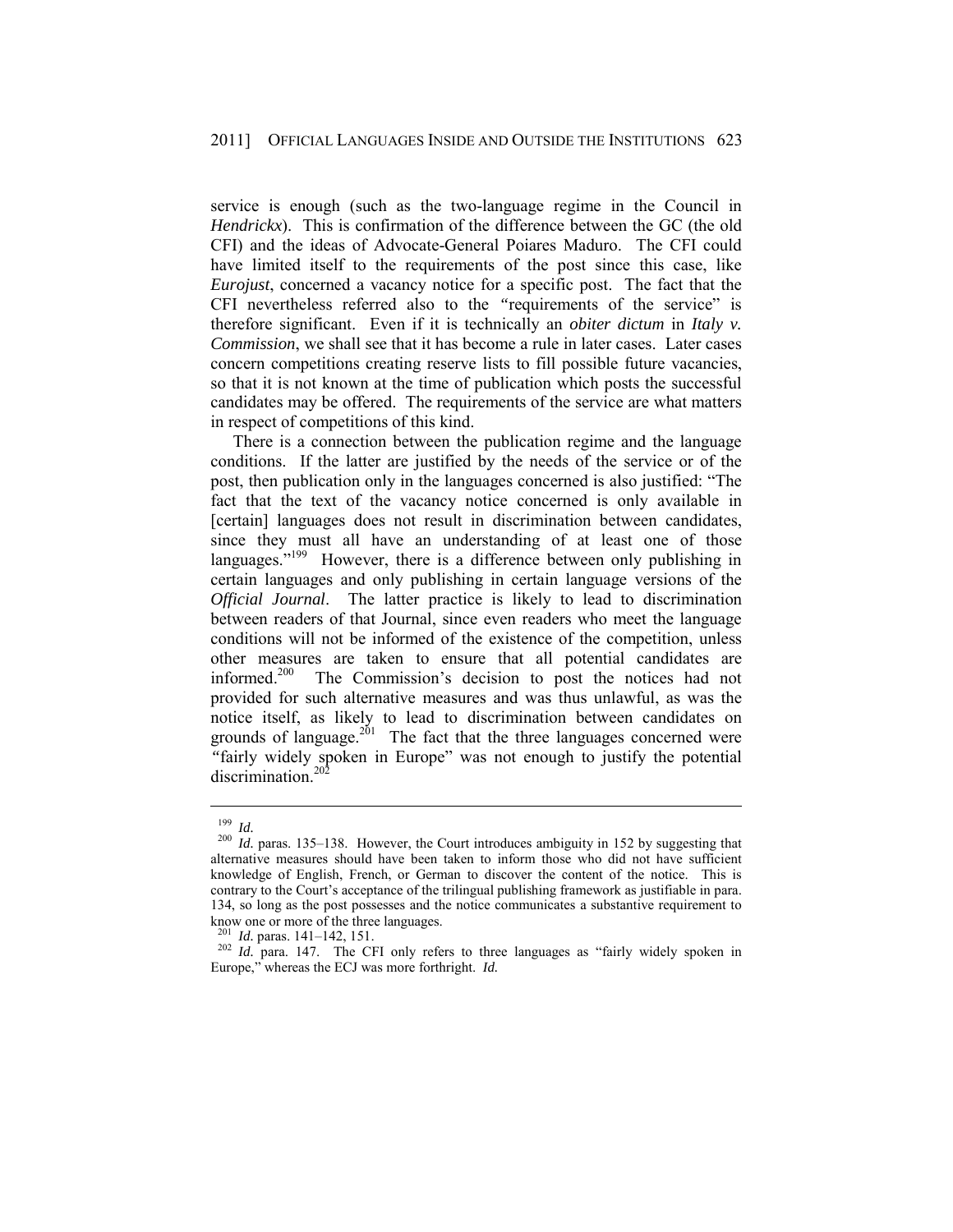# 2. *Joined Cases Spain v. Commission and Italy v. Commission*<sup>203</sup>

These cases concerned not a vacancy notice for a particular job, but notices for three open competitions to establish reserve lists for possible future recruitment. The notices were published in the *Official Journal* pursuant to Annex III SR by the European Personnel Selection Office, the inter-institutional recruitment office (to which the Commission answers in court).<sup>204</sup> They were published in full in English, French, and German only.<sup>205</sup> A summary notice appeared in other language versions of the *Official Journal*, referring candidates to the full version.<sup>206</sup> The notices also indicated that candidates had to choose a second language for certain tests, and that the language had to be English, French, or German.<sup>207</sup> To ensure equal treatment, all candidates had to do these tests in their second language, including those whose first language was one of the three.<sup>208</sup> The Spanish cases concern only the publication regime, whereas the Italian government also attacked the substantive language requirements.<sup>209</sup> In particular, Italy and Spain alleged infringement of Articles 12, 253, and 290 of the EC (now 18, 296, and 340 TFEU), of Regulation 1/58, and of the principles of nondiscrimination and multilinguism.<sup>210</sup> All of these arguments were rejected by the CFI.<sup>211</sup> However, Italy has now appealed to the ECJ.<sup>212</sup> The CFI's judgments are in many respects similar to that in Case T-185/05, *Italy v.* 

<sup>&</sup>lt;sup>203</sup> Joined Cases T-156/07 & T-232/07, Spain v. Comm'n, judgment of 13 September 2010, not yet reported [hereinafter Spain v. Comm'n]; Joined Cases T-166/07 & T-285/07, Italy v. Comm'n, judgment of 13 September 2010, not yet reported [hereinafter Italy v. Comm'n].<br><sup>204</sup> Spain v. Comm'n, *supra* note 203, para. 6; Italy v. Comm'n, *supra* note 203, para. 6.

<sup>&</sup>lt;sup>205</sup> Spain v. Comm'n, *supra* note 203, paras. 6–9; Italy v. Comm'n, *supra* note 203, paras. 6–9.<br> $^{206}_{206}$  Spain v. Comm'n, *supra* note 203, para. 9; Italy v. Comm'n, *supra* note 203, para. 9.

<sup>206</sup> Spain v. Comm'n, *supra* note 203, para. 9; Italy v. Comm'n, *supra* note 203, para. 9. 207 Spain v. Comm'n, *supra* note 203, para. 9; Italy v. Comm'n, *supra* note 203, para. 9. This choice reflected two considerations: on the one hand, the Commission has a longstanding internal practice that documents for decision must be submitted to the Commission itself in these three languages. On the other hand, EPSO's own observations of the last competitions carried out under the previous language regime (in which candidates could have any official languages as their "first" language and a satisfactory knowledge of any other) were that, despite the free choice of second language, over 90% of candidates from the fifteen pre-2004 Member States had chosen either English, French, or German.<br><sup>208</sup> Spain v. Comm'n, *supra* note 203, para. 9; Italy v. Comm'n, *supra* note 203, para. 9.

<sup>&</sup>lt;sup>209</sup> See generally Spain v. Comm'n, *supra* note 203; Italy v. Comm'n, *supra* note 203.<br><sup>200</sup> See Spain v. Comm'n, *supra* note 203; Italy v. Comm'n, *supra* note 203.<br><sup>211</sup> See Spain v. Comm'n, *supra* note 203; Italy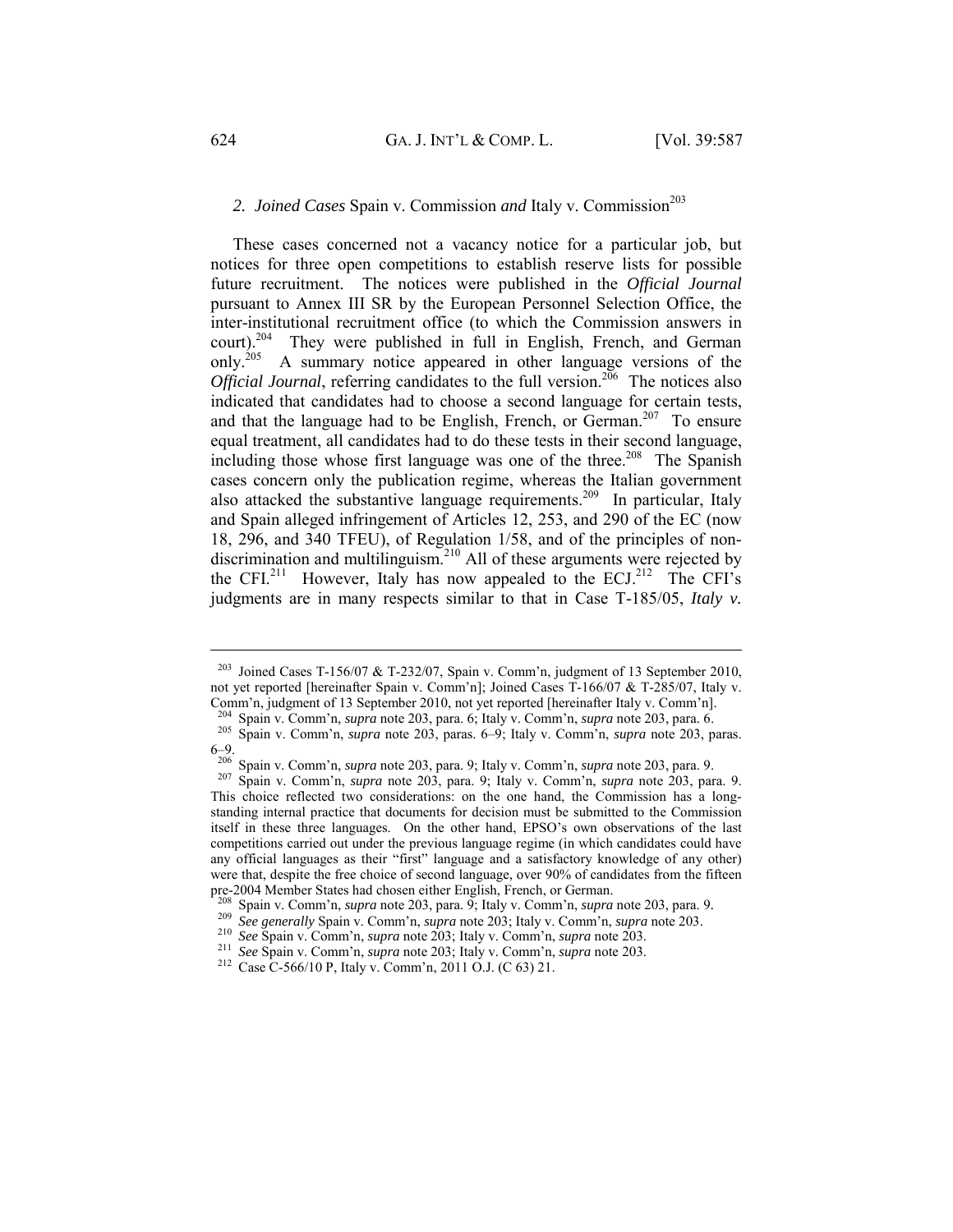*Commission*, to which the CFI makes frequent reference.<sup>213</sup> It dismisses the argument based on Article 290 EC (Article 342 TFEU) and Regulation 1/58, citing *Kik*, *Bonaiti Brighina*, and Case T-185/05, *Italy v. Commission*. 214 The cases confirm: (i) that there is no rule or principle of Community law requiring competition notices to be published in the *Official Journal* in all languages; $^{215}$  (ii) that there is no principle that all citizens must always receive all communications from the institutions in their official language;  $^{216}$ (iii) that relations between the institutions and their staff (and candidates<sup>217</sup>) fall exclusively under the  $SR<sub>1</sub><sup>218</sup>$  (iv) that in any case, Article 290 EC (Article 342 TFEU) is not an autonomous rule, but is merely the legal basis for Article 6 of Regulation 1/58 which expressly permits internal language regimes.219 The GC then removes the ambiguity left by Case T-185/05, *Italy v. Commission*, by making it quite clear that it is acceptable in a competition like this one to publish a notice in full only in some languages, with a shortform notice in others.<sup>220</sup> This does not lead to any discrimination concerning the opportunity to take part, since everyone has the same possibility of being informed about the *existence* of the competition.<sup>221</sup> In any case, the method of publication was justified by the link with the content of the competition: there would be no point in requiring publication in full in all the languages, since candidates who did not have sufficient knowledge of English, French, or German to understand the notice would not meet the conditions for admission.<sup>222</sup> The CFI repeats the formula used in Case T-185/05, *Italy v. Commission*, that the institutions are free to impose stricter language

218 Spain v. Comm'n, *supra* note 203, para. 56; Italy v. Comm'n, *supra* note 203, para. 54. 219 Spain v. Comm'n, *supra* note 203, paras. 52–56; Italy v. Comm'n, *supra* note 203, paras.

<sup>&</sup>lt;sup>213</sup> Spain v. Comm'n, *supra* note 203, para. 50; Italy v. Comm'n, *supra* note 203, para. 52.<br><sup>214</sup> Spain v. Comm'n, *supra* note 203, para. 89; Italy v. Comm'n, *supra* note 203, para. 136.<br><sup>215</sup> Spain v. Comm'n, *supr* 91–92.

<sup>216</sup> Spain v. Comm'n, *supra* note 203, paras. 86–89; Italy v. Comm'n, *supra* note 203, paras. 91–92.

<sup>217</sup> Spain v. Comm'n, *supra* note 203, para. 56; Italy v. Comm'n, *supra* note 203, para. 54. The justification being that they are not communicating with the Institution like other citizens, but exclusively in order to obtain a post as an official, which presupposes certain language skills which may thus be required in the notice.

<sup>41, 52–57, 72–73.</sup> 

<sup>220</sup> *See supra* note 174. 221 Spain v. Comm'n, *supra* note 203, paras. 61–62; Italy v. Comm'n, *supra* note 203, paras. 77–78. However, the GC seems to have abandoned this particular element of its reasoning in Case T-117/08, discussed *infra* Part VI.*C*.*5*. 222 Spain v. Comm'n, *supra* note 203, paras. 65, 74; Italy v. Comm'n, *supra* note 203, para.

<sup>81.</sup>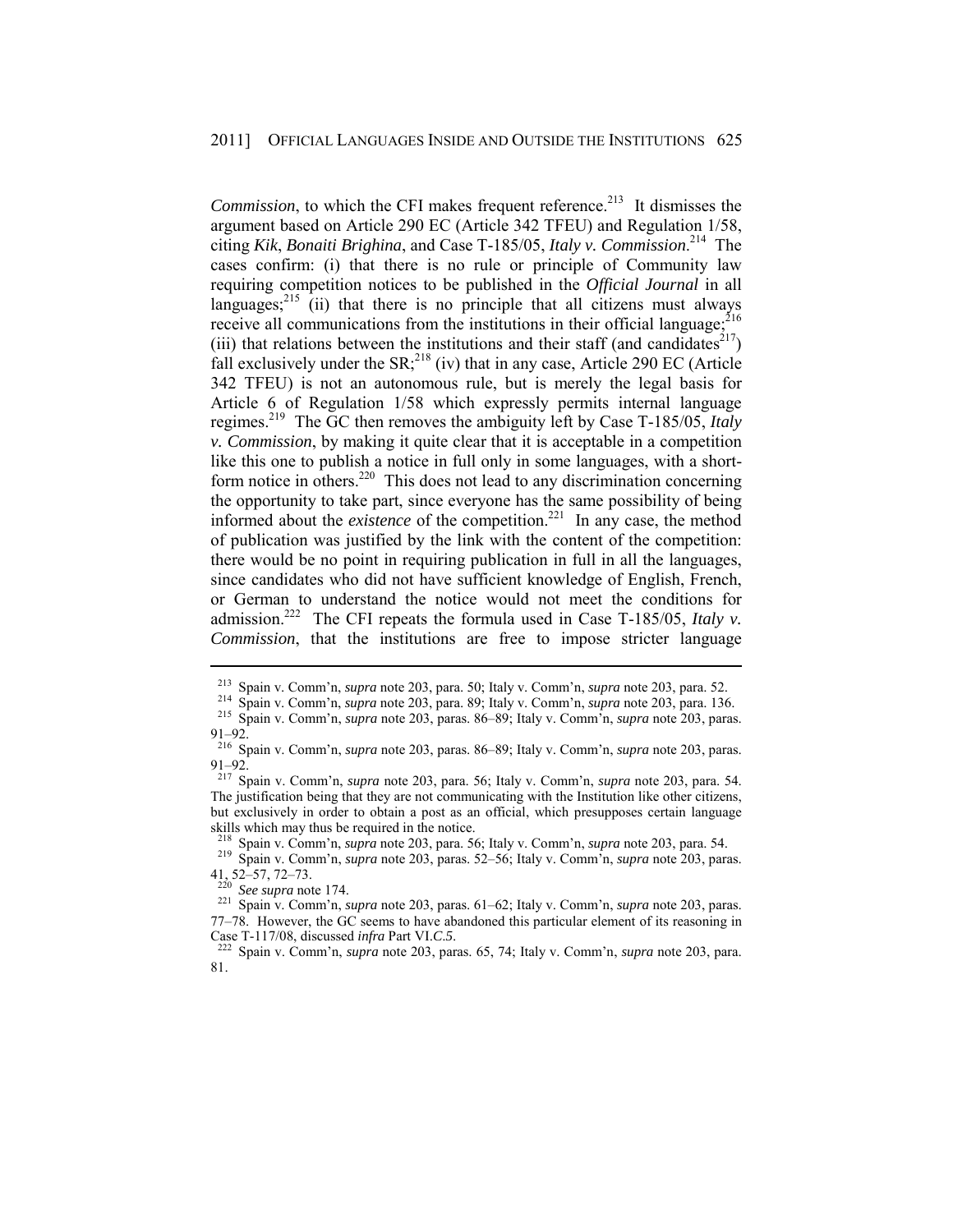requirements than the minima referred to in Article 28(f) whenever the needs of the post so require or simply those "of the service," thus exempting the institution from any obligation to justify the requirements post by post.<sup>223</sup> This would be difficult for a reserve list competition because, unlike a vacancy notice, it is not directed at particular posts but to those that might become vacant over a given period. The GC also repeats and develops the *Bonaiti Brighina* ruling.<sup>224</sup> It seems to be simply part of the inherent power to organize the work of the institution:

It is true, as the Kingdom of Spain argues, that there is no written rule of Community law indicating that German, English and French are the internal languages of the Commission and of other Community Institutions or bodies. However, a Community Institution or body can choose one or more languages for internal purposes, provided that that choice is based on objective considerations, related to the specific functional requirements of the Institution or body concerned, taking account, in particular, of the diversity of the staff it recruits. The use of several languages inside the services of the institution or body concerned can indeed require knowledge of one of these working languages. In such a case, however, it would appear to be sufficient to require knowledge of only one of these languages. A requirement to have a cumulative knowledge of various languages cannot be justified by the need for internal communication  $\ldots$ <sup>225</sup>

<sup>223</sup> Spain v. Comm'n, *supra* note 203, para. 65; Italy v. Comm'n, *supra* note 203, para. 81. 224 *See* Case T-118/99, Bonaiti Brighina v. Comm'n, 2001 E.C.R. II-97 (noting that the institutions are free to determine their own internal language regime even without adopting a formal act for this purpose).

<sup>225</sup> *See* Opinion of AG Poiares Maduro, *supra* note 139. Spain v. Comm'n, *supra* note 203, para. 75; Italy v. Comm'n, *supra* note 203, paras. 56, 93–94, 102. This seems to be a retreat from its position in *Hendrickx v. Council*, where it accepted a requirement to know *two* internal languages. *See* Case T-376/03, Hendrickx v. Council, 2005 E.C.R. II-379, para. 44. This might simply reflect the fact that in these competitions, the requirement was to take exams in one of the second languages (English, French, or German) but not to know two of the languages. In Italy v. Comm'n, *supra* note 203, para. 94. The Court gives greater emphasis than in Spain v. Comm'n, *supra* note 203, to the need to avoid any factual discrimination among Union citizens in access to Union jobs. On the other hand, the Court adds a reference to criteria which might help determine what the objective needs of the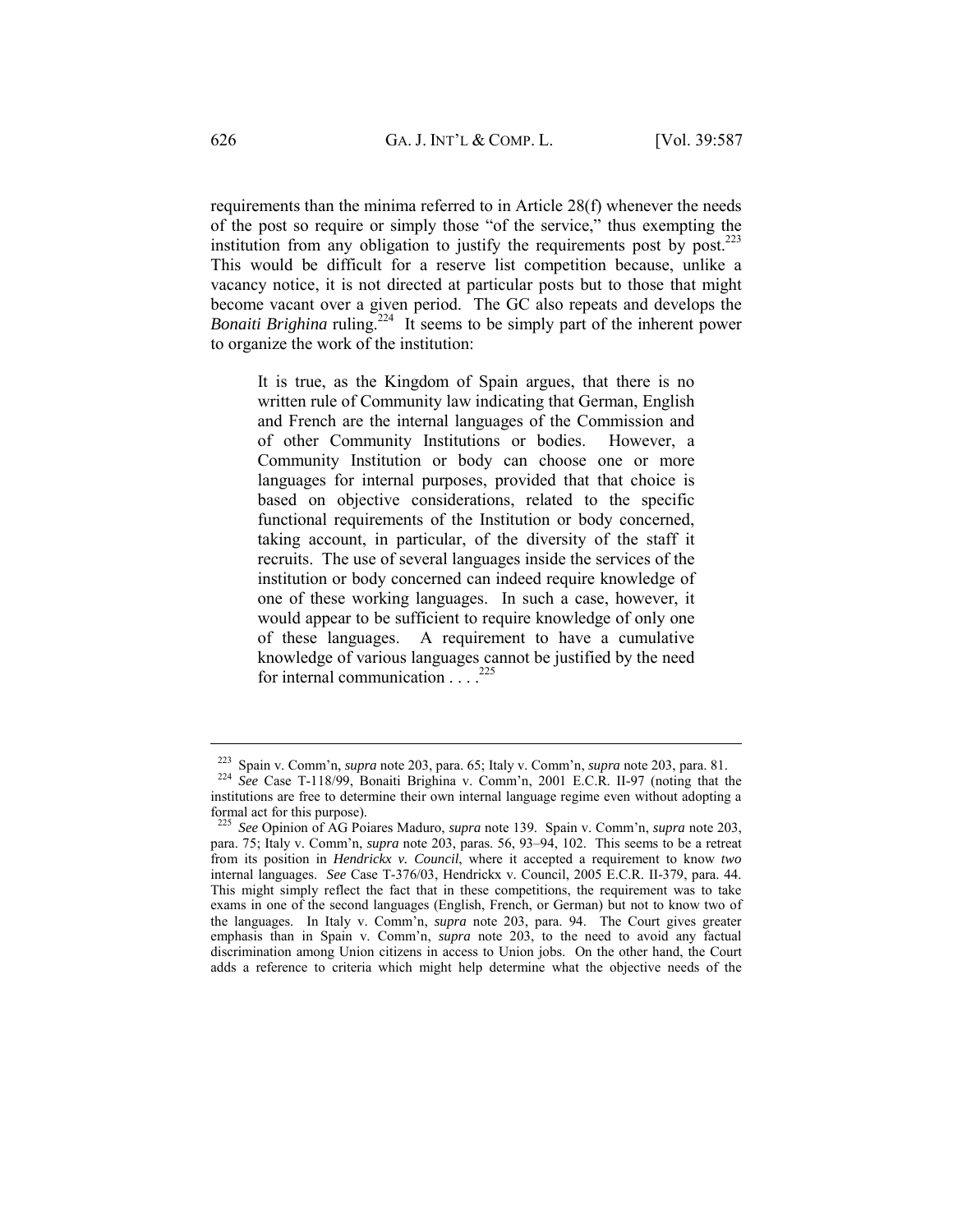#### 2011] OFFICIAL LANGUAGES INSIDE AND OUTSIDE THE INSTITUTIONS 627

This seems to be confirmed by the rejection of the argument that the choice of the three languages required to be reasoned in the competition notice. No such reasoning is required, the CFI says, where it is clear that the choice reflects the institution's internal needs.<sup>226</sup> In the judgment in Case  $T$ -166/07, the GC also confirms what it already said in Case T-185/05 *Italy v. Commission* that the applicant must demonstrate that the choice of languages was not proportionate or appropriate. Here, Italy had not done so. $227$  The CFI also emphasized the lack of discriminatory effect, since (a) the requirement was only to know one of the three second languages and (b) the fact that the "first" language could be any official Union language guaranteed appropriate diversity of access.228

## 3. Marcuccio v. Commission<sup>229</sup>

This case is essentially a repetition, first by the CST, then by the GC, of the principles confirmed in *Rudolph*, *Rasmussen*, and Case T-185/05, *Italy v. Commission*: unlike other Union citizens, an official (or former official, in this case) cannot write to an institution, in a matter connected with his or her employment, in his or her own language and insist on a reply in that language. Relations between institutions and officials or agents are not covered by the language rules in the TEU and the TFEU, the CFR, or by Regulation  $1/58<sup>230</sup>$  Indeed, to require the institutions to apply these rules in relations with officials would impose an intolerable burden on them.<sup>231</sup> If an institution sends an official a document in one of its working languages, it is only required to provide a translation if the official does not have sufficient knowledge of the language to take note of the document's contents.<sup>232</sup> Interestingly, the CST, influenced by the applicant's record of ill-considered litigation, held that these matters were so obvious that the case was

institution might be, such as its history, where it has its seat, the nature of its duties, and the

needs of internal communication. *Id.*<br><sup>226</sup> Spain v. Comm'n, *supra* note 203, para. 88; Italy v. Comm'n, *supra* note 203, para. 126.<br><sup>227</sup> Italy v. Comm'n, *supra* note 203, para. 99.<br><sup>228</sup> *Id.* paras. 97, 101.<br><sup>229</sup> C 2009 and of the General Court of 18 October 2010, not yet reported.

<sup>230</sup> *Id.* paras. 45–54. 231 *Id.* para. 31, *quoting* Joined Cases F-51/05 and F-18/06, Duyster v. Comm'n, paras. 58– 59, not yet reported.

<sup>232</sup> *Id.* paras. 45–47.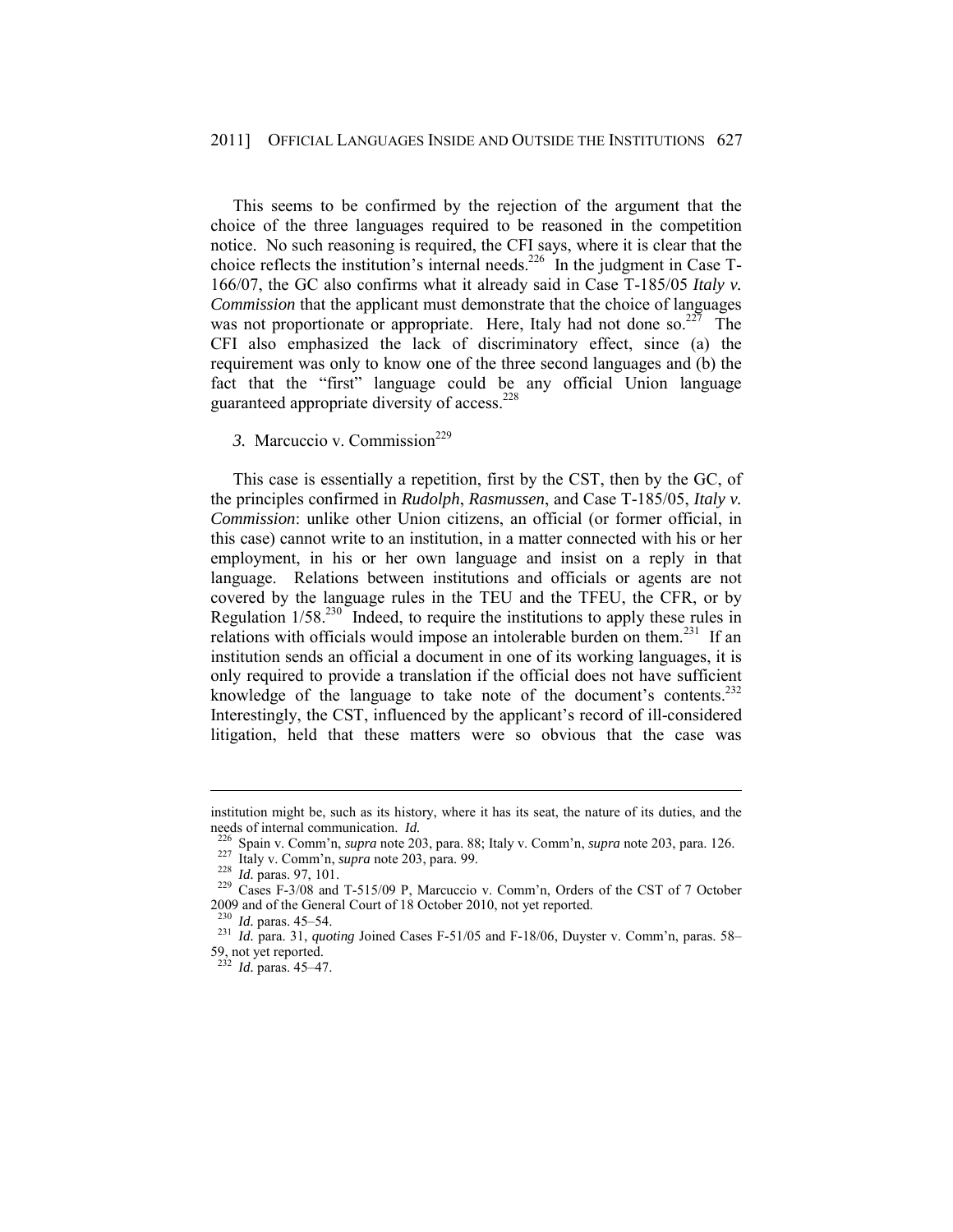vexatious.233 Thus, the applicant should be ordered to pay certain court costs as well as the Commission's costs.234

4. Italy v. Commission<sup>235</sup>

This case concerned not a competition for recruitment of officials (for which there is an obligation under Annex III of the Staff Regulations to publish the competition notice in the *Official Journal*), but a "call for expressions of interest" (CEI) for a selection procedure for contract agents, a new category of temporary staff employed under contracts. Articles 79 and following of the Conditions of Employment of Other Servants (CEOS) do not lay down any requirements as to publication. Italy attacked two aspects of the CEI: (i) the fact that it was only published in three languages (English, French, and German) and (ii) the fact that while candidates could have any Union language as their "main" language, they had to undergo part of the tests in a second language, which had to be different from their main language<sup>236</sup> and had to be chosen from among the three languages just mentioned.

In this case, the information about the selection procedure was published on the website of the European Personnel Selection Office (EPSO), which only functioned in three languages. The Commission, which defends EPSO's decisions in court, argued that the situation was not the same as that which had led to the annulment of the vacancy notice in Case T-185/05. In that case, the notice had been published in the Official Journal, but only in three language versions, so that a reader whose own language was not one of these three, but who did meet the language conditions for the job might nevertheless miss the notice if he or she read the Official Journal in his or her own language. In the present case, the Commission argued, there was no discrimination in access to the information, since it was only available on the website. Everyone thus had the same chance of discovering it, whatever their own language.

<sup>&</sup>lt;sup>233</sup> Case F-3/08, paras. 41–44.<br><sup>234</sup> *Id. Id.* 235 Case T-205/07, Italy v. Comm'n, Judgment of the General Court of 3 February 2011, not yet reported.

 $^{236}$  This requirement ensured that there was no discrimination in favor of those whose main language was one of the three. These candidates had to choose one or the other two languages as their second language to ensure that all candidates were in the same position (i.e., all had to do the tests in their declared second language, chosen from among the three).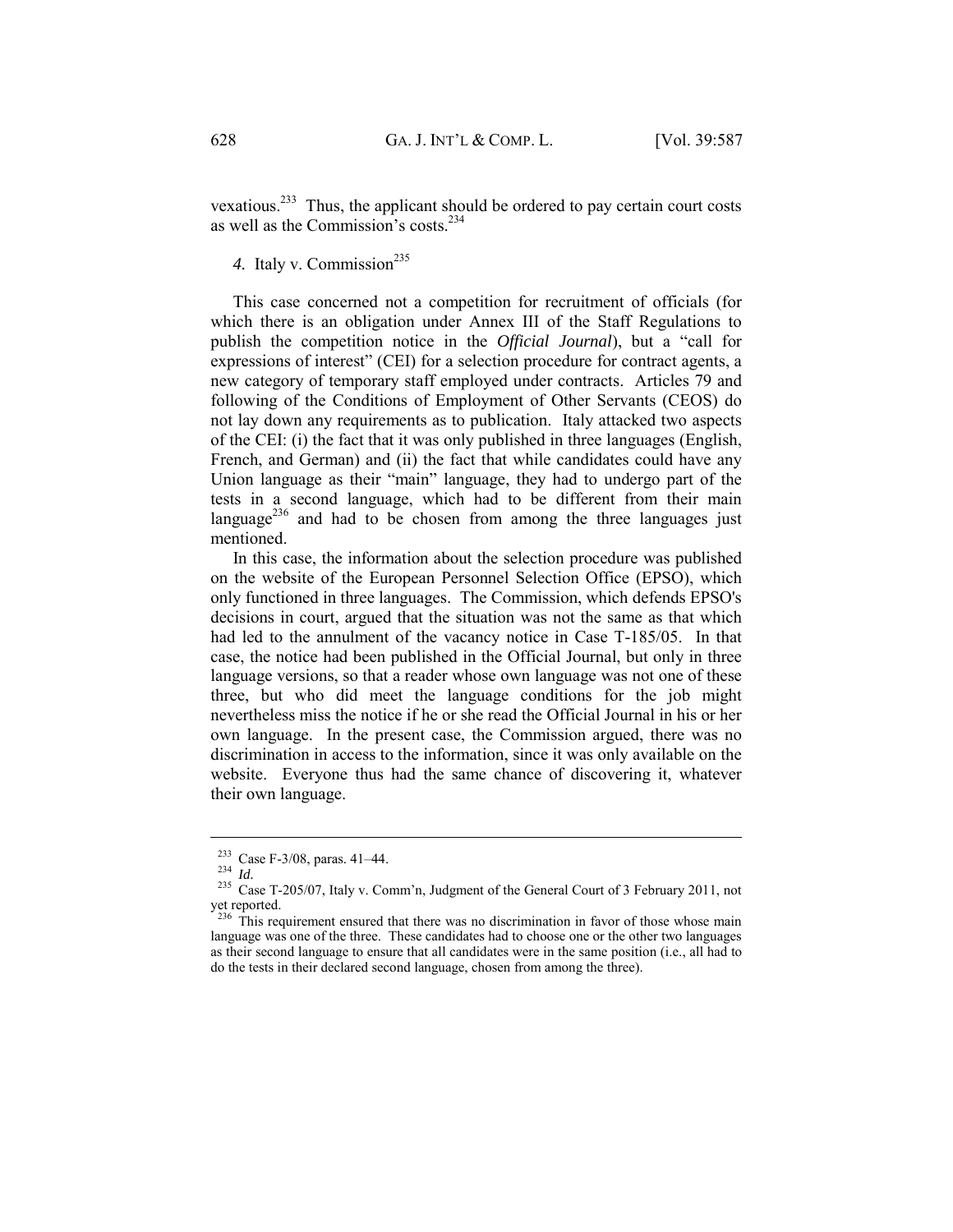The Court did not agree however, and annulled the notice. It was careful to limit the ground of annulment to the question of publication; it expressly confirmed its decision in Case T-185/05 that knowledge of particular languages can always legitimately be required in the interest of the service.<sup>237</sup> On the other hand, there was a risk of unequal treatment arising from the fact that the notice was only available in full in three languages, and that no other measures had been adopted to ensure that candidates whose main language was not one of the three had an equal chance of discovering the notice.<sup>238</sup>

The case thus shows the General Court maintaining the distinction between a pragmatic approach to language conditions for recruitment (as in Cases T-185/05 and T-166/07) and a strict approach to the manner of publishing notices of competitions and selection procedures (as in T-185/05).

5. Italy v.  $\text{ESC}^{239}$ 

This case is similar in certain respects to Case T-185/07: it also concerned a vacancy notice for a specific job (in this case an internal notice addressed only to candidates who were already officials or other servants of the Union), not a competition to draw up a reserve list for jobs which might become vacant in the future. As in Case T-185/07, the GC annuls the vacancy notice for reasons exclusively connected with the publication.

The form of publication was similar to that in Cases T-166 and T-285/07, described above in relation to that case. The notice was thus published in full in only three language editions of the Official Journal (English, French, and German), with a short-form publication in other language versions referring readers to this full publication. However, there was a small but significant difference between the facts of that case and those of this one, and the judgment turned on it.

The difference was that in Cases T-166 and T-285/07, the method of publication reflected the language conditions for taking part in the competition, in which candidates had to do certain tests in their declared "second language," which had to be one of these three languages. As explained above, the GC concluded that there was no risk of discrimination among candidates since: (a) everyone had the same opportunity to discover the existence of the competition and (b) in any case, anyone who could not

<sup>237</sup> T-117/08, Italy v. ESC, Judgment of the General Court of 31 March 2011, not yet reported, para. 57.

<sup>238</sup> *Id.* paras. 58–63. 239 *Id.*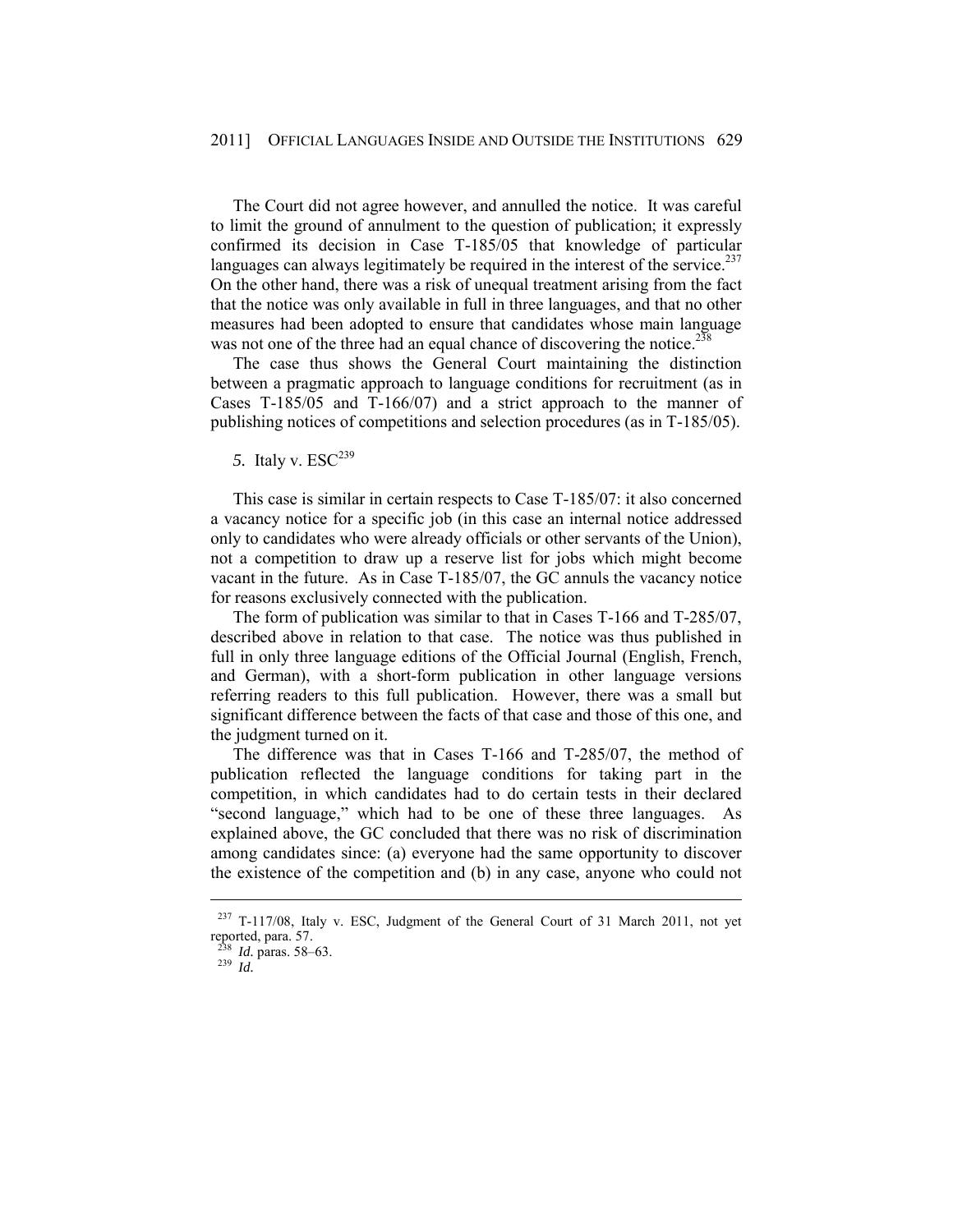understand the notice in one of these languages was not eligible to apply in any case.

In Case T-117/08, there was no absolute requirement to undergo tests in a particular language. Instead:

Under the heading "Qualifications and skills", the contested vacancy notice stated, inter alia, the requirement of "[being an e]stablished official or temporary member of the staff of a European institution, body, office or agency" and of having a "[t]horough knowledge of an official language of the European Union and [an] excellent knowledge of at least two other official languages of the European Union", specifying that "[f]or operational reasons, a good knowledge of English and/or French [was] highly desirable."<sup>240</sup>

The GC confirmed its statements in earlier cases that Regulation 1/58  $\frac{1}{2}$  does not apply to vacancy notices, $2^{41}$  which concern the requirements institutions impose on their own staff. Those are internal matters, to which a more flexible linguistic regime applies, the criterion being the interest of the service.<sup>242</sup> The GC even confirmed that there was no requirement to publish vacancy notices systematically in all languages. Notices could be published only in certain languages if appropriate steps were taken to inform all potentially interested parties of the existence of the vacancy.<sup>243</sup> However, confirming earlier statements to the same effect: "although the administration is entitled to adopt measures which appear to it to be appropriate in order to govern certain aspects of the procedure for recruiting staff, those measures must not result in discrimination on grounds of language between the candidates for a specific post."<sup>244</sup>

In this particular case, there was a risk of such discrimination because:

publication of the text of the contested vacancy notice in the Official Journal in only some official languages, when persons who have a knowledge only of other official languages are entitled to submit an application, is likely, in the absence of

<sup>240</sup> *Id.* para. 7. 241 *Id.* para. 41. 242 *Id.* paras. 52–56. 243 *Id.* paras. 70, 74. 244 *Id.* para. 72.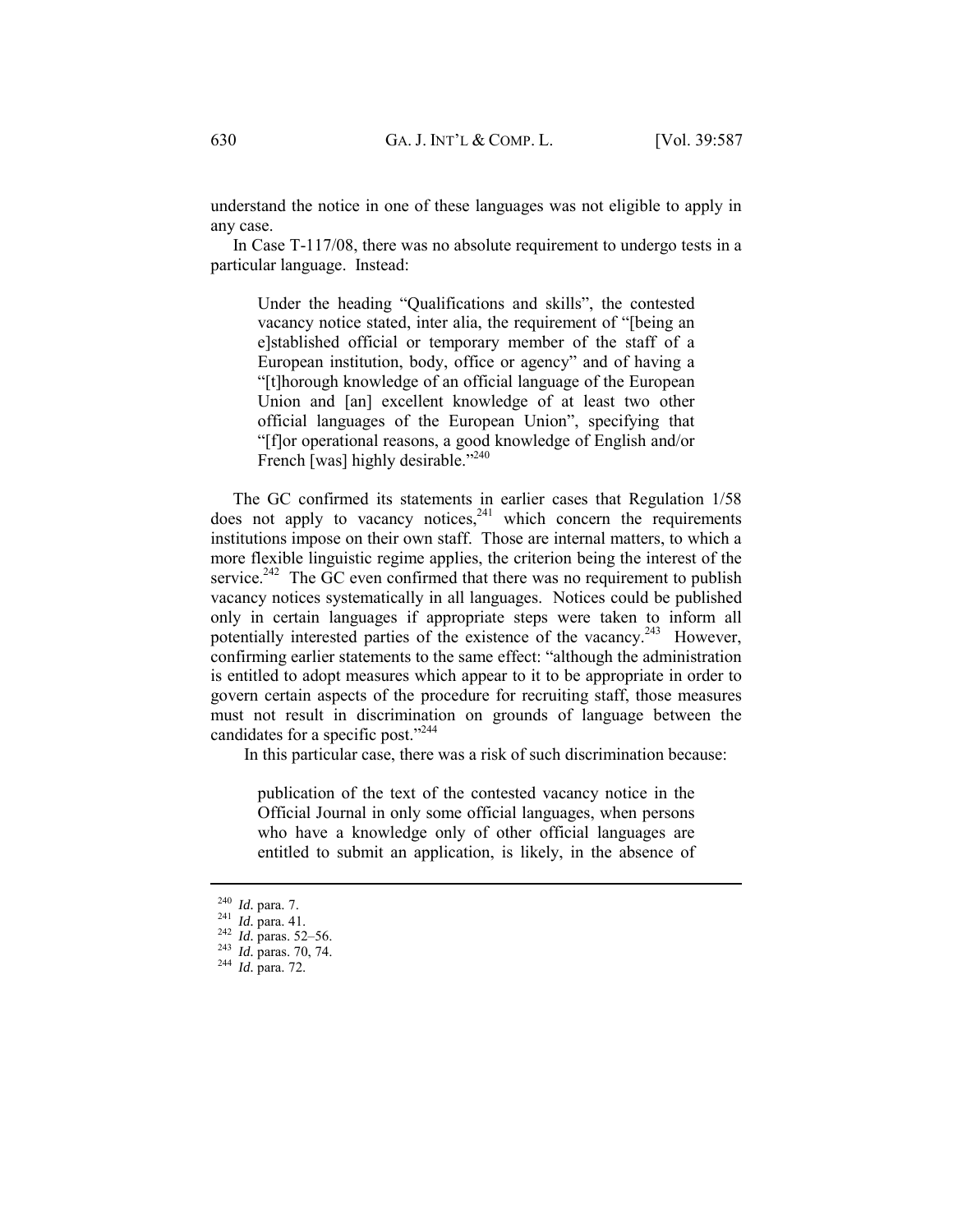other measures to enable that category of potential candidates duly to acquaint themselves with the content of that notice, to result in discrimination against them.

 In that situation, the candidates in question would be in a less advantageous position in relation to the other candidates, since they would not be in a position duly to acquaint themselves with the qualifications required by the vacancy notice and the conditions and procedural rules for recruitment. That is a prerequisite for submitting an application in the best way, to maximise their chances of being accepted for the post concerned [*see*, by analogy, *Italy v. Commission*, paragraph 136].

 In the present case, it is apparent from the provisions of point 3 of the contested vacancy notice, as cited in paragraph 7 above, that knowledge of English and/or French is only "highly desirable" and not required. Potential candidates for the post of Secretary-General of the EESC, having a thorough knowledge of one official language and an excellent knowledge of at least two other official languages, other than one of the three languages of publication, were therefore eligible to apply and could thus have applied for that post if the vacancy notice had been published in a language which they knew and if they had thus been informed that the vacancy existed.

 Moreover, even candidates who have a satisfactory knowledge of English, French or German do not necessarily look at the editions of the Official Journal in one of those three languages, but consult the edition in their own language [*Italy v. Commission*, paragraph 148].

 There is therefore a significant risk that candidates potentially interested in the contested vacancy notice consulted only the notices published in all official languages, that is to say, the shortened notice of 28 December 2007, merely referring to the publication in the Official Journal of the contested vacancy notice . . . . <sup>245</sup>

This reasoning is narrower than that in Cases T-166 and T-285/07. In that case, the GC accepted the same publication regime for *two* reasons,

<sup>245</sup> *Id.* paras. 78–82.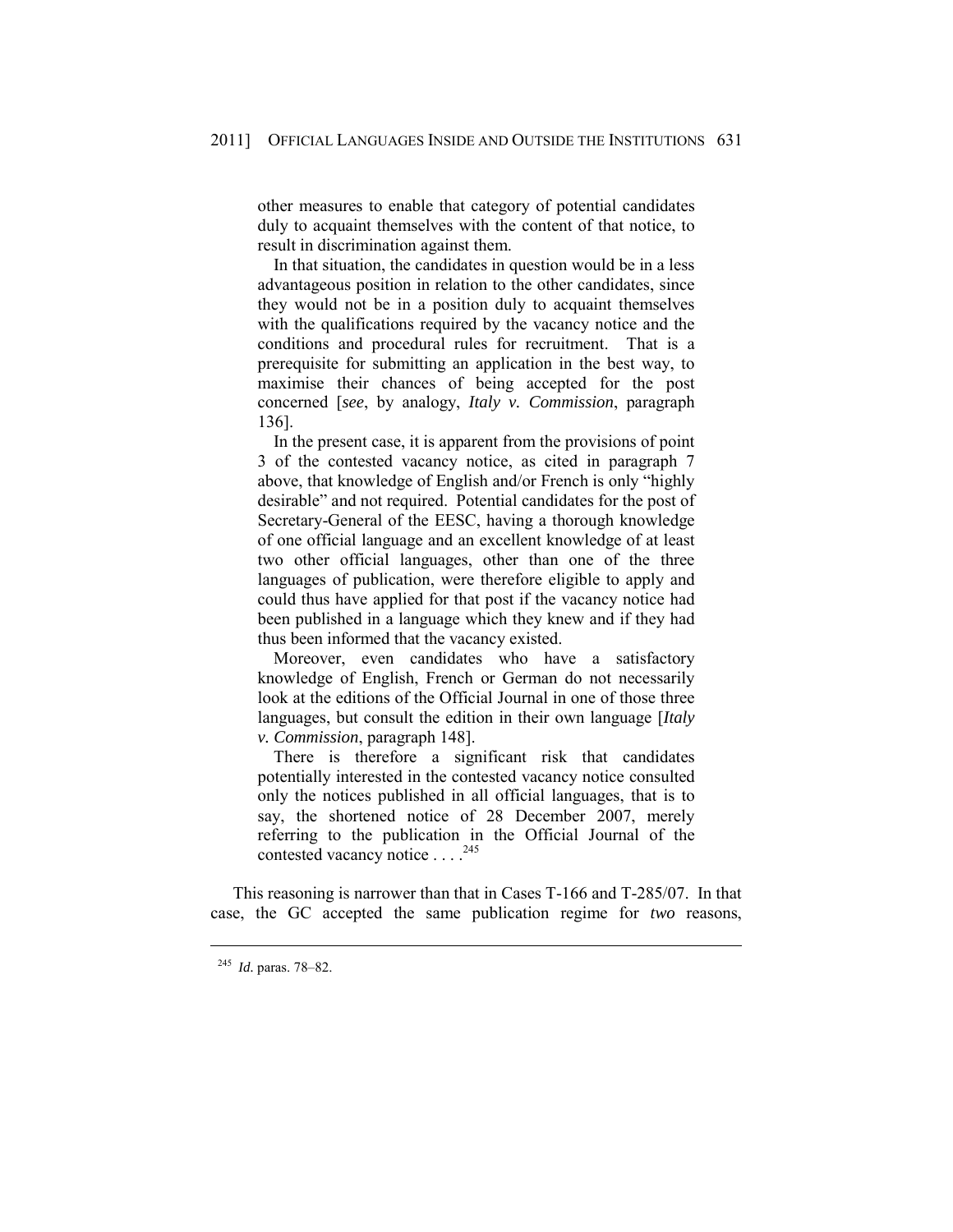summarised at (a) and (b) above. Under the reasoning in Case T-117/08, it is not accepted that this form of publication allows everyone the same access to the information as to the existence of the notice, which was reason (a) in the earlier case. Instead, only reason (b) can now justify this form of publication, i.e., there is a link between the method of publication and the language *requirements* of the post.

A reader might wonder about the practical consequences of the annulments in some of the cases brought by Member States. If the vacancy notice or the call for expressions of interest was annulled, what about the people who had been appointed on the basis of the procedure which had been advertised? The correct view is that their rights are not affected: they are innocent third parties who are not responsible for the illegality of the notice, which moreover has only been revealed months or years after the recruitment procedure has been completed. In such a situation it would be excessive to consider that the illegality attaching to the notice fed through to the individual appointments, which are independent decisions.<sup>246</sup>

# 6. Angioi v. Commission<sup>247</sup>

In this case, an individual candidate attacked the three-language regime described above, in connection with her exclusion from a selection procedure for contract agents. She did not put forward the argument about the manner of publication of the notice which succeeded in Case T-205/07.<sup>248</sup> Instead, she argued about the justification of the language conditions of the tests themselves. She put forward a number of arguments, of which only one was of general importance. She argued that (a) a requirement to know a particular language can only be justified in relation to a specific post, and

<sup>&</sup>lt;sup>246</sup> This is exactly the reasoning followed by the Union courts in relation to other cases where individual decisions rejecting candidates were based on a condition in a competitionnotice late found to be unlawful. The Courts consider that the appointments of other candidates based on the notice should not be disturbed since they may have occurred some considerable time before the finding of illegality and in any case, the persons concerned are innocent bystanders, who are not responsible for the illegality of the notice, whereas all that is required is to find an appropriate way of giving effect to the annulment for the benefit of those who have obtained it. *See e.g.* Case C-242/90, Commission v Albani, 1991 E.C.R. I-3839, paras. 13–17 (determining that the proportionate solution is thus to allow the applicants who have obtained the annulment to sit new tests of comparable difficulty to those in the original competition).

<sup>&</sup>lt;sup>247</sup> Case F-7/07, Angioi v. Comm'n, Judgment of 29 June 2011, not yet reported.<br><sup>248</sup> The notice was not the same as Case T-205/07, though the method of publication was the same. *See supra* note 235.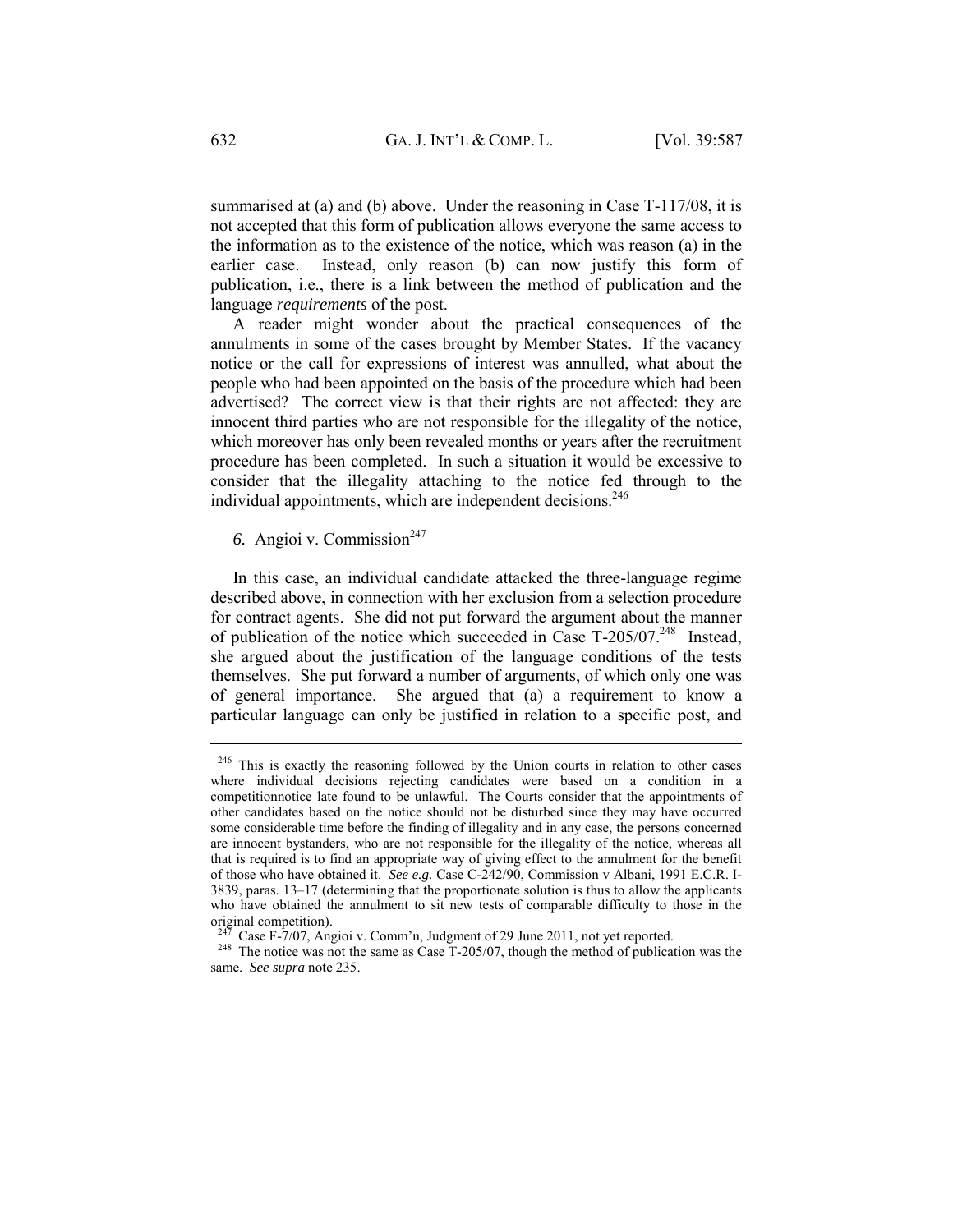cannot be imposed generally in a procedure designed only to draw up a reserve list and that there was no evidence that a knowledge of English, French, or German was essential for all contract agent posts; and (b) that Regulation 1/58 applied, and that even if Article 6 allowed the institutions to adopt simplified language practices for internal purposes, there was no evidence any of them had adopted any decision to that effect, or indeed that these three languages were the most commonly used in the institutions.<sup>249</sup>

This is a judgment of the full CST, which has not been appealed. The CST essentially follows the reasoning of the GC in Cases T-166 and T-285/07. In particular, it accepts that specific language requirements can be justified not only in relation to particular posts, but can be imposed more generally, given:

the existence, within the institution, of one or more languages of internal communication. Since an institution has the right, even without taking a formal decision to that effect, to choose a limited number of languages of internal communication, provided that that choice is based on objective considerations relating to its operational needs [*see*, to that effect, *Opinion of Advocate General Poiares Maduro* in Case C-160/03 *Spain v. Eurojust*, points 49 and 56; *Spain v. Commission*, paragraph 75; and *Italy v. Commission*, paragraph 93]. It follows that that institution may legitimately impose on contract staff whom it intends to recruit a knowledge of languages matching those languages of internal communication. Otherwise it would be exposed to the risk of employing a staff member who was unable adequately to perform his duties within the institution, since that staff member would be put in a position, in some circumstances, where he was unable, or found it extremely difficult, to communicate with his work colleagues and to understand the instructions issued by his hierarchical superiors. In that regard, it must be pointed out that, in the judgment in *Italy v. Commission*, given in a case where EPSO had published competition notices for the purpose of establishing reserve lists intended to fill vacancies for administrators and assistants within the European institutions, the General Court

<sup>249</sup> *See* summary of arguments Case F-7/07, Angioi v. Comm'n, paras. 78–80.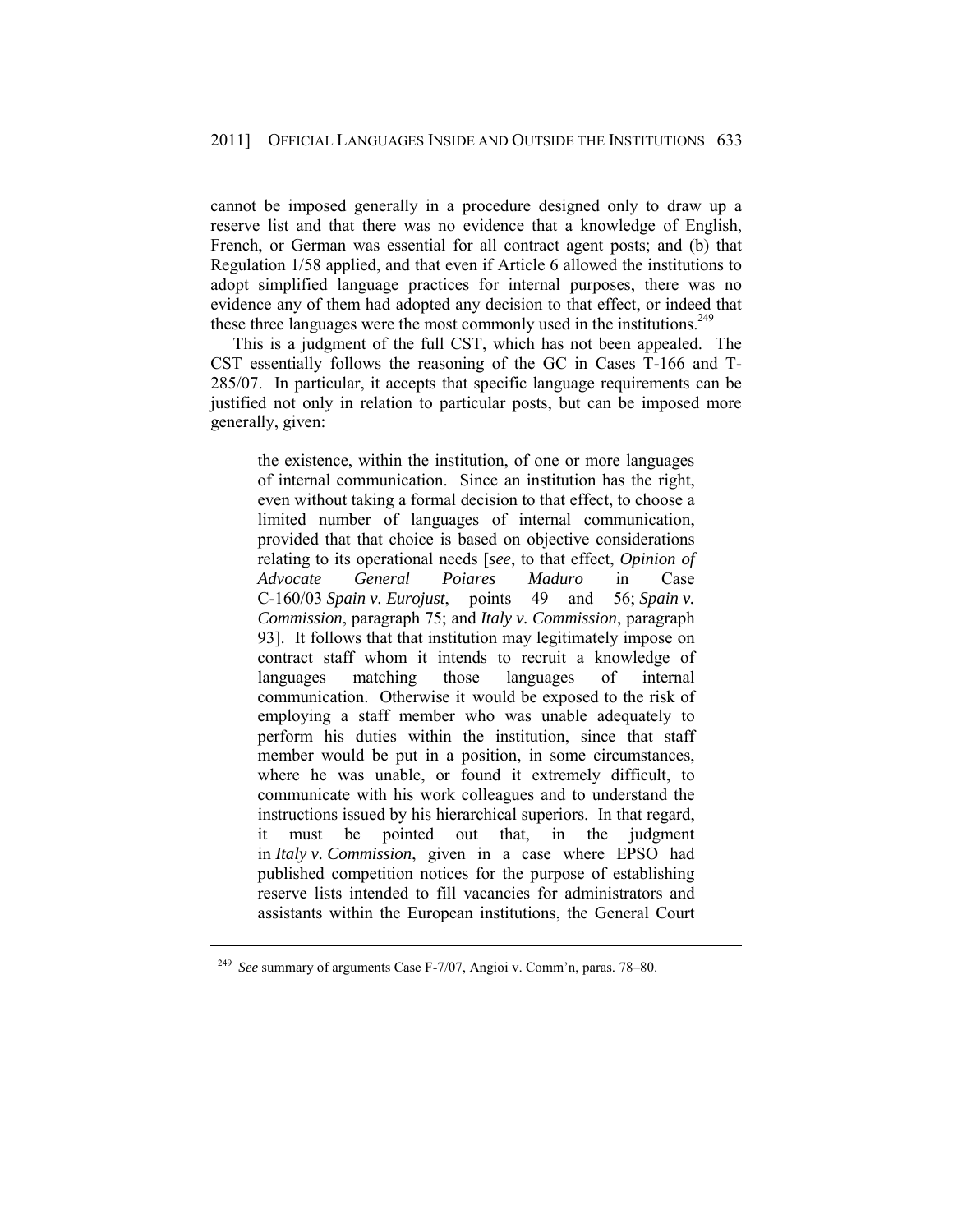accepted not only that the choice of English, French and German corresponded to the operational needs of the institutions and bodies of the European Union, but also that EPSO had been properly entitled to require the candidates in those competitions to have a knowledge, as their second language, of one of those three languages [*Italy v. Commission*, paragraph 103].<sup>250</sup>

The CST, like the GC, recognizes that language requirements must avoid creating discrimination between candidates. It therefore subjects the requirements in the instant case to a double test—they must pursue a legitimate objective and there must be a "reasonable relationship of proportionality" between the requirements and that objective.<sup>251</sup>

The requirements in this case passed these tests, since there was evidence in the file that "English, French and German are, in varying degrees, used as the languages of internal communication within the institutions which are likely to recruit a significant proportion of the candidates who pass the selection tests, namely the Commission and the Council."<sup>252</sup> Therefore: "the language requirements set out in the [notice] pursued a legitimate objective in the general interest in the framework of staff policy, namely to ensure that those members of staff had a knowledge of languages matching those languages of internal communication."<sup>253</sup>

The proportionality test was also met, since the notice only required candidates to know one of the three languages as a second language, which is all that is required to ensure internal communication inside an institution which uses any of two or three languages internally (a requirement to know two, or all three, would be disproportionate in such a case and would amount to granting a privileged status to certain languages). $254$ 

Nor did the regime chosen involve discrimination. It was true that candidates who had one of the three languages as their main language then found their choice of a second language limited to two, whereas other candidates, whose main language was not one of the three, had a choice from

<sup>250</sup> *Id.* para. 91. 251 *Id.* para. 93. 252 *Id.* paras. 94–95. 253 *Id.*<sup>254</sup> *Id.* paras. 98–99.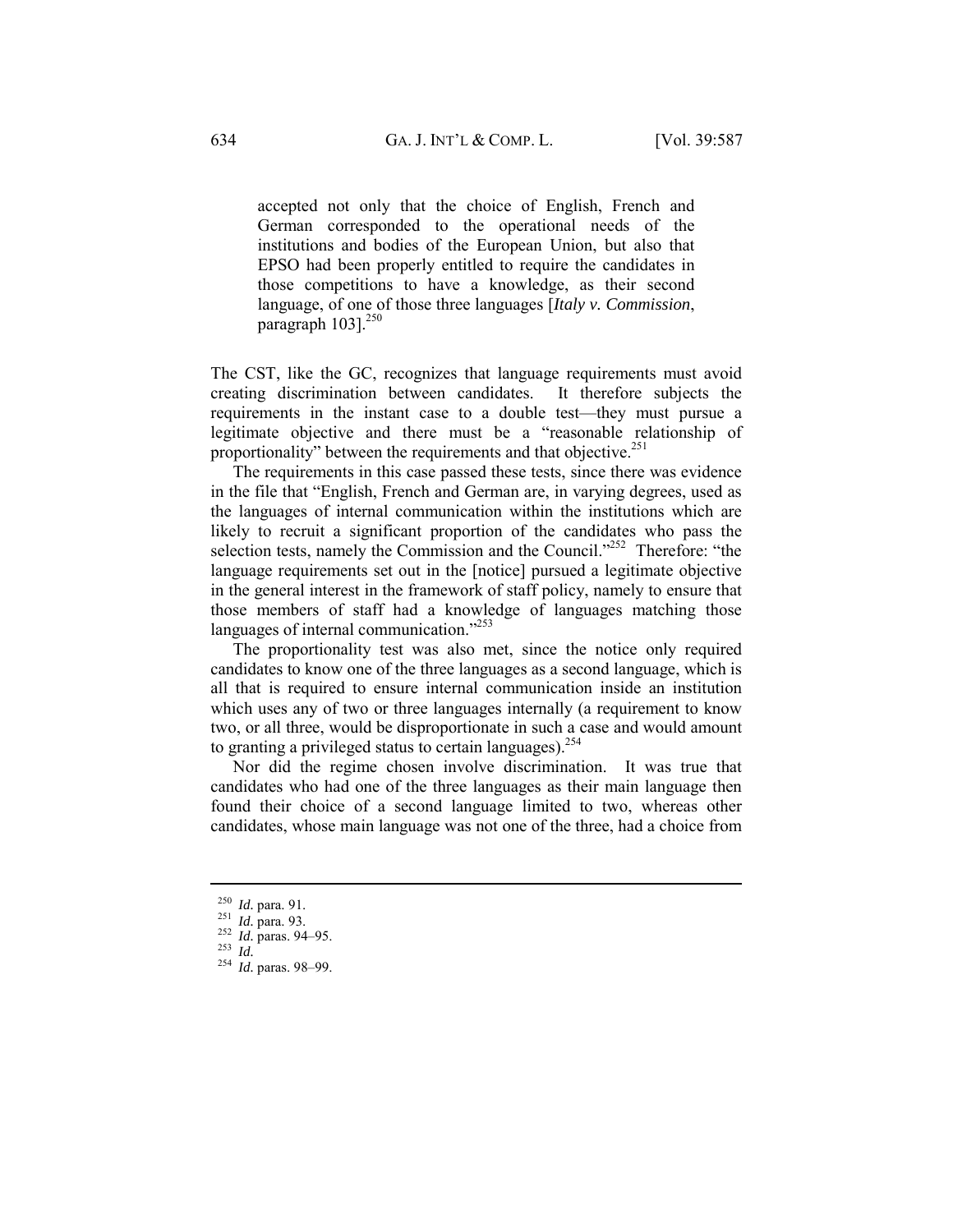three. However, this could not be criticised since it was simply a matter of personal circumstances.255

The CST concludes on this point with certain general remarks:

Moreover, in the context of the internal functioning of the European Union institutions, the choice of language of internal communication is the responsibility of those institutions which have the power to impose it on their staff. As provided in Article 6 of Regulation No  $1$  – which was adopted by the Council under the Treaty provisions conferring on it competence to adopt the rules governing the languages of the institutions of the European Union –, the "institutions . . . may stipulate in their rules of procedure which of the languages are to be used in specific cases." Accordingly, contrary to what the Kingdom of Spain and the Italian Republic maintain, EPSO was properly entitled to limit the choice of second language to English, French or German, as it did in the CEI, which had been launched "on behalf of the European Institutions and of the Commission and the Council in particular."

 The argument that EPSO should, in the CEI, have justified the choice of the three languages to be used in order to participate in the pre-selection tests must also be rejected, since it is common ground that that choice reflected the internal requirements of the institutions.<sup>256</sup>

 A concluding point concerns the possible relevance of statistics in order to verify the supposed discriminatory effects of a system in which candidates are required to have knowledge of certain official languages. In *Eurojust*, the Advocate-General looked at the statistical evidence and it helped him conclude that there was no reason to criticize what had been done, save as to one post.<sup>257</sup> However, the Courts have not yet found it necessary to pronounce on the point, although such evidence was available in Case T-156/07, *Spain v. Commission*, concerning the number of applications broken down by nationality.<sup>258</sup> This evidence appeared to confirm that there had been no effect of favoring native speakers of English, French, or German.

<sup>255</sup> *Id.* paras. 100–102. 256 *Id.* paras. 106–107. 257 Opinion of AG Poiares Maduro, *supra* note 139, para. 65. 258 Spain v. Comm'n, *supra* note 203.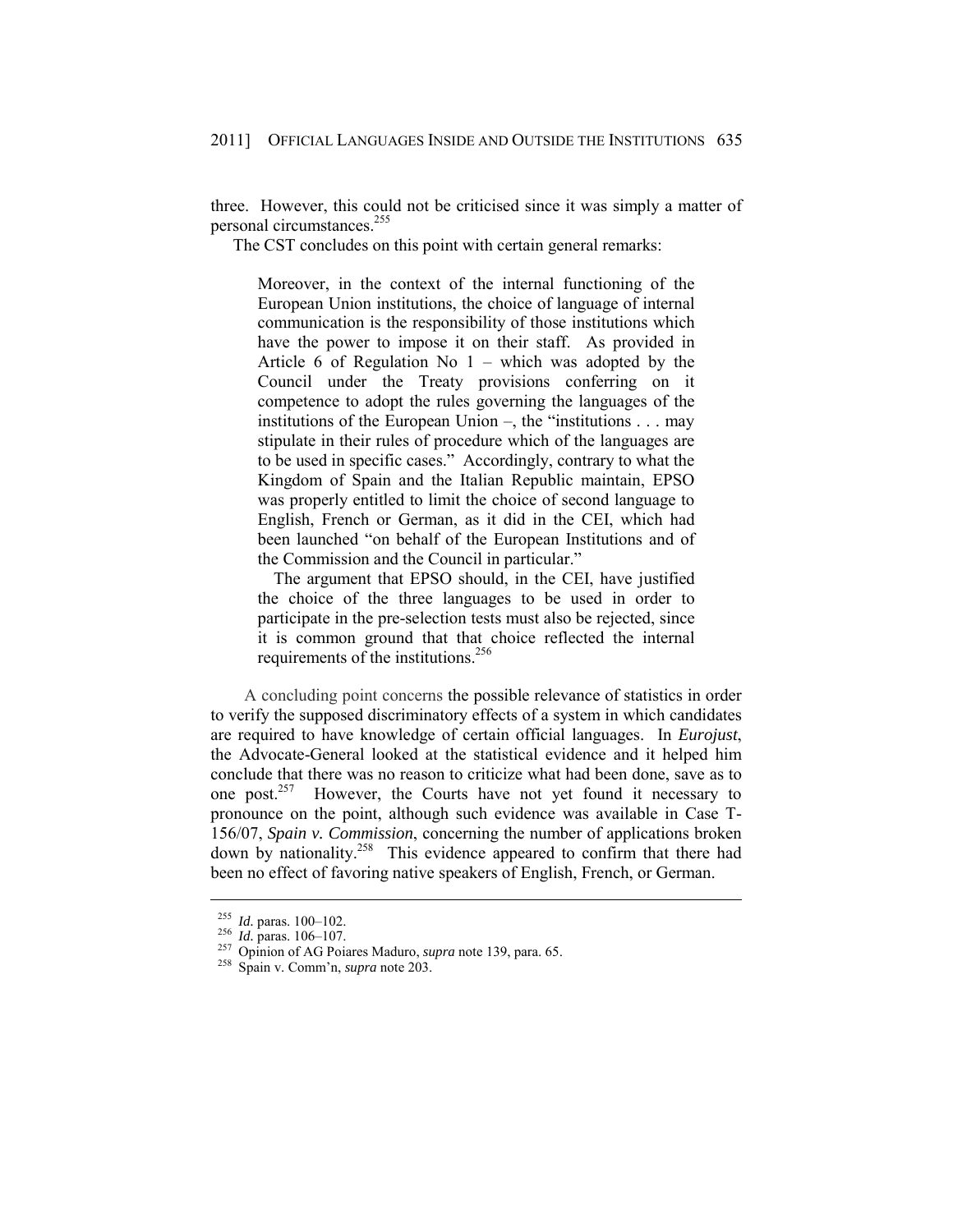#### *D. Pending Cases*

It remains to mention the cases still pending. In the GC there are:

 (1) Case T-142/08, *Italy v. Commission*, concerns Open Competitions EPSO/AD/116 and  $117/08$ ;<sup>259</sup>

 (2) Case T-164/08, *Italy v. Commission*, is about Open Competition EPSO/AD/125/08;<sup>260</sup>

 (3) Case T-126/09, *Italy v. Commission*, concerns Open Competitions EPSO/AD/144/09, EPSO/AD/145/09 and EPSO/AD/146/09, which are special post-enlargement competitions for junior administrators exclusively from the Member States which joined in 2004 and  $2007$ ;<sup>261</sup>

 (4) Case T-218/09, *Italy v. Commission*, relates to Open Competitions EPSO/AST/91/09 and EPSO/AST/92/09 for the recruitment of specialist assistant staff; $262$ 

 (5) Case T-248/10, *Italy v. Commission*, is about Open Competition EPSO/AD/177/10, for junior administrators.<sup>263</sup>

The most important pending case however is Case C-566/10 P, *Italy v.*  Commission,<sup>264</sup> which is Italy's appeal to the ECJ against the judgment of the GC in Joined Cases T-166 and T-285/07 (above). The abovementioned GC cases have been suspended pending judgment on this appeal.

#### VII. SUMMARY AND CONCLUSION

 The case law of the GC and the CST reflects the clear distinction made in Regulation 1/58 between the external and internal language regimes. The former concerns communication between the institutions and Member States or between the institutions and citizens, formal acts in particular. This regime is strict: the institutions must use specific official languages appropriate to that state or that citizen.

<sup>259</sup> Case T-142/08, Italy v. Comm'n, 2008 O.J. (C 142) 35. 260 Case T-164/07, Italy v. Comm'n, 2008 O.J. (C 158) 22. 261 Case T-126/09, Italy v. Comm'n, 2009 O.J. (C 129) 18, *corrected by* Corrigenda, 2009 O.J. (C 153) 53.<br><sup>262</sup> Case T-218/09, Italy v. Comm'n, 2009 O.J. (C 180) 59.

<sup>&</sup>lt;sup>263</sup> Case T-248/10, Italy v. Comm'n, 2010 O.J. (C 209) 49. <sup>264</sup> Case C-566/10 P, Italy v. Comm'n, 2011 O.J. (C 63) 21.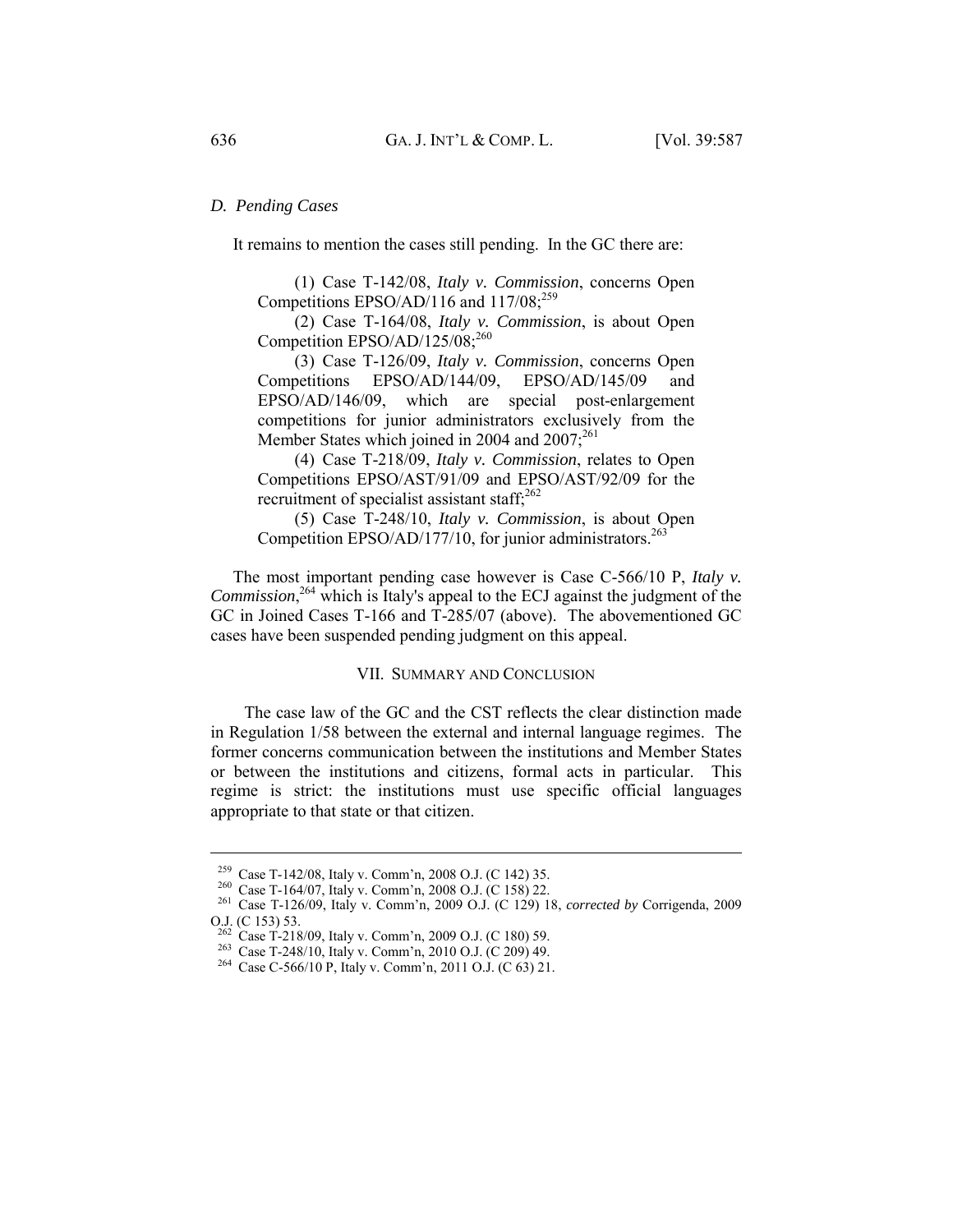The institutions, however, recognized from the outset that a different and more flexible regime was needed for informal internal communication inside the institutions. Article 6 of Regulation 1/58 thus allows for an internal language regime to be laid down in each institution's rules of procedure.<sup>265</sup> The institutions have hesitated to make full use of this possibility, no doubt because formally recognizing that certain official languages are more widely used than others is seen as problematic. Some institutions, for example, have adopted rules, but this adoption is only a formality, since the rules are more or less copies of the external rules of Regulation 1/58 (e.g., Council and Parliament). On the other hand, regardless of which approach is taken in the rules of procedure, each institution has certain purely factual language practices.<sup>266</sup> These practices tend to be more visible when the institutions publish a vacancy notice or a competition notice to recruit staff. The doubling of the number of official languages since 2004 has made it necessary to impose knowledge of particular language requirements to ensure that internal communication is maintained. At the same time, candidates can have any official language as their first language, which ensures geographical balance and the possibility of communicating externally to native-speaker standard in all languages. Publications in the *Official Journal* which require candidates to have particular languages and to pass certain tests in a second language, are chosen from the three languages considered to be the most widely-spoken. As a result, what could be tolerated so long as it was simply an internal practice, became intolerable for some. Once the internal practices became visible in *official* publications, certain Member States brought actions against the institutions.

The ECJ has yet to pronounce on these matters—hence the considerable importance of the future judgment in Case C-566/10 P, *Italy v. Commission*. The Court has upheld the need to observe the strict linguistic regime of Regulation 1/58 in *Skoma-Lux*. 267 Legislation is only enforceable against citizens in a given Member State when it is published in the language which the Union recognizes as official with respect to that state.<sup>268</sup> The Court has also dealt with an intermediate situation in *Kik*, namely where the relationship between the institution and the citizen is of what may be called a

<sup>265</sup> *See* Regulation 1/58, *supra* note 11, art. 6 (referencing implicitly the possibility of using one or more widely spoken language as a "vehicular language").

<sup>&</sup>lt;sup>266</sup> For example, the near-exclusive use of French for deliberations in the Court of Justice, or the use of English and French for internal purposes in the General Secretariat of the Council. 267 Case C-161/06, Skoma-Lux v. Celní ředitelství Olomouc, 2007 E.C.R. I-10841. 268 *Id.*